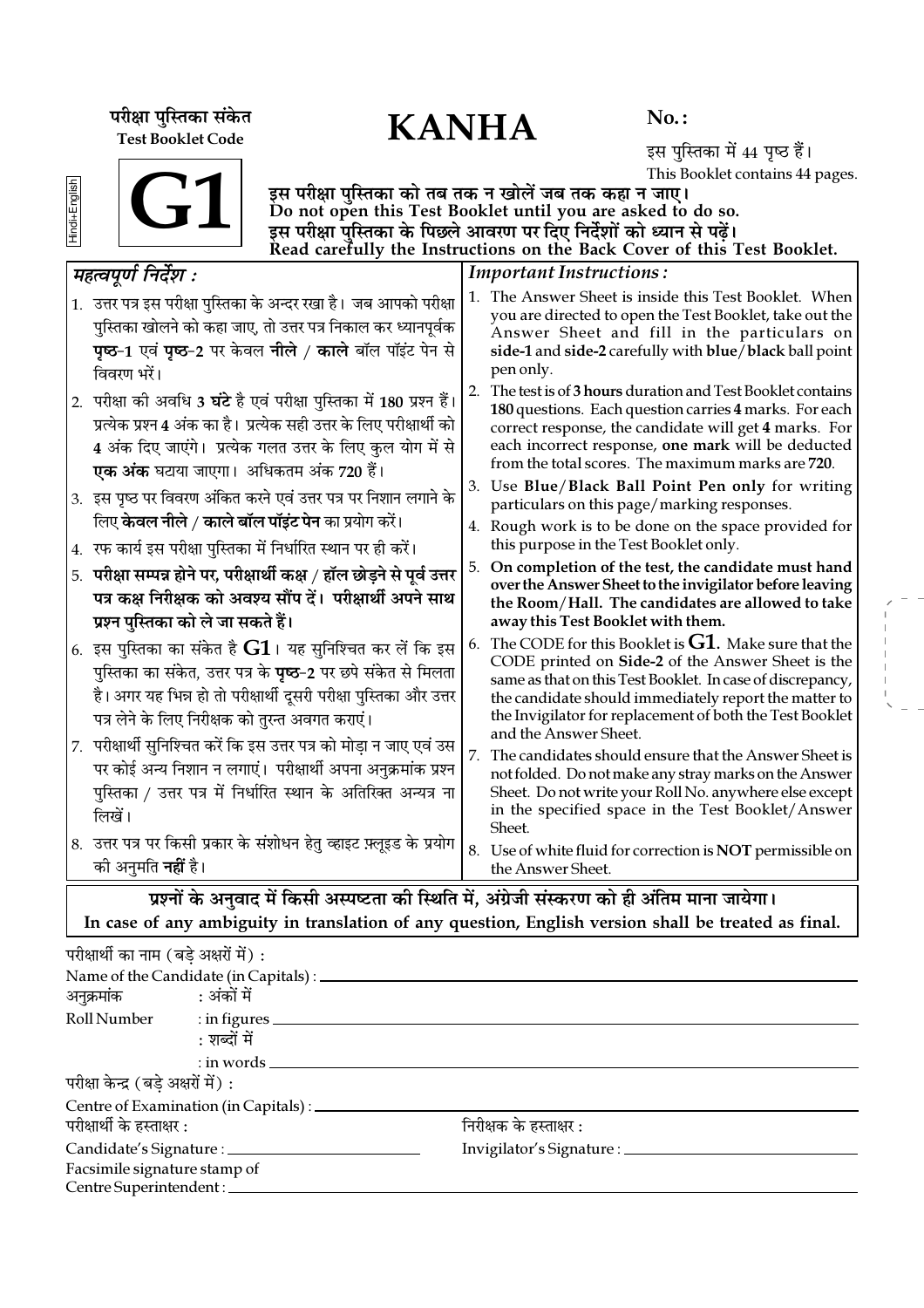अनुप्रस्थ काट क्षेत्रफल  ${\rm A}$  तथा लम्बाई  ${\rm L}$  का कोई तार किसी  $\mathbf{1}$ .  $\perp$  1. स्थायी टेक से लटका है। इस तार के मक्त सिरे से किसी द्रव्यमान M को निलंबित करने पर इसकी लम्बाई  $L_1$  हो जाती है। यंग-गणांक के लिए व्यंजक है:

$$
(1) \qquad \frac{\text{Mg}(L_1 - L)}{\text{AL}}
$$

$$
(2) \qquad \frac{\overline{M_{\rm B}L}}{\overline{M_{\rm I}}} \qquad \qquad
$$

(3) 
$$
\frac{M_5L}{A(L_1 - L)}
$$
  
(4)  $\frac{M_5L_1}{H}$ 

किसी सिलिण्डर में 249 kPa दाब और 27°C ताप पर हाइड़ोजन  $2.$ गैस भरी है।

इसका घनत्व है : (R = 8.3 J mol<sup>-1</sup> K<sup>-1</sup>)

- $(1)$  $0.2 \text{ kg/m}^3$
- $0.1 \text{ kg/m}^3$  $(2)$
- $0.02 \text{ kg/m}^3$  $(3)$
- $0.5 \text{ kg/m}^3$  $(4)$
- $20 \text{ cm}^2$  क्षेत्रफल के किसी अपरावर्ती पुष्ठ पर  $20 \text{ W/cm}^2$ 3. औसत फ्लक्स के साथ प्रकाश अभिलम्बवत आपतन करता है। 1 मिनट की समयावधि में इस पष्ठ पर प्राप्त की गयी ऊर्जा है :
	- $12 \times 10^3$  J  $(1)$
	- $24 \times 10^3$  J  $(2)$
	- $48 \times 10^3$  J  $(3)$
	- $10 \times 10^3$  J  $(4)$
- 4 kg और 6 kg द्रव्यमान के दो पिण्डों के सिरों को किसी  $\overline{4}$ . द्रव्यमानरहित डोरी से बांधा गया है। यह डोरी किसी घर्षणरहित घिरनी से गुजरती है (आरेख देखिए)। गुरुत्वीय त्वरण (g) के पदों में इस निकाय का त्वरण है :



A wire of length L, area of cross section A is hanging from a fixed support. The length of the wire changes to  $L_1$  when mass M is suspended from its free end. The expression for Young's modulus is:

(1) 
$$
\frac{Mg(L_1 - L)}{AL}
$$
  
(2) 
$$
\frac{MgL}{IL}
$$

$$
(3) \quad \frac{\text{Al}_1}{\text{Al}(L_1 - L)}
$$

$$
(4) \qquad \frac{\text{MgL}_1}{\text{AL}}
$$

 $2.$ A cylinder contains hydrogen gas at pressure of 249 kPa and temperature 27°C.

Its density is:  $(R = 8.3 J \text{ mol}^{-1} \text{K}^{-1})$ 

- $0.2 \text{ kg/m}^3$  $(1)$
- $(2)$  $0.1 \text{ kg/m}^3$
- $0.02 \text{ kg/m}^3$  $(3)$
- $0.5 \text{ kg/m}^3$  $(4)$
- 3. Light with an average flux of  $20 \text{ W/cm}^2$  falls on a non-reflecting surface at normal incidence having surface area 20 cm<sup>2</sup>. The energy received by the surface during time span of 1 minute is:
	- $12 \times 10^3$  J  $(1)$
	- $24 \times 10^3$  J  $(2)$
	- $48 \times 10^3$  J  $(3)$
	- $10 \times 10^3$  J  $(4)$
- $4.$ Two bodies of mass 4 kg and 6 kg are tied to the ends of a massless string. The string passes over a pulley which is frictionless (see figure). The acceleration of the system in terms of acceleration due to gravity  $(g)$  is:

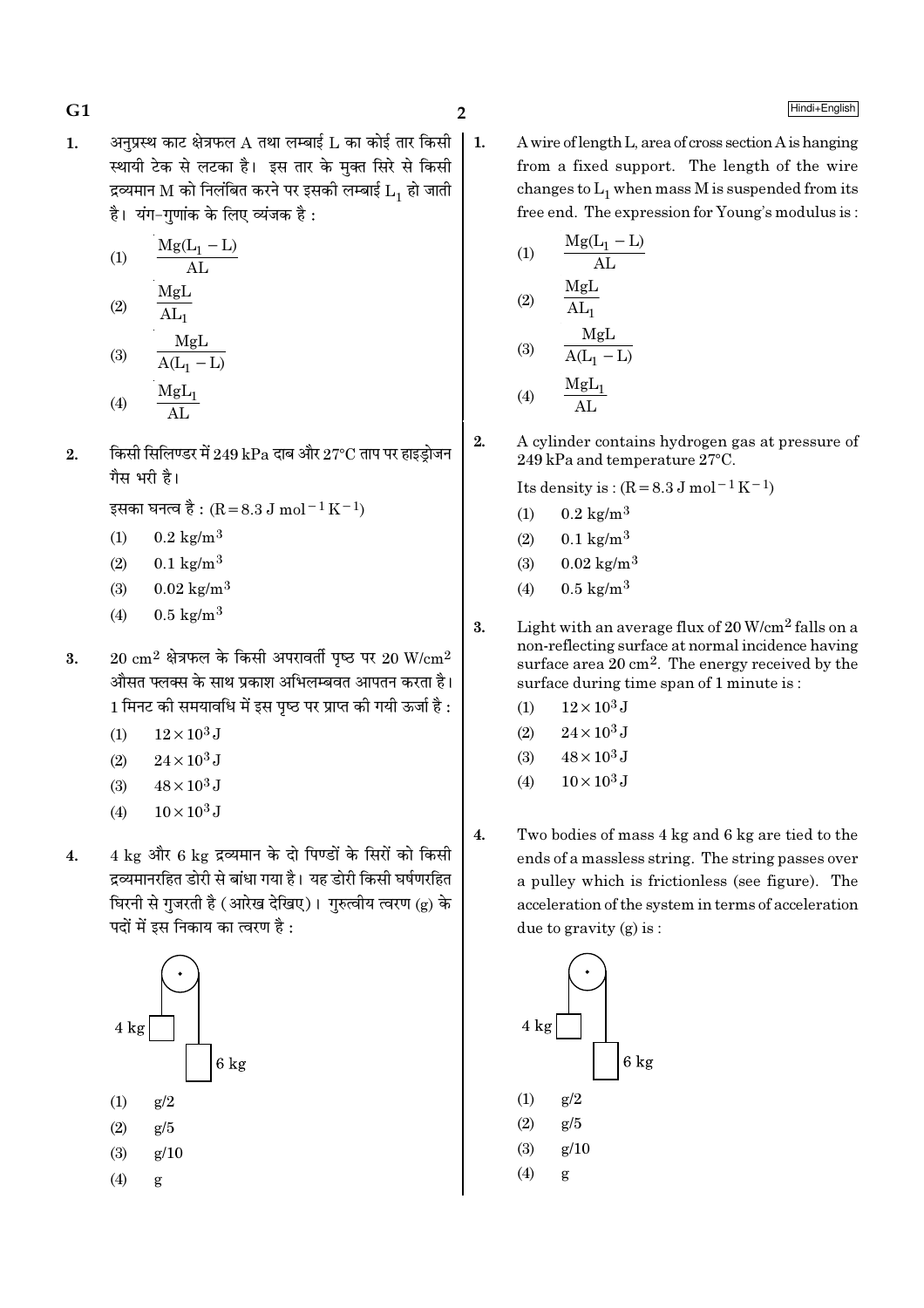किसी गैस के लिए. जिसका आण्विक व्यास d तथा संख्या 5.  $\vert 5.$ घनत्व n है, माध्य मुक्त पथ को इस प्रकार व्यक्त किया जा सकता है :

(1) 
$$
\frac{1}{\sqrt{2} \text{ n} \pi d^2}
$$
  
(2) 
$$
\frac{1}{\sqrt{2} \text{ n}^2 \pi d^2}
$$
  
(3) 
$$
\frac{1}{\sqrt{2} \text{ n}^2 \pi^2 d^2}
$$
  
(4) 
$$
\frac{1}{\sqrt{2} \text{ n}^2 \pi^2 d^2}
$$

- $(4)$  $\sqrt{2}$  nπd
- किसी मीनार के शिखर से किसी गेंद को 20 m/s के वेग से 6. ऊर्ध्वाधर अधोमुखी फेंका गया है। कुछ समय पश्चात यह गेंद धरती से 80 m/s के वेग से टकराती है। इस मीनार की ऊँचाई  $\dot{\vec{g}}$ : (g = 10 m/s<sup>2</sup>)
	- 340 m  $(1)$
	- $(2)$  $320<sub>m</sub>$
	- $(3)$  $300 \text{ m}$
	- $(4)$ 360 m
- नीचे किसी प्रतिरोध का वर्ण कोड दिया गया है :  $\overline{7}$ .



इसके प्रतिरोध और सह्यता के मान क्रमश: हैं :

- $47 \text{ k}\Omega, 10\%$  $(1)$
- $(2)$  $4.7 \text{ k}\Omega, 5\%$
- $470 \Omega, 5\%$  $(3)$
- $(4)$ 470 k $\Omega$ , 5%
- जब यूरेनियम के किसी समस्थानिक  $^{235}_{92}{\rm U}$  पर न्यूट्रॉन बमबारी<br>करता है, तो  $^{89}_{36}{\rm Kr}$  और तीन न्यूट्रॉनों के साथ उत्पन्न होने वाला 8. नाभिक है :
	- $^{91}_{40}Zr$  $(1)$
	- $\frac{101}{36}\rm{Kr}$  $(2)$
	- $\frac{103}{36}\mathrm{Kr}$  $(3)$
	- $\frac{144}{56}$ Ba  $(4)$
- $\overline{\mathbf{3}}$
- The mean free path for a gas, with molecular diameter d and number density n can be expressed as:

(1) 
$$
\frac{1}{\sqrt{2} \text{ n} \pi d^2}
$$
  
\n(2) 
$$
\frac{1}{\sqrt{2} \text{ n}^2 \pi d^2}
$$
  
\n(3) 
$$
\frac{1}{\sqrt{2} \text{ n}^2 \pi^2 d^2}
$$
  
\n(4) 
$$
\frac{1}{\sqrt{2} \text{ n} \pi d}
$$

- A ball is thrown vertically downward with a 6. velocity of 20 m/s from the top of a tower. It hits the ground after some time with a velocity of 80 m/s. The height of the tower is:  $(g=10 \text{ m/s}^2)$ 
	- $(1)$ 340 m
	- $(2)$  $320 \text{ m}$
	- $(3)$  $300<sub>m</sub>$
	- $360 \text{ m}$  $(4)$

7. The color code of a resistance is given below:



The values of resistance and tolerance, respectively, are:

- $47 k\Omega, 10\%$  $(1)$
- $(2)$  $4.7 \text{ k}\Omega, 5\%$
- $470 \Omega, 5\%$  $(3)$
- $470 \text{ k}\Omega, 5\%$  $(4)$
- When a uranium isotope  $\frac{235}{92}U$  is bombarded with<br>a neutron, it generates  $\frac{89}{36}Kr$ , three neutrons 8. and:
	- $^{91}_{40}Zr$  $(1)$
	- $^{101}_{36}\mathrm{Kr}$  $(2)$
	- $^{103}_{26}$ Kr  $(3)$
	- $\frac{144}{56}$ Ba  $(4)$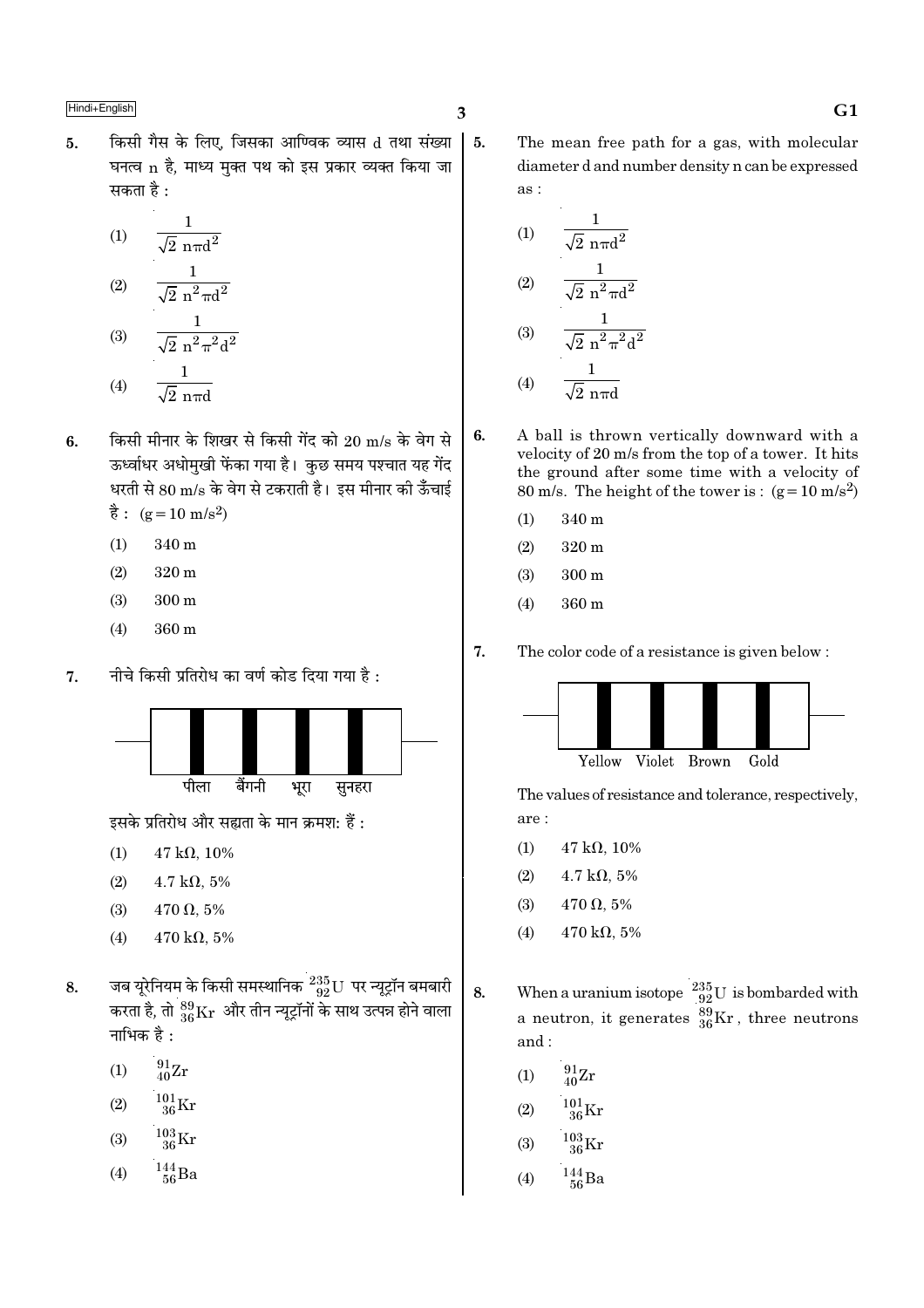10 cm त्रिज्या के किसी गोलीय चालक पर  $3.2 \times 10^{-7}$  C | 9.  $9<sub>1</sub>$ आवेश एकसमान रूप से वितरित है। इस गोले के केन्द्र से 15 cm दुरी पर विद्युत क्षेत्र का परिमाण क्या है ?

$$
\left(\frac{1}{4\pi\epsilon_0} = 9 \times 10^9 \text{ N m}^2/\text{C}^2\right)
$$
  
(1) 1.28×10<sup>5</sup> N/C  
(2) 1.28×10<sup>6</sup> N/C  
(3) 1.28×10<sup>7</sup> N/C  
(4) 1.28×10<sup>4</sup> N/C

- कोई किरण लघ प्रिज्म कोण (प्रिज्म कोण A) के किसी एक  $10.$ पृष्ठ पर आपतन कोण  $i$  पर आपतन करके प्रिज़्म के विपरीत फलक से अभिलम्बवत निर्गत होती है। यदि इस प्रिज्म के पदार्थ का अपवर्तनांक µ है, तो आपतन कोण है, लगभग:
	- $(1)$  $\mu$  $(2)$  $\mu A$  $\mu A$  $(3)$

(4) 
$$
\frac{2}{2\mu}
$$

- समान धारिता के दो सिलिण्डर A और B एक दूसरे से किसी 11. स्टॉप कॉक से होते हुए जुडे हैं।  ${\rm A}$  में मानक ताप और दाब पर कोई आदर्श गैस भरी है। B पूर्णत: निर्वातित है। समस्त निकाय ऊष्मीयरोधित है। स्टॉप कॉक को अचानक खोल दिया गया है। यह प्रक्रिया है:
	- रुद्धोष्म  $(1)$
	- समआयतनी  $(2)$
	- समदाबी  $(3)$
	- समतापी  $(4)$
- $599$  धारणशीलता की किसी लोहे की छड पर  $1200 \text{ A m}^{-1}$ 12. तीव्रता का चुम्बकीय क्षेत्र लगाया गया है। इस छड़ के पदार्थ की पारगम्यता है :

 $(\mu_0 = 4\pi \times 10^{-7}$  T m A<sup>-1</sup>)

(1) 
$$
8.0 \times 10^{-5}
$$
 T m A<sup>-1</sup>

(2) 
$$
2.4\pi \times 10^{-5}
$$
 T m A<sup>-1</sup>

- $(3)$  $2.4\pi \times 10^{-7}$  T m A<sup>-1</sup>
- $(4)$  $2.4\pi \times 10^{-4}$  T m A<sup>-1</sup>
- किसी पदार्थ के 0.5 g के तुल्यांक ऊर्जा है: 13.
	- $4.5 \times 10^{13}$  J  $(1)$
	- $1.5 \times 10^{13}$  J  $(2)$
	- $0.5 \times 10^{13}$  J  $(3)$
	- $4.5 \times 10^{16}$  J  $(4)$

A spherical conductor of radius 10 cm has a charge of  $3.2 \times 10^{-7}$  C distributed uniformly. What is the magnitude of electric field at a point 15 cm from the centre of the sphere?

$$
\left(\frac{1}{4\pi\epsilon_0} = 9 \times 10^9 \text{ N m}^2/\text{C}^2\right)
$$
  
(1) 1.28 × 10<sup>5</sup> N/C  
(2) 1.28 × 10<sup>6</sup> N/C  
(3) 1.28 × 10<sup>7</sup> N/C  
(4) 1.28 × 10<sup>4</sup> N/C

10. A ray is incident at an angle of incidence  $i$  on one surface of a small angle prism (with angle of prism A) and emerges normally from the opposite surface. If the refractive index of the material of the prism is  $\mu$ , then the angle of incidence is nearly equal  $\mathrm{to}$ :

(1) 
$$
\frac{2A}{\mu}
$$
  
\n(2)  $\mu A$   
\n(3)  $\frac{\mu A}{2}$   
\n(4)  $\frac{A}{2\mu}$ 

- $11.$ Two cylinders A and B of equal capacity are connected to each other via a stop cock. A contains an ideal gas at standard temperature and pressure. B is completely evacuated. The entire system is thermally insulated. The stop cock is suddenly opened. The process is:
	- adiabatic  $(1)$
	- $(2)$ isochoric
	- isobaric  $(3)$
	- isothermal  $(4)$
- 12. An iron rod of susceptibility 599 is subjected to a magnetising field of 1200 A  $m<sup>-1</sup>$ . The permeability of the material of the rod is:

 $(\mu_0 = 4\pi \times 10^{-7} \text{ T m A}^{-1})$ 

- $8.0 \times 10^{-5}$  T m A<sup>-1</sup>  $(1)$
- $2.4\pi \times 10^{-5}$  T m A<sup>-1</sup>  $(2)$
- $2.4\pi \times 10^{-7}$  T m A<sup>-1</sup>  $(3)$
- $2.4\pi \times 10^{-4}$  T m A<sup>-1</sup>  $(4)$

13. The energy equivalent of  $0.5$  g of a substance is:

- $4.5 \times 10^{13}$  J  $(1)$
- $1.5 \times 10^{13}$  J  $(2)$
- $0.5 \times 10^{13}$  J  $(3)$
- $4.5 \times 10^{16}$  J  $(4)$

## $G1$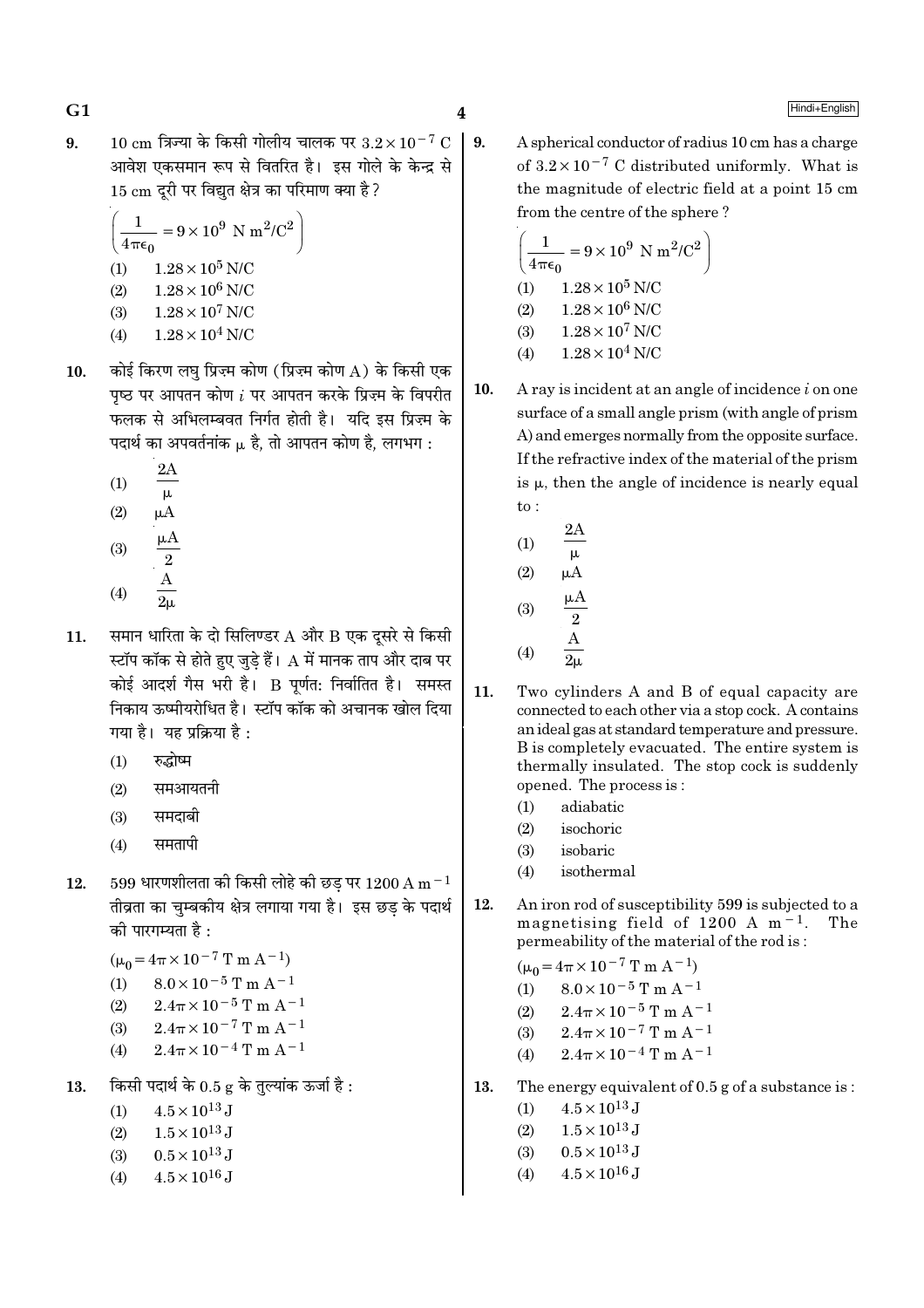- $40 \text{ }\mu\text{F}$  के किसी संधारित्र को  $200 \text{ V}$ .  $50 \text{ Hz}$  की ac आपर्ति  $14.$ से संयोजित किया गया है। इस परिपथ में धारा का वर्ग माध्य मूल (rms) मान है, लगभग:
	- $2.05A$  $(1)$
	- $2.5\,\mathrm{A}$  $(2)$
	- $(3)$  $25.1A$
	- $(4)$  $1.7A$
- किसी विद्युत चुम्बकीय तरंग में चुंबकीय क्षेत्र और विद्युत क्षेत्र 15. के घटकों की तीव्रताओं के योगदानों का अनुपात होता है :  $(c = \overline{a}$ द्युत चुम्बकीय तरंगों का वेग)
	- $1:1$  $(1)$
	- $(2)$  $1 : c$
	- $1 : c<sup>2</sup>$  $(3)$
	- $c:1$  $(4)$
- उपेक्षणीय द्रव्यमान की 1 m लम्बी किसी दुढ छड के दो सिरों 16. से 5 kg और 10 kg द्रव्यमान के दो कण जुड़े हैं।

 $5 \text{ kg}$  के कण से इस निकाय के संहति केन्द्र की दूरी (लगभग)

- है :
- $(1)$  $50 \text{ cm}$
- $(2)$ 67 cm
- $80 \text{ cm}$  $(3)$
- $(4)$ 33 cm
- किसी मीटर सेतु के बाएँ अन्तराल में संयोजित कोई प्रतिरोध तार  $17.$ इसके दाएँ अन्तराल के  $10\,\Omega$  प्रतिरोध को उस बिन्द पर संतुलित करता है जो सेतु के तार को  $3:2$  के अनुपात में विभाजित करता है। यदि प्रतिरोध तार की लम्बाई 1.5 m है, तो इस प्रतिरोध तार की वह लम्बाई जिसका प्रतिरोध 1  $\Omega$  होगा, है :
	- $1.0 \times 10^{-1}$  m  $(1)$
	- $1.5 \times 10^{-1}$  m  $(2)$
	- $1.5 \times 10^{-2}$  m  $(3)$
	- $1.0 \times 10^{-2}$  m  $(4)$
- यंग के दिझिरी प्रयोग में. यदि कलासंबद्ध स्रोतों के बीच का 18. पृथकन आधा तथा पर्दे से कलासंबद्ध स्रोतों की दूरी को दो गुना कर दिया जाए. तो फ्रिंज चौडाई हो जाएगी :
	- $(1)$ आधी
	- चार गुनी  $(2)$
	- एक-चौथाई  $(3)$
	- दो गनी  $(4)$

- $\vert$  14. A 40 uF capacitor is connected to a 200 V, 50 Hz ac supply. The rms value of the current in the circuit is, nearly:
	- $2.05\,\mathrm{A}$  $(1)$

5

- $(2)$  $2.5A$
- 25.1A  $(3)$
- $1.7A$  $(4)$
- $15.$ The ratio of contributions made by the electric field and magnetic field components to the intensity of an electromagnetic wave is :  $(c = speed of$ electromagnetic waves)
	- $(1)$  $1:1$
	- $(2)$  $1 : c$
	- $1: c^2$  $(3)$
	- $(4)$  $c:1$
- 16. Two particles of mass 5 kg and 10 kg respectively are attached to the two ends of a rigid rod of length 1 m with negligible mass.

The centre of mass of the system from the 5 kg particle is nearly at a distance of:

- $50 \text{ cm}$  $(1)$
- 67 cm  $(2)$
- 80 cm  $(3)$
- $(4)$ 33 cm
- 17. A resistance wire connected in the left gap of a metre bridge balances a 10  $\Omega$  resistance in the right gap at a point which divides the bridge wire in the ratio  $3:2$ . If the length of the resistance wire is 1.5 m, then the length of 1  $\Omega$  of the resistance wire is:
	- $1.0 \times 10^{-1}$  m  $(1)$
	- $1.5 \times 10^{-1}$  m  $(2)$
	- $1.5 \times 10^{-2}$  m  $(3)$
	- $1.0 \times 10^{-2}$  m  $(4)$
- 18. In Young's double slit experiment, if the separation between coherent sources is halved and the distance of the screen from the coherent sources is doubled, then the fringe width becomes:
	- $(1)$ half
	- $(2)$ four times
	- $(3)$ one-fourth
	- double  $(4)$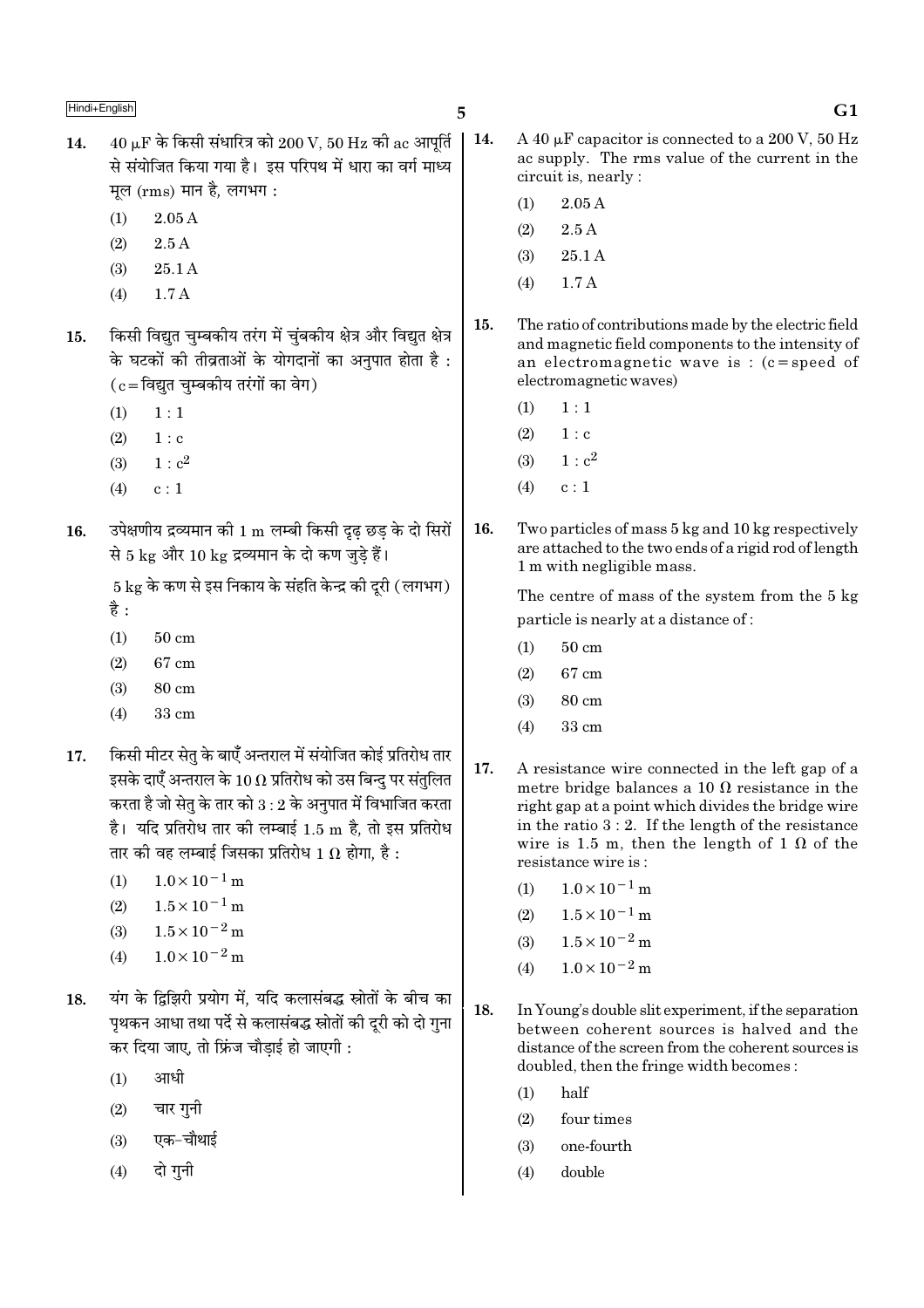$G1$ 

Hindi+English

- किसी आवेशित कण, जिसका  $3 \times 10^{-10}$  Vm  $^{-1}$  तीव्रता के 19. विद्यत क्षेत्र में अपवाह वेग  $7.5 \times 10^{-4}$  m s<sup>-1</sup> है, की  $m^2 V^{-1} s^{-1}$  में गतिशीलता है:
	- $2.5 \times 10^6$  $(1)$
	- $2.5 \times 10^{-6}$  $(2)$
	- $2.25\times10^{-15}$  $(3)$
	- $(4)$  $2.25 \times 10^{15}$
- प्रतिबल की विमाएँ हैं : 20.
	- $[ML^2T^{-2}]$  $(1)$
	- $[ML^0T^{-2}]$  $(2)$
	- $[ML^{-1}T^{-2}]$  $(3)$
	- $[MLT^{-2}]$  $(4)$
- निम्नलिखित में से किसके लिए बोर मॉडल वैध **नहीं** है? 21.
	- एकधा आयनित होलियम परमाण  $(He<sup>+</sup>)$  $(1)$
	- डयटरॉन परमाण  $(2)$
	- एकधा आयनित नियॉन परमाणु  $(Ne<sup>+</sup>)$  $(3)$
	- हाइडोजन परमाण  $(4)$
- कोई श्रेणी LCR परिपथ किसी ए.सी. वोल्टता स्रोत से संयोजित 22. है। जब L को हटा लिया जाता है. तो धारा और वोल्टता के बीच $\frac{\pi}{2}$  का कलान्तर होता है। यदि इसके स्थान पर परिपथ से  $\mathrm{C}$  को हटाते हैं, तो भी धारा और वोल्टता के बीच कलान्तर  $\frac{\pi}{2}$ ही रहता है। इस परिपथ का शक्ति गुणक है :
	- $(1)$  $0.5$
	- $(2)$  $1.0$
	- $(3)$  $-1.0$
	- शून्य  $(4)$
- त्रिज्या r की कोई केशिका नली जल में डूबी है और इसमें जल 23. ऊँचाई h तक चढ गया है। केशिका नली में भरे जल का द्रव्यमान 5 g है। त्रिज्या  $2r$  की कोई अन्य केशिका नली जल में डबी है। इस नली में ऊपर चढे जल का द्रव्यमान है :
	- $5.0 g$  $(1)$
	- $(2)$  $10.0 g$
	- $(3)$  $20.0 g$
	- $(4)$  $2.5g$
- यह मानिए कि किसी तारे से 600 nm तरंगदैर्ध्य का प्रकाश आ 24. रहा है। उस दूरदर्शक जिसके अभिदृश्यक का व्यास 2 m है, के विभेदन की सीमा है :
	- $(1)$  $1.83 \times 10^{-7}$  rad
	- $7.32 \times 10^{-7}$  rad  $(2)$
	- $6.00 \times 10^{-7}$  rad  $(3)$
	- $3.66 \times 10^{-7}$  rad  $(4)$

 $\vert$  19. A charged particle having drift velocity of  $7.5 \times 10^{-4}$  m s<sup>-1</sup> in an electric field of  $3 \times 10^{-10}$  Vm<sup>-1</sup>, has a mobility in m<sup>2</sup> V<sup>-1</sup> s<sup>-1</sup>  $of:$ 

- $(1)$  $2.5 \times 10^6$
- $2.5 \times 10^{-6}$  $(2)$
- $2.25 \times 10^{-15}$  $(3)$
- $2.25 \times 10^{15}$  $(4)$
- 20. Dimensions of stress are:
	- $[ML^2T^{-2}]$  $(1)$
	- $(2)$  $[ML^0T^{-2}]$
	- $[ML^{-1}T^{-2}]$  $(3)$
	- $[MLT-2]$  $(4)$
- 21. For which one of the following, Bohr model is not valid?
	- Singly ionised helium atom  $(He<sup>+</sup>)$  $(1)$
	- $(2)$ Deuteron atom
	- Singly ionised neon atom  $(Ne^+)$  $(3)$
	- $(4)$ Hydrogen atom

22. A series LCR circuit is connected to an ac voltage source. When L is removed from the circuit, the phase difference between current and voltage is  $\frac{\pi}{3}$ . If instead C is removed from the circuit, the phase difference is again  $\frac{\pi}{3}$  between current and voltage. The power factor of the circuit is:

- $(1)$  $0.5$
- $(2)$  $1.0$
- $-1.0$  $(3)$
- $(4)$ zero
- 23. A capillary tube of radius r is immersed in water and water rises in it to a height h. The mass of the water in the capillary is 5 g. Another capillary tube of radius 2r is immersed in water. The mass of water that will rise in this tube is:
	- $(1)$  $5.0 g$
	- $(2)$  $10.0 \text{ g}$
	- $(3)$  $20.0 g$
	- $2.5 g$  $(4)$
- $24.$ Assume that light of wavelength 600 nm is coming from a star. The limit of resolution of telescope whose objective has a diameter of 2 m is:
	- $1.83\times10^{-7}\,\mathrm{rad}$  $(1)$
	- $7.32 \times 10^{-7}$  rad  $(2)$
	- $6.00 \times 10^{-7}$  rad  $(3)$
	- $3.66 \times 10^{-7}$  rad  $(4)$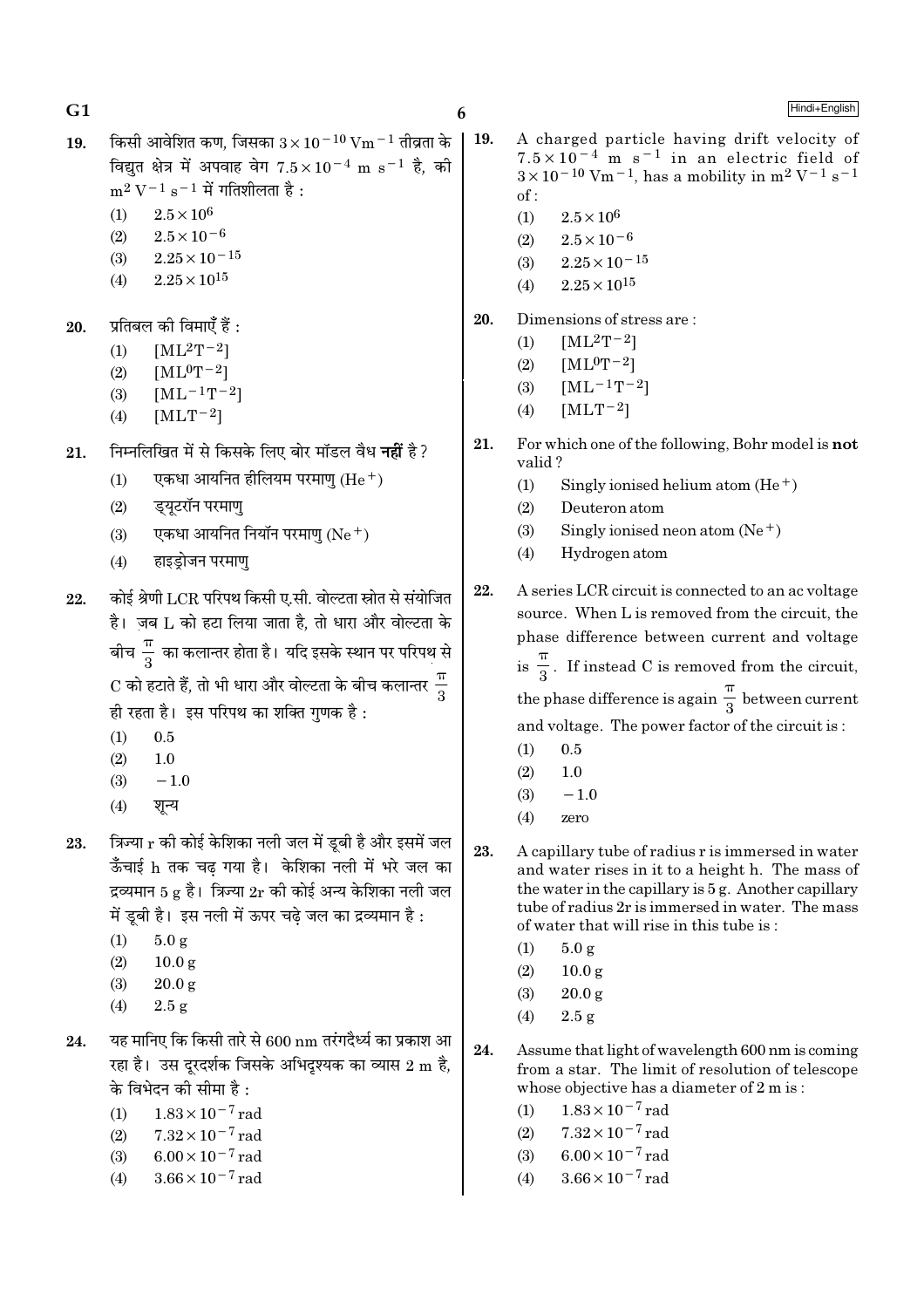- प्रतिरोध के ऋणात्मक ताप गणांक वाले ठोस होते हैं : 25.
	- केवल रोधी  $(1)$
	- केवल अर्धचालक  $(2)$
	- रोधी और अर्धचालक  $(3)$
	- धातएँ  $(4)$
- किसी समान्तर पट्टिका संधारित्र, जिसमें माध्यम के रूप में वाय 26. भरी है. की धारिता 6 LF है। कोई परावैद्यत माध्यम भरने पर इसकी धारिता 30  $\mu$ F हो जाती है। इस माध्यम का परावैद्युतांक है :
	- $(\epsilon_0 = 8.85 \times 10^{-12} \text{ C}^2 \text{ N}^{-1} \text{ m}^{-2})$
	- $1.77 \times 10^{-12}$  C<sup>2</sup> N<sup>-1</sup> m<sup>-2</sup>  $(1)$
	- $0.44 \times 10^{-10}$  C<sup>2</sup> N<sup>-1</sup> m<sup>-2</sup>  $(2)$
	- $5.00 C^2 N^{-1} m^{-2}$  $(3)$
	- $0.44 \times 10^{-13}$  C<sup>2</sup> N<sup>-1</sup> m<sup>-2</sup>  $(4)$
- DNA में एक बंध को खण्डित करने के लिए आवश्यक ऊर्जा 27.  $10^{-20}$  J है। eV में यह मान है. लगभग:
	- $(1)$  $0.6$
	- $(2)$ 0.06
	- $(3)$ 0.006
	- $(4)$  $\overline{6}$
- किसी p-n संधि डायोड में अवक्षय-क्षेत्र की चौड़ाई में वृद्धि 28. का कारण है :
	- केवल पश्चदिशिक बायस  $(1)$
	- अग्रदिशिक और पश्चदिशिक बायस दोनों  $(2)$
	- अग्रदिशिक धारा (current) में वृद्धि  $(3)$
	- केवल अग्रदिशिक बायस  $(4)$
- $r_1$  और  $r_2$  त्रिज्याओं ( $r_1 = 1.5 r_2$ ) के दो कॉपर के ठोस गोलों 29. के ताप में 1 K की वृद्धि करने के लिए आवश्यक ऊष्माओं की मात्राओं का अनपात है :
	- $\boldsymbol{9}$  $(1)$  $(2)$
	- $(3)$
	- $\frac{1}{4}$ <br> $\frac{3}{2}$ <br> $\frac{5}{3}$ <br> $\frac{27}{8}$  $(4)$

7

- 25. The solids which have the negative temperature coefficient of resistance are:  $(1)$ insulators only  $(2)$ semiconductors only  $(3)$ insulators and semiconductors metals  $(4)$ 26. The capacitance of a parallel plate capacitor with air as medium is  $6 \mu$ F. With the introduction of a dielectric medium, the capacitance becomes  $30 \mu$ F. The permittivity of the medium is:  $(\epsilon_0 = 8.85 \times 10^{-12} \text{ C}^2 \text{ N}^{-1} \text{ m}^{-2})$  $1.77 \times 10^{-12}$  C<sup>2</sup> N<sup>-1</sup> m<sup>-2</sup>  $(1)$  $0.44 \times 10^{-10}$  C<sup>2</sup> N<sup>-1</sup> m<sup>-2</sup>  $(2)$  $5.00 \text{ C}^2 \text{ N}^{-1} \text{ m}^{-2}$  $(3)$  $0.44 \times 10^{-13}$  C<sup>2</sup> N<sup>-1</sup> m<sup>-2</sup>  $(4)$ 27. The energy required to break one bond in DNA is  $10^{-20}$  J. This value in eV is nearly:  $(1)$  $0.6\,$  $(2)$ 0.06 0.006  $(3)$  $(4)$  $\mathbf{6}$ 28. The increase in the width of the depletion region in a p-n junction diode is due to:  $(1)$ reverse bias only  $(2)$ both forward bias and reverse bias increase in forward current  $(3)$ forward bias only  $(4)$ 29. The quantities of heat required to raise the temperature of two solid copper spheres of radii  $r_1$  and  $r_2$  ( $r_1$ =1.5  $r_2$ ) through 1 K are in the ratio:  $(1)$ 
	- $\overline{4}$  $\frac{3}{2}$   $\frac{5}{3}$  $(2)$  $(3)$

 $(4)$ 

 $\overline{27}$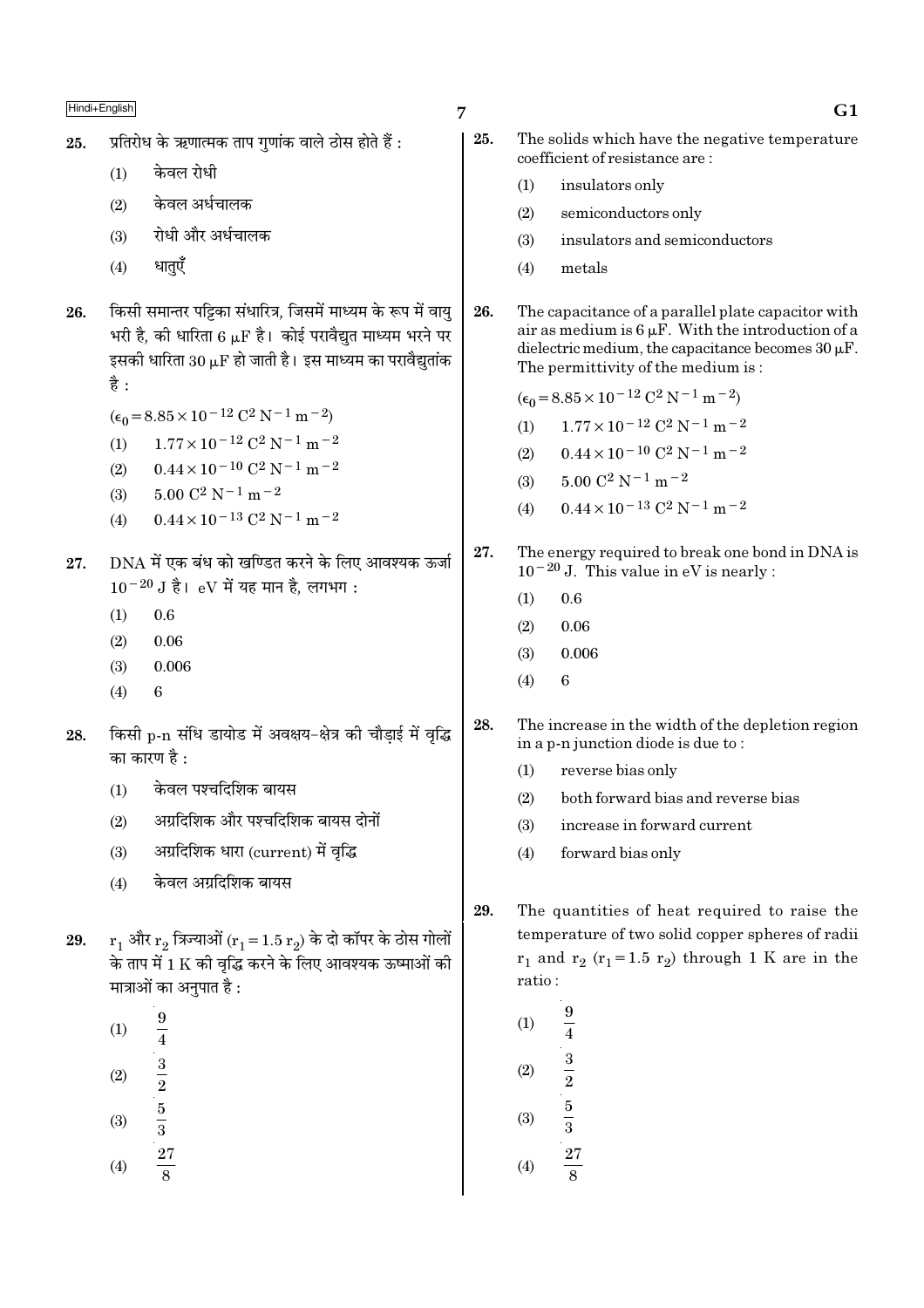दर्शाए गए तर्क परिपथ के लिए. सत्यमान सारणी है : 30.



- ट़ॉजिस्टर क्रिया के लिए नीचे दिया गया कौनसा कथन **सही** है ? 31.
	- आधार, उत्सर्जक और संग्राहक क्षेत्रों के साइज़ समान  $(1)$ होने चाहिए।
	- उत्सर्जक संधि और संग्राहक संधि दोनों ही अग्रदिशिक  $(2)$ बायसित होती हैं।
	- आधार क्षेत्र बहुत पतला और हल्का डोपित होना चाहिए।  $(3)$
	- आधार, उत्सर्जक और संग्राहक क्षेत्रों की डोपन सांद्रताएँ  $(4)$ समान होनी चाहिए।
- किसी गिटार में समान पदार्थ की बनी दो डोरियों  $\rm A$  और  $\rm B$  के 32. स्वर हल्के से मेल नहीं खा रहे हैं और 6 Hz आवृत्ति के विस्पन्द उत्पन्न कर रहे हैं। जब B में तनाव को कुछ कम कर दिया जाता है, तो विस्पन्द आवृत्ति बढ़कर  $7 \text{ Hz}$  हो जाती है। यदि A की आवत्ति 530 Hz है, तो B की मुल आवृत्ति है:
	- $524\,\mathrm{Hz}$  $(1)$
	- $(2)$ 536 Hz
	- 537 Hz  $(3)$
	- $(4)$ 523 Hz

30. For the logic circuit shown, the truth table is:



- 31. For transistor action, which of the following statements is correct?
	- Base, emitter and collector regions should  $(1)$ have same size.
	- Both emitter junction as well as the collector  $(2)$ junction are forward biased.
	- The base region must be very thin and lightly  $(3)$ doped.
	- $(4)$ Base, emitter and collector regions should have same doping concentrations.
- 32. In a guitar, two strings A and B made of same material are slightly out of tune and produce beats of frequency 6 Hz. When tension in B is slightly decreased, the beat frequency increases to 7 Hz. If the frequency of A is  $530$  Hz, the original frequency of B will be:
	- 524 Hz  $(1)$
	- 536 Hz  $(2)$
	- $(3)$ 537 Hz
	- $(4)$ 523 Hz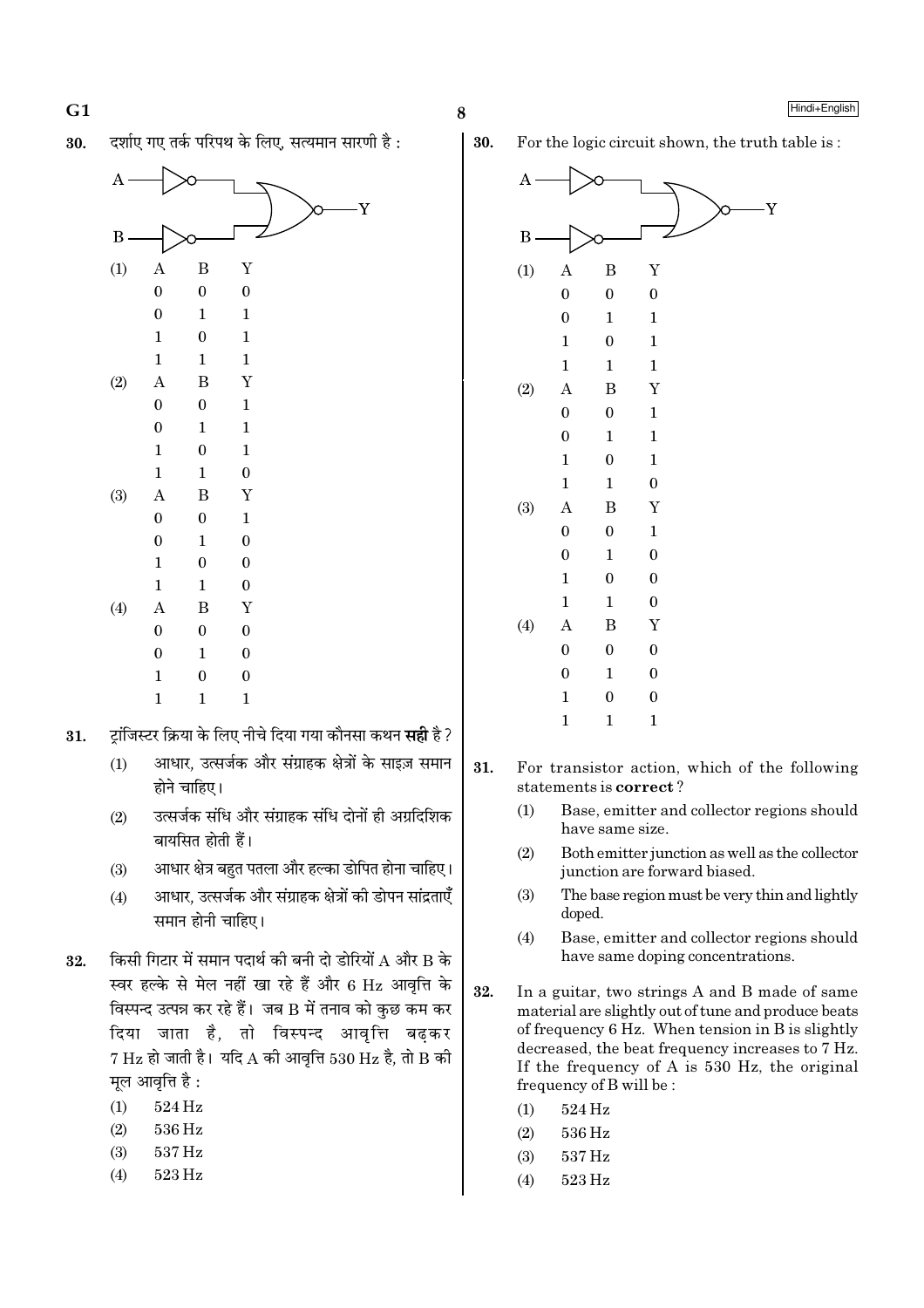किसी लघु विद्युत द्विध्नुव का द्विध्नुव आघुर्ण  $16 \times 10^{-9}$  C m  $\,$  33. 33. है। इस द्विध्रव के कारण, इस द्विध्रव के अक्ष से 60° का कोण बनाने वाली किसी रेखा पर स्थित 0.6 m दूरी के किसी बिन्दु पर, विद्युत विभव होगा :

$$
\left(\frac{1}{4\pi\epsilon_0} = 9 \times 10^9 \text{ N m}^2/\text{C}^2\right)
$$
  
(1) 200 V  
(2) 400 V  
(3)  $\overline{R}$ 

- पृथ्वी के पृष्ठ पर किसी पिण्ड का भार 72 N है। पृथ्वी की 34. गरुत्वाकर्षण बल कितना होगा ?
	- 32 N  $(1)$
	- $(2)$  $30<sub>N</sub>$
	- $(3)$ 24 N
	- 48 N  $(4)$
- नीचे दिया गया कौनसा ग्राफ कॉपर के लिए, ताप (T) के साथ 35. प्रतिरोधकता (o) के विचरण को निरूपित करता है ?



- अंतरिक्ष के  $0.2\; \rm m^3$  आयतन के किसी निश्चित क्षेत्र में हर 36. स्थान पर विद्युत विभव 5 V पाया गया है। इस क्षेत्र में विद्युत क्षेत्र का परिमाण है :
	- $0.5$  N/C  $(1)$
	- $(2)$  $1 N/C$
	- $5$  N/C  $\,$  $(3)$
	- शन्य  $(4)$

A short electric dipole has a dipole moment of  $16 \times 10^{-9}$  C m. The electric potential due to the dipole at a point at a distance of 0.6 m from the centre of the dipole, situated on a line making an angle of 60° with the dipole axis is:

$$
\left(\frac{1}{4\pi\epsilon_0} = 9 \times 10^9 \text{ N m}^2/\text{C}^2\right)
$$
  
(1) 200 V  
(2) 400 V  
(3) zero  
(4) 50 V

- 34. A body weighs 72 N on the surface of the earth. What is the gravitational force on it, at a height equal to half the radius of the earth?
	- $(1)$ 32 N
	- $(2)$ 30 N
	- $(3)$ 24 N
	- $(4)$ 48 N
- 35. Which of the following graph represents the variation of resistivity  $(\rho)$  with temperature (T) for copper?



- In a certain region of space with volume  $0.2 \text{ m}^3$ , 36. the electric potential is found to be 5 V throughout. The magnitude of electric field in this region is:
	- $(1)$  $0.5$  N/C
	- $(2)$  $1 N/C$
	- $5 N/C$  $(3)$
	- $(4)$ zero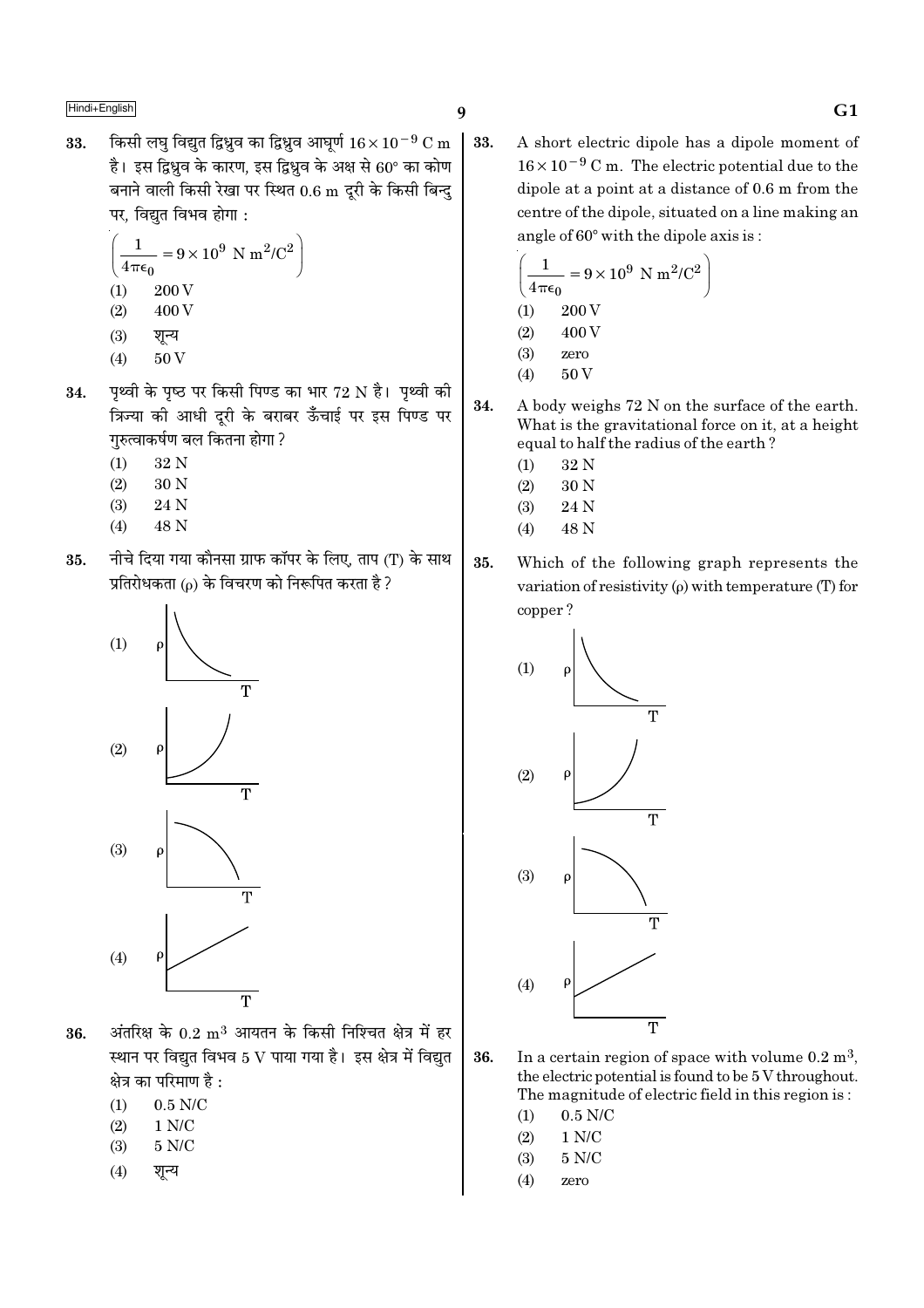किसी एकपरमाणुक गैस की औसत तापीय ऊर्जा होती है: 37. (बोल्ट्समान नियतांक= $k_B$  तथा निरपेक्ष ताप=T)

(1) 
$$
\frac{3}{2} k_{B}T
$$
  
\n(2)  $\frac{5}{2} k_{B}T$   
\n(3)  $\frac{7}{2} k_{B}T$   
\n(4)  $\frac{1}{2} k_{B}T$ 

- किसी कण, जिसका स्थिति सदिश  $2\, {\overset{\wedge}{k}}$  m है, पर जब मूल 38. बिंदु के परित:  $\overrightarrow{3f} \textrm{ N}$  का कोई बल कार्य करता है, तो बलआघर्ण ज्ञात कीजिए।
	- $6\hat{j}$  N m  $(1)$
	- $-6\hat{i}$  N m  $(2)$
	- $6 \overset{\wedge}{k}$  N m  $(3)$
	- $\hat{\mathbf{g}}_i \overset{\wedge}{\sim} \mathbf{N}$  m  $(4)$
- देहली आवत्ति की 1.5 गनी आवत्ति का प्रकाश, प्रकाश सग्राही 39. पदार्थ पर आपतन करता है। यदि प्रकाश की आवृत्ति आधी तथा उसकी तीव्रता दो गुनी कर दी जाए, तो प्रकाश विद्युत धारा कितनी होगी ?
	- चार गुनी  $(1)$
	- एक–चौथाई  $(2)$
	- $(3)$ शून्य
	- दो गुनी  $(4)$
- $50 \text{ cm}$  लम्बी किसी परिनालिका, जिसमें  $100 \text{ }\hat{ }$ रे हैं, से 40.  $2.5$  A धारा प्रवाहित हो रही है। इस परिनालिका के केन्द्र पर चम्बकीय क्षेत्र है:

$$
(\mu_0 = 4\pi \times 10^{-7} \text{ T m A}^{-1})
$$

$$
(1) \qquad 3.14 \times 10^{-4} \,\mathrm{T}
$$

- $6.28 \times 10^{-5}$  T  $(2)$
- $3.14 \times 10^{-5}$  T  $(3)$
- $6.28 \times 10^{-4}$  T  $(4)$
- किसी अन्तरापृष्ठ के लिए ब्रूस्टर कोण  $i_h$  होना चाहिए : 41.

 $30^{\circ} < i_h < 45^{\circ}$  $(1)$ 

- $(2)$  $45^{\circ} < i_h < 90^{\circ}$
- $i_h = 90^{\circ}$  $(3)$
- $0^{\circ} < i_h < 30^{\circ}$  $(4)$

37. The average thermal energy for a mono-atomic gas is :  $(k_R)$  is Boltzmann constant and T, absolute temperature)

(1) 
$$
\frac{3}{2} k_{B}T
$$
  
\n(2)  $\frac{5}{2} k_{B}T$   
\n(3)  $\frac{7}{2} k_{B}T$   
\n(4)  $\frac{1}{2} k_{B}T$ 

- 38. Find the torque about the origin when a force of  $3\hat{j}$  N acts on a particle whose position vector is  $2\hat{k}$  m.
	- $6i$  N m  $(1)$
	- $(2)$
	- $(3)$
	- $(4)$
- 39. Light of frequency 1.5 times the threshold frequency is incident on a photosensitive material. What will be the photoelectric current if the frequency is halved and intensity is doubled?
	- $(1)$ four times
	- $(2)$ one-fourth
	- $(3)$ zero
	- $(4)$ doubled
- $40.$ A long solenoid of 50 cm length having 100 turns carries a current of 2.5 A. The magnetic field at the centre of the solenoid is:

 $(\mu_0 = 4\pi \times 10^{-7} \text{ T m A}^{-1})$  $3.14 \times 10^{-4}$  T  $(1)$ 

- $6.28 \times 10^{-5}$  T  $(2)$
- $(3)$  $3.14 \times 10^{-5}$  T
- $6.28 \times 10^{-4}$  T  $(4)$
- 41. The Brewsters angle  $i_h$  for an interface should be :
	- $(1)$  $30^{\circ} < i_b < 45^{\circ}$
	- $45^{\circ} < i_h < 90^{\circ}$  $(2)$
	- (3)  $i_b = 90^\circ$
	- $0^{\circ} < i_h < 30^{\circ}$  $(4)$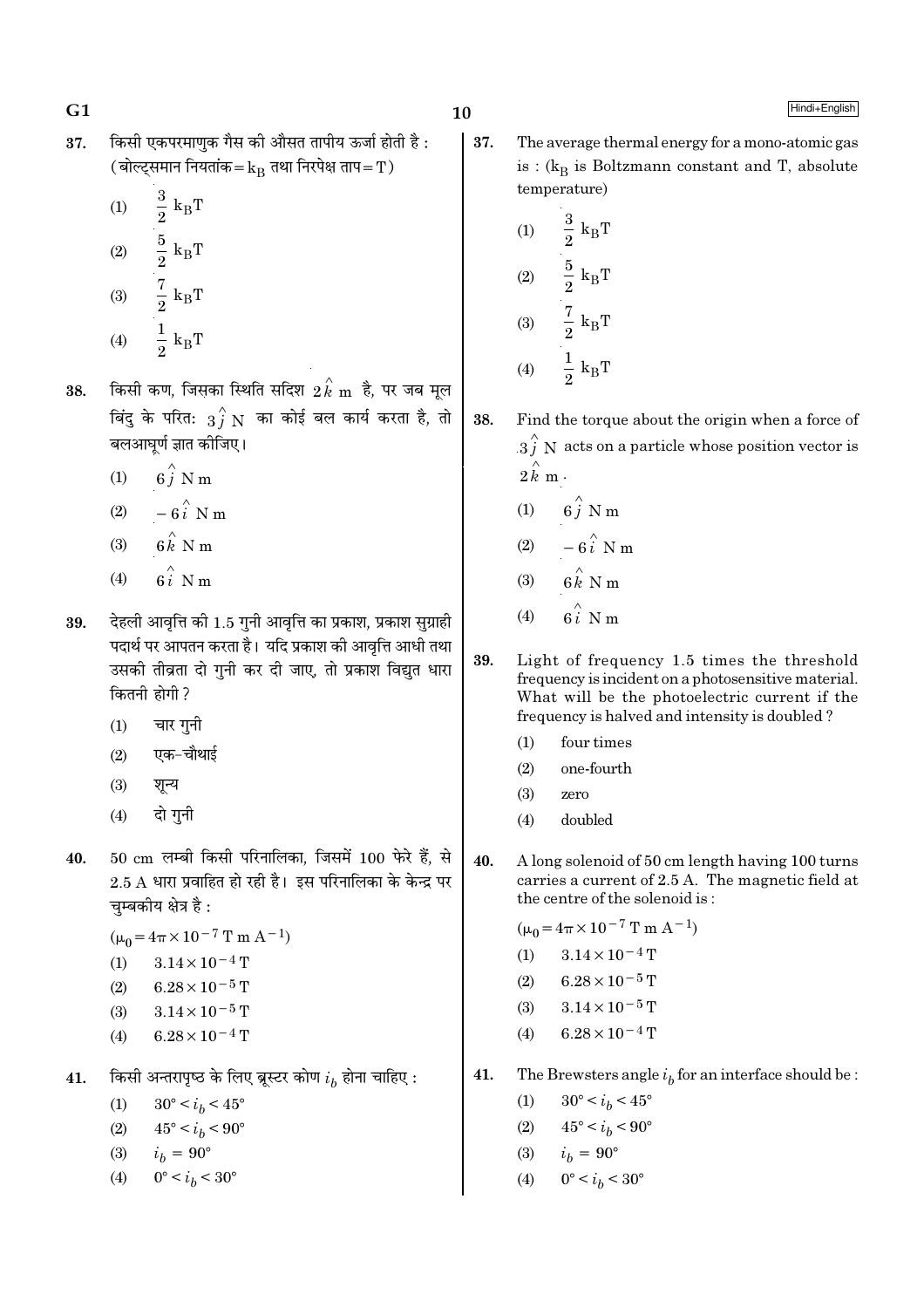42.

 $\vert$  42.

 $G1$ 

An electron is accelerated from rest through a

potential difference of V volt. If the de Broglie

|     | (1)<br>(2)<br>(3)<br>(4)   | $10^2\,\rm{V}$<br>$10^3$ V<br>$10^4$ V<br>10 <sub>V</sub> |                                  |                                    | $1.227 \times 10^{-2}$ nm है, तो विभवान्तर है : | त्वारत किया गया है। याद इस इलक्ट्रान का द ब्राग्ला तरंगदेव्य |     | (1)<br>(2)<br>(3)<br>(4) | potential difference is:<br>$10^2$ V<br>$10^3$ V<br>$10^4$ V<br>10 <sub>V</sub> |               |                             |                                                       | wavelength of the electron is $1.227 \times 10^{-2}$ nm, the                                  |  |
|-----|----------------------------|-----------------------------------------------------------|----------------------------------|------------------------------------|-------------------------------------------------|--------------------------------------------------------------|-----|--------------------------|---------------------------------------------------------------------------------|---------------|-----------------------------|-------------------------------------------------------|-----------------------------------------------------------------------------------------------|--|
| 43. | क्या है ?                  |                                                           |                                  |                                    |                                                 | सार्थक अंकों को महत्व देते हुए 9.99 m $-$ 0.0099 m का मान    | 43. |                          |                                                                                 |               |                             | is the value of $9.99 \text{ m} - 0.0099 \text{ m}$ ? | Taking into account of the significant figures, what                                          |  |
|     | (1)                        | $9.98 \text{ m}$                                          |                                  |                                    |                                                 |                                                              |     | (1)                      | $9.98 \text{ m}$<br>$9.980 \text{ m}$                                           |               |                             |                                                       |                                                                                               |  |
|     | (2)                        | $9.980 \text{ m}$                                         |                                  |                                    |                                                 |                                                              |     | (2)<br>(3)               | 9.9 <sub>m</sub>                                                                |               |                             |                                                       |                                                                                               |  |
|     | (3)                        | 9.9 <sub>m</sub>                                          |                                  |                                    |                                                 |                                                              |     | (4)                      | $9.9801 \text{ m}$                                                              |               |                             |                                                       |                                                                                               |  |
|     | (4)                        | 9.9801 m                                                  |                                  |                                    |                                                 |                                                              |     |                          |                                                                                 |               |                             |                                                       |                                                                                               |  |
| 44. |                            |                                                           | पैमाने पर 50 भाग हैं।            |                                    |                                                 | किसी स्क्रू गेज़ का अल्पतमांक 0.01 mm है तथा इसके वृत्तीय    | 44. |                          |                                                                                 |               |                             |                                                       | A screw gauge has least count of 0.01 mm and<br>there are 50 divisions in its circular scale. |  |
|     |                            |                                                           |                                  |                                    |                                                 |                                                              |     |                          |                                                                                 |               |                             | The pitch of the screw gauge is:                      |                                                                                               |  |
|     |                            |                                                           |                                  |                                    | इस स्क्रू गेज़ का चूड़ी अन्तराल (पिच) है:       |                                                              |     | (1)                      | $0.25$ mm                                                                       |               |                             |                                                       |                                                                                               |  |
|     | (1)                        | $0.25$ mm<br>$0.5 \text{ mm}$                             |                                  |                                    |                                                 |                                                              |     | (2)                      | $0.5 \text{ mm}$                                                                |               |                             |                                                       |                                                                                               |  |
|     | (2)<br>(3)                 | $1.0 \text{ mm}$                                          |                                  |                                    |                                                 |                                                              |     | (3)                      | $1.0 \text{ mm}$<br>$0.01$ mm                                                   |               |                             |                                                       |                                                                                               |  |
|     | (4)                        | $0.01$ mm                                                 |                                  |                                    |                                                 |                                                              |     | (4)                      |                                                                                 |               |                             |                                                       |                                                                                               |  |
|     |                            |                                                           |                                  |                                    |                                                 |                                                              | 45. |                          |                                                                                 |               |                             |                                                       | The phase difference between displacement and                                                 |  |
| 45. |                            |                                                           |                                  |                                    |                                                 | सरल आवर्ती गति करते किसी कण के विस्थापन और त्वरण के          |     |                          |                                                                                 |               |                             |                                                       | acceleration of a particle in a simple harmonic                                               |  |
|     |                            |                                                           | बीच कलान्तर होता है :            |                                    |                                                 |                                                              |     |                          | motion is:                                                                      |               |                             |                                                       |                                                                                               |  |
|     | (1)                        | $\frac{3\pi}{2}$ rad                                      |                                  |                                    |                                                 |                                                              |     | (1)                      | $\frac{3\pi}{2}$ rad                                                            |               |                             |                                                       |                                                                                               |  |
|     | (2)                        | $rac{\pi}{2}$ rad                                         |                                  |                                    |                                                 |                                                              |     | (2)                      | $\frac{\pi}{2}$ rad                                                             |               |                             |                                                       |                                                                                               |  |
|     | (3)                        | शून्य                                                     |                                  |                                    |                                                 |                                                              |     | (3)                      | zero                                                                            |               |                             |                                                       |                                                                                               |  |
|     | (4)                        | $\pi$ rad                                                 |                                  |                                    |                                                 |                                                              |     | (4)                      | $\pi$ rad                                                                       |               |                             |                                                       |                                                                                               |  |
| 46. |                            |                                                           |                                  |                                    |                                                 | जीव को उनके जैवप्रौद्योगिकी में उपयोग के लिए सुमेलित         | 46. |                          |                                                                                 |               |                             |                                                       | Match the organism with its use in biotechnology.                                             |  |
|     | कीजिए।                     |                                                           |                                  |                                    |                                                 |                                                              |     | (a)                      | <b>Bacillus</b>                                                                 |               |                             | (i)                                                   | Cloning vector                                                                                |  |
|     |                            |                                                           |                                  |                                    |                                                 | क्लोनिक वेक्टर                                               |     |                          |                                                                                 | thuringiensis |                             |                                                       |                                                                                               |  |
|     | (a)                        |                                                           | बैसिलस थुर्रिजिनिसिस (i)         |                                    |                                                 |                                                              |     | (b)                      | <b>Thermus</b>                                                                  |               |                             | (ii)                                                  | Construction of                                                                               |  |
|     | (b)                        |                                                           | थर्मस एक्वेटिकस                  |                                    | (ii)                                            | प्रथम rDNA अणु का<br>निर्माण                                 |     |                          |                                                                                 | aquaticus     |                             |                                                       | first rDNA<br>molecule                                                                        |  |
|     | $\left( \mathrm{c}\right)$ |                                                           | एग्रोबैक्टीरियम<br>ट्युमिफेसिएंस |                                    | (iii)                                           | डी.एन.ए. पॉलिमरेज                                            |     | (c)                      |                                                                                 | Agrobacterium |                             | (iii)                                                 | DNA polymerase                                                                                |  |
|     | (d)                        | साल्मोनेला                                                |                                  |                                    | (iv)                                            | $Cry$ प्रोटीन                                                |     |                          |                                                                                 | tumefaciens   |                             |                                                       |                                                                                               |  |
|     |                            |                                                           | टाइफीम्युरियम                    |                                    |                                                 |                                                              |     | (d)                      |                                                                                 | Salmonella    |                             | (iv)                                                  | Cry proteins                                                                                  |  |
|     |                            |                                                           |                                  |                                    | निम्नलिखित में से <b>सही</b> विकल्प चुनिए:      |                                                              |     |                          |                                                                                 | typhimurium   |                             |                                                       |                                                                                               |  |
|     |                            |                                                           |                                  |                                    |                                                 |                                                              |     |                          |                                                                                 |               |                             |                                                       | Select the correct option from the following:                                                 |  |
|     | (1)                        | (a)<br>(iv)                                               | (b)<br>(iii)                     | $\left( \mathbf{c} \right)$<br>(i) | (d)<br>(ii)                                     |                                                              |     |                          | (a)                                                                             | (b)           | $\left( \mathbf{c} \right)$ | (d)                                                   |                                                                                               |  |
|     | (2)                        | (iii)                                                     | (ii)                             | (iv)                               | (i)                                             |                                                              |     | (1)                      | (iv)                                                                            | (iii)         | (i)                         | (ii)                                                  |                                                                                               |  |
|     | (3)                        | (iii)                                                     | (iv)                             | (i)                                | (ii)                                            |                                                              |     | (2)                      | (iii)                                                                           | (ii)          | (iv)                        | (i)                                                   |                                                                                               |  |
|     | (4)                        | (ii)                                                      | (iv)                             | (iii)                              | (i)                                             |                                                              |     | (3)                      | (iii)                                                                           | (iv)          | (i)                         | (ii)                                                  |                                                                                               |  |
|     |                            |                                                           |                                  |                                    |                                                 |                                                              |     | (4)                      | (ii)                                                                            | (iv)          | (iii)                       | (i)                                                   |                                                                                               |  |
|     |                            |                                                           |                                  |                                    |                                                 |                                                              |     |                          |                                                                                 |               |                             |                                                       |                                                                                               |  |

विरामावस्था के किसी इलेक्ट्रॉन को  ${\rm V}$  वोल्ट के विभवान्तर से

त्वरित किया गया है। यदि इस इलेक्ट्रॉन की दे ब्रॉग्ली तरंगदैर्ध्य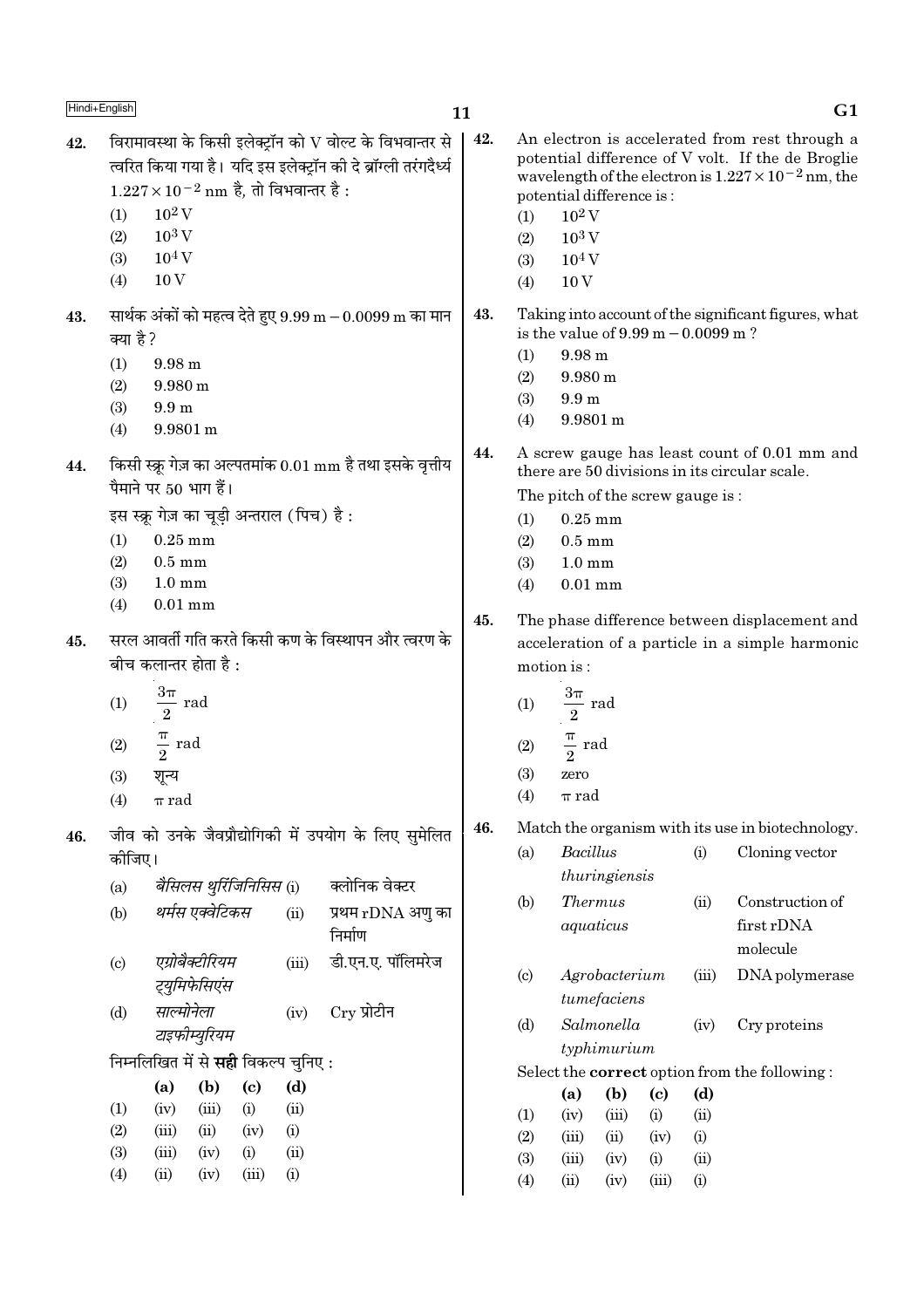| G1  |                            |                                                                        |                   |                             |                                    |       |                                                                                  |  |  |
|-----|----------------------------|------------------------------------------------------------------------|-------------------|-----------------------------|------------------------------------|-------|----------------------------------------------------------------------------------|--|--|
| 47. |                            | निम्नलिखित को सुमेलित कीजिए:                                           |                   |                             |                                    |       |                                                                                  |  |  |
|     | (a)                        |                                                                        |                   | उत्प्रेरक क्रिया का निरोधक  |                                    | (i)   | रिसिन                                                                            |  |  |
|     | (b)                        |                                                                        | पेप्टाइड बंध धारक |                             |                                    | (ii)  | मैलोनेट                                                                          |  |  |
|     | $\left( \mathrm{c}\right)$ |                                                                        |                   | कवकों में कोशिका भित्ति     |                                    | (iii) | काइटिन                                                                           |  |  |
|     |                            | पदार्थ                                                                 |                   |                             |                                    |       |                                                                                  |  |  |
|     | (d)                        |                                                                        | द्वितीयक उपापचयज  |                             |                                    |       | (iv) कोलैजन                                                                      |  |  |
|     |                            | निम्नलिखित में से <b>सही</b> विकल्प चुनिए :                            |                   |                             |                                    |       |                                                                                  |  |  |
|     |                            | (a)                                                                    | (b)               | $\left( \mathrm{c}\right)$  | (d)                                |       |                                                                                  |  |  |
|     | (1)                        |                                                                        |                   | $(iii)$ $(i)$ $(iv)$        | (ii)                               |       |                                                                                  |  |  |
|     | (2)                        | $(iii)$ $(iv)$ $(i)$                                                   |                   |                             | (ii)                               |       |                                                                                  |  |  |
|     | (3)                        | $(ii)$ $(iii)$ $(i)$                                                   |                   |                             | (iv)                               |       |                                                                                  |  |  |
|     | (4)                        | (ii)                                                                   | (iv)              | (iii)                       | (i)                                |       |                                                                                  |  |  |
| 48. |                            |                                                                        |                   |                             |                                    |       | पादप का वह भाग कौन-सा है जिसमें दो पीढ़ी – एक पीढ़ी                              |  |  |
|     |                            | दूसरे के अन्दर होती है ?                                               |                   |                             |                                    |       |                                                                                  |  |  |
|     | (a)                        |                                                                        |                   | परागकोश के अन्दर परागकण     |                                    |       |                                                                                  |  |  |
|     | (b)                        |                                                                        |                   |                             | दो नर युग्मकों वाली अंकुरित परागकण |       |                                                                                  |  |  |
|     | $\left( \mathrm{c}\right)$ |                                                                        | फल के अन्दर बीज   |                             |                                    |       |                                                                                  |  |  |
|     | (d)                        |                                                                        |                   | बीजाण्ड के अन्दर भ्रूण-कोष  |                                    |       |                                                                                  |  |  |
|     |                            | $(1)$ (a), (b) और (c)                                                  |                   |                             |                                    |       |                                                                                  |  |  |
|     |                            | (2) (c) और (d)                                                         |                   |                             |                                    |       |                                                                                  |  |  |
|     |                            | (3) (a) और (d)                                                         |                   |                             |                                    |       |                                                                                  |  |  |
|     | (4)                        | केवल $(a)$                                                             |                   |                             |                                    |       |                                                                                  |  |  |
| 49. |                            |                                                                        |                   |                             |                                    |       | प्रकाशश्वसन में $\mathrm{RuBisCo}$ एंजाइम की ऑक्सीजनीकरण क्रिया                  |  |  |
|     |                            | से किसका निर्माण होता है ?                                             |                   |                             |                                    |       |                                                                                  |  |  |
|     | (1)                        |                                                                        |                   | 3-C यौगिक का 1 अण्          |                                    |       |                                                                                  |  |  |
|     | (2)                        |                                                                        |                   | 6-C यौगिक का 1 अणु          |                                    |       |                                                                                  |  |  |
|     | (3)                        |                                                                        |                   |                             |                                    |       | $4\text{-}\mathrm{C}$ यौगिक का $1$ अणु और $2\text{-}\mathrm{C}$ यौगिक का $1$ अणु |  |  |
|     | (4)                        |                                                                        |                   | 3-C यौगिक के 2 अण्          |                                    |       |                                                                                  |  |  |
| 50. |                            |                                                                        |                   |                             |                                    |       | एक पारितन्त्र में सकल प्राथमिक उत्पादकता और नेट प्राथमिक                         |  |  |
|     |                            |                                                                        |                   |                             |                                    |       | उत्पादकता के संबन्ध में, निम्नलिखित में से कौन सा कथन <b>सही</b>                 |  |  |
|     | है ?                       |                                                                        |                   |                             |                                    |       |                                                                                  |  |  |
|     | (1)                        |                                                                        |                   |                             |                                    |       |                                                                                  |  |  |
|     |                            | सकल प्राथमिक उत्पादकता सदैव नेट प्राथमिक उत्पादकता<br>से अधिक होती है। |                   |                             |                                    |       |                                                                                  |  |  |
|     | (2)                        | सकल प्राथमिक उत्पादकता और नेट प्राथमिक उत्पादकता                       |                   |                             |                                    |       |                                                                                  |  |  |
|     |                            |                                                                        |                   | एक ही है और अभिन्न है।      |                                    |       |                                                                                  |  |  |
|     | (3)                        |                                                                        |                   |                             |                                    |       | सकल प्राथमिक उत्पादकता और नेट प्राथमिक उत्पादकता                                 |  |  |
|     |                            |                                                                        |                   | के बीच कोई सम्बन्ध नहीं है। |                                    |       |                                                                                  |  |  |
|     | (4)                        |                                                                        |                   |                             |                                    |       | सकल प्राथमिक उत्पादकता सदैव नेट प्राथमिक उत्पादकता                               |  |  |
|     |                            |                                                                        |                   |                             | से कम होती है।                     |       |                                                                                  |  |  |

|                             |                                                    |                         |       |                                                 |       | Hindi+English                                                                                        |  |  |
|-----------------------------|----------------------------------------------------|-------------------------|-------|-------------------------------------------------|-------|------------------------------------------------------------------------------------------------------|--|--|
|                             | Match the following:                               |                         |       |                                                 |       |                                                                                                      |  |  |
| (a)                         | Ricin<br>Inhibitor of catalytic<br>(i)<br>activity |                         |       |                                                 |       |                                                                                                      |  |  |
| (b)                         |                                                    | Possess peptide bonds   |       |                                                 | (ii)  | Malonate                                                                                             |  |  |
| $\left( \mathrm{c} \right)$ | fungi                                              | Cell wall material in   |       |                                                 | (iii) | Chitin                                                                                               |  |  |
| (d)                         |                                                    | Secondary metabolite    |       |                                                 | (iv)  | Collagen                                                                                             |  |  |
|                             |                                                    |                         |       |                                                 |       | Choose the <b>correct</b> option from the following:                                                 |  |  |
|                             | (a)                                                | (b)                     | (c)   | (d)                                             |       |                                                                                                      |  |  |
| (1)                         | (iii)                                              | (i)                     | (iv)  | (ii)                                            |       |                                                                                                      |  |  |
| (2)                         | (iii)                                              | (iv)                    | (i)   | (ii)                                            |       |                                                                                                      |  |  |
| (3)                         | (ii)                                               | (iii)                   | (i)   | (iv)                                            |       |                                                                                                      |  |  |
| (4)                         | (ii)                                               | (iv)                    | (iii) | (i)                                             |       |                                                                                                      |  |  |
|                             |                                                    | one within the other:   |       |                                                 |       | The plant parts which consist of two generations -                                                   |  |  |
| (a)                         |                                                    |                         |       | Pollen grains inside the anther                 |       |                                                                                                      |  |  |
| (b)                         |                                                    |                         |       |                                                 |       | Germinated pollen grain with two male                                                                |  |  |
|                             | gametes                                            |                         |       |                                                 |       |                                                                                                      |  |  |
| $\left( \circ \right)$      | Seed inside the fruit                              |                         |       |                                                 |       |                                                                                                      |  |  |
| (d)                         |                                                    |                         |       | Embryo sac inside the ovule                     |       |                                                                                                      |  |  |
| (1)                         |                                                    | $(a)$ , $(b)$ and $(c)$ |       |                                                 |       |                                                                                                      |  |  |
| (2)                         | $(c)$ and $(d)$                                    |                         |       |                                                 |       |                                                                                                      |  |  |
| (3)                         | $(a)$ and $(d)$                                    |                         |       |                                                 |       |                                                                                                      |  |  |
| (4)                         | $(a)$ only                                         |                         |       |                                                 |       |                                                                                                      |  |  |
|                             |                                                    |                         |       |                                                 |       | The oxygenation activity of RuBisCo enzyme in<br>photorespiration leads to the formation of:         |  |  |
| (1)                         |                                                    |                         |       | 1 molecule of 3-C compound                      |       |                                                                                                      |  |  |
| (2)                         |                                                    |                         |       | 1 molecule of 6-C compound                      |       |                                                                                                      |  |  |
| (3)                         |                                                    | of 2-C compound         |       |                                                 |       | 1 molecule of 4-C compound and 1 molecule                                                            |  |  |
| (4)                         |                                                    |                         |       | 2 molecules of 3-C compound                     |       |                                                                                                      |  |  |
|                             |                                                    |                         |       | of the following statements is <b>correct</b> ? |       | In relation to Gross primary productivity and Net<br>primary productivity of an ecosystem, which one |  |  |
| $\left(1\right)$            |                                                    |                         |       | than net primary productivity.                  |       | Gross primary productivity is always more                                                            |  |  |
| (2)                         |                                                    |                         |       | productivity are one and same.                  |       | Gross primary productivity and Net primary                                                           |  |  |
| (3)                         |                                                    | productivity.           |       |                                                 |       | There is no relationship between Gross<br>primary productivity and Net primary                       |  |  |

 $12$ 

47.

48.

49.

50.

Gross primary productivity is always less<br>than net primary productivity.  $(4)$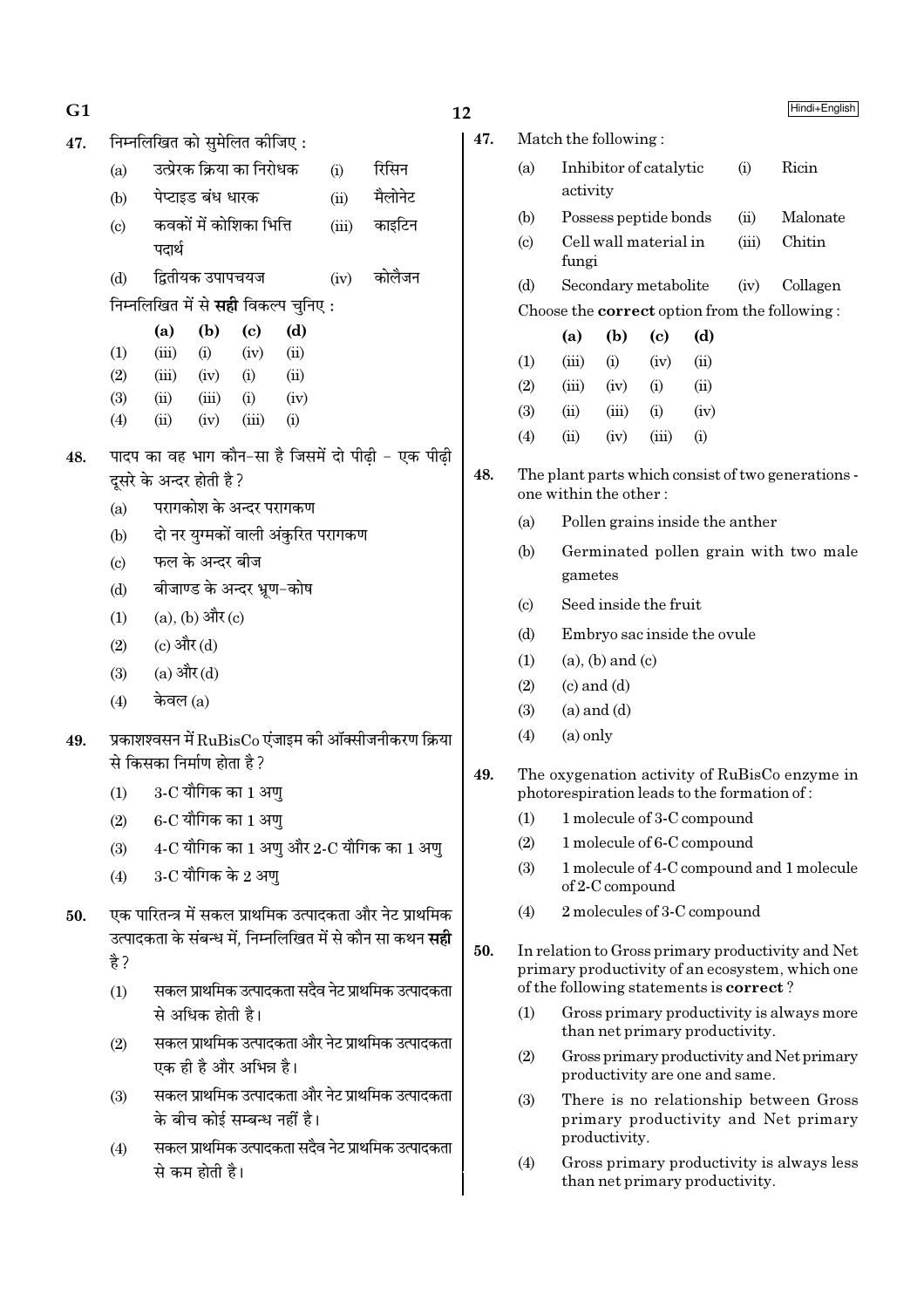- फलीदार फलों वाले पादपों की जड ग्रन्थिकाओं में नाइटोजिनेज 51. द्रारा उत्प्रेरित अभिक्रिया का/के उत्पाद कौन सा/से है/हैं ?
	- केवल नाइटेट  $(1)$
	- अमोनिया और ऑक्सीजन  $(2)$
	- अमोनिया और हाइडोजन  $(3)$
	- केवल अमोनिया  $(4)$

#### **गलत** कथन को चनिए। 52.

- रसदारू जड से पत्ती तक जल के चालन में और खनिजों  $(1)$ के चालन में शामिल होती है।
- रसदारू सबसे भीतरी द्वितीयक दारू होता है और यह  $(2)$ अपेक्षाकृत हल्के रंग की होती है।
- टैनिन, रेजिन, तैल आदि के जमा होने के कारण अंत:काष्ठ  $(3)$ गहरे रंग की होती है।
- अंत:काष्ठ जल का चालन नहीं करती, परन्तु यांत्रिक  $(4)$ सहायता प्रदान करती है।

- कवकीय रोगों से  $(1)$
- पादप सूत्रकृमि से  $(2)$
- कीट परभक्षी से  $(3)$
- $(4)$ कीट पीड़कों से
- निम्नलिखित में से कौन सा युग्म एक कोशिकीय शैवालों का  $54.$ हे ?
	- जेलिडियम और ग्रासिलेरिया  $(1)$
	- ऐनाबीना और वॉल्वॉक्स  $(2)$
	- क्लोरेला और स्पाइरुलीना  $(3)$
	- लैमिनेरिया और सारगासम  $(4)$
- स्ट्रोबिलाई या शंकु किसमें पाये जाते हैं? 55.
	- टेरिस  $(1)$
	- मार्केशिया  $(2)$
	- इक्वीसीटम  $(3)$
	- साल्विनिया  $(4)$
- अनलेखन के समय डी.एन.ए. की कुंडली को खोलने में कौनसा 56. एंजाइम मदद करता है ?
	- डी.एन.ए. हैलीकेज़  $(1)$
	- डी.एन.ए. पॉलीमरेज़  $(2)$
	- आर.एन.ए. पॉलिमरेज़  $(3)$
	- डी.एन.ए. लाइगेज़  $(4)$
- The product(s) of reaction catalyzed by nitrogenase in root nodules of leguminous plants is/are:
	- $(1)$ Nitrate alone
	- $(2)$ Ammonia and oxygen
	- Ammonia and hydrogen  $(3)$
	- Ammonia alone  $(4)$
- Identify the incorrect statement. 52.
	- Sapwood is involved in conduction of water  $(1)$ and minerals from root to leaf.
	- $(2)$ Sapwood is the innermost secondary xylem and is lighter in colour.
	- $(3)$ Due to deposition of tannins, resins, oils etc., heart wood is dark in colour.
	- $(4)$ Heart wood does not conduct water but gives mechanical support.
- 53. Bt cotton variety that was developed by the introduction of toxin gene of Bacillus thuringiensis  $(Bt)$  is resistant to:
	- Fungal diseases  $(1)$
	- Plant nematodes  $(2)$
	- $(3)$ Insect predators
	- $(4)$ Insect pests
- $54.$ Which of the following pairs is of unicellular algae?
	- Gelidium and Gracilaria  $(1)$
	- $(2)$ Anabaena and Volvox
	- Chlorella and Spirulina  $(3)$
	- Laminaria and Sargassum  $(4)$
- 55. Strobili or cones are found in:
	- Pteris  $(1)$
	- $(2)$ Marchantia
	- $(3)$ Equisetum
	- Salvinia  $(4)$
- 56. Name the enzyme that facilitates opening of DNA helix during transcription.
	- DNA helicase  $(1)$
	- $(2)$ DNA polymerase
	- $(3)$ RNA polymerase
	- DNA ligase  $(4)$

51.

Bt कपास की किस्म जो *बैसिलस थुर्रिजिनिसिस* के विष जीन 53. को समाविष्ट करके बनाई गयी है. प्रतिरोधी है: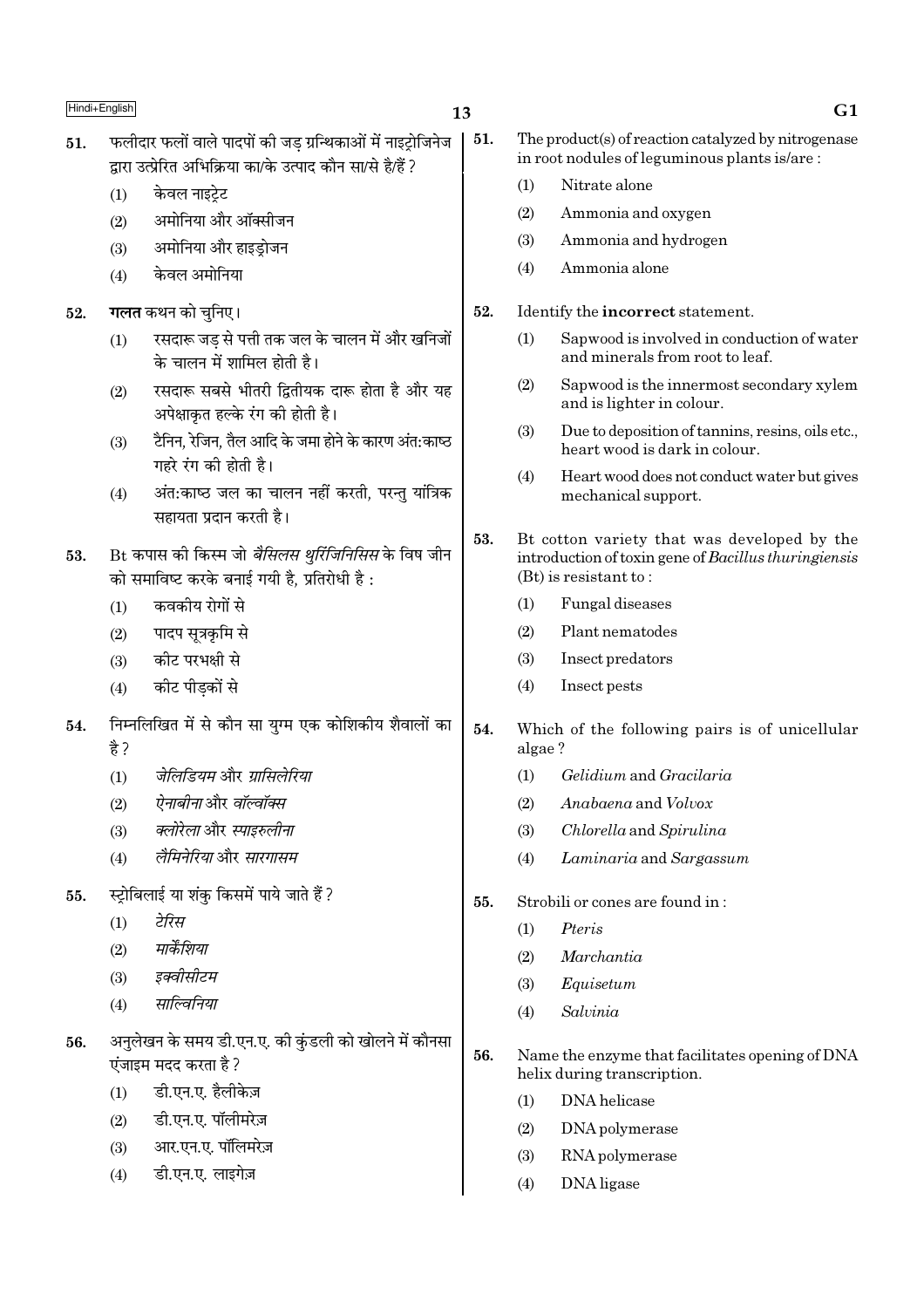| ۰. |  |
|----|--|
|    |  |

- 57. ऑक्सीजन के परिवहन के संदर्भ में **गलत** कथन को पहचानो।
	- $(1) \hspace{1em} \rm{CO}_2$  का आंशिक दाब हीमोग्लोबिन से बंधने वाली  $\mathrm{O}_2^{\phantom{\dag}}$ में बाधा डाल सकता है।
	- (2) वायु कृपिका में  $\rm H^+$  की उच्च सांद्रता ऑक्सीहीमोग्लोबिन बनने में सहायक होती है।
	- (3)  $^{-}$  वायु कूपिका में कम  $_{\rm pCO_2}$  ऑक्सीहीमोग्लोबिन बनने में सहायक होती है।
	- (4) ऑक्सीजन की हीमोग्लोबिन से बंधता मुख्यत:  $\mathrm{O}_2$  के <u>आंशिक दाब से संबंधित है।</u>
- ${\bf 58.} \quad$  अंतरावस्था की  ${\rm G}^{}_1$  प्रावस्था ( गैप  $1$  ) के बारे में **सही** कथन का चयन करो।
	- $(1)$  सभी कोशिका अवयवों का पुनर्गठन होता है।
	- (2) ∑ कोशिका उपापचयी सक्रिय होती है, वद्भि करती है लेकिन DNA की प्रतिकति नहीं करती ।
	- $(3)$  केन्द्रक विभाजन होता है।
	- (4) ही.एन.ए. संश्लेषण या प्रतिकृतिकरण होता है।
- $59.$  अंतर्विष्ट कायों के विषय में निम्नलिखित में से कौन सा कथन **गलत** है ?
	- $(1)$  ये खाद्य कणों के अंतर्ग्रहण में शामिल होते हैं।
	- $(2)$  ये कोशिकाद्रव्य में स्वतंत्र रूप में होते हैं।
	- (3) ≥ ये कोशिकादव्य में निचित पदार्थ को व्यक्त करते हैं।
	- (4) ये किसी झिल्ली से घिरे नहीं होते।
- $60$   $\,$  निम्न रोगों को उनके पैदा करने वाले जीवों के साथ मिलान कर **सही** विकल्प का चयन करो।

|                           | स्तंभ - I  |             |                            |       | स्तंभ - II   |
|---------------------------|------------|-------------|----------------------------|-------|--------------|
| (a)                       | टाइफॉइड    |             |                            | (i)   | वुचेरेरिया   |
| (b)                       | न्यूमोनिया |             |                            | (ii)  | प्लैज्मोडियम |
| $\left( \text{c} \right)$ |            | फाइलेरिएसिस |                            | (iii) | साल्मोनेला   |
| (d)                       | मलेरिया    |             |                            | (iv)  | हीमोफिलस     |
|                           | (a)        | (b)         | $\left( \mathrm{e}\right)$ | (d)   |              |
| (1)                       | (iii)      | (iv)        | (i)                        | (ii)  |              |
| (2)                       | (ii)       | (i)         | (iii)                      | (iv)  |              |
| (3)                       | (iv)       | (i)         | (ii)                       | (iii) |              |
| (4)                       | (i)        | (iii)       | (ii)                       | (iv)  |              |
|                           |            |             |                            |       |              |

- 61. द्वितीयक अंडक का अर्धसत्री विभाजन पर्ण होता है:
	- $(1)$  संभोग के समय
	- $(2)$  युग्मनज बनने के बाद
	- $(3)$  शुक्राण एवं अंडाण के संलयन के समय
	- (4) अंडोत्सर्ग से पहले
- 57. Identify the wrong statement with reference to transport of oxygen.
	- (1) Partial pressure of  $CO_2$  can interfere with  $O_2$  binding with haemoglobin.
	- (2) Higher  $H^+$  conc. in alveoli favours the formation of oxyhaemoglobin.
	- (3) Low  $pCO_2$  in alveoli favours the formation of oxyhaemoglobin.
	- (4) Binding of oxygen with haemoglobin is mainly related to partial pressure of  $\mathrm{O}_2$ .
- 58. Identify the correct statement with regard to  $G_1$  phase (Gap 1) of interphase.
	- (1) Reorganisation of all cell components takes place.
	- (2) Cell is metabolically active, grows but does not replicate its DNA.
	- (3) Nuclear Division takes place.
	- (4) DNA synthesis or replication takes place.
- 59. Which of the following statements about inclusion bodies is incorrect ?
	- (1) These are involved in ingestion of food particles.
	- (2) They lie free in the cytoplasm.
	- (3) These represent reserve material in cytoplasm.
	- (4) They are not bound by any membrane.
- 60. Match the following diseases with the causative organism and select the correct option.

|                             |                    | Column - I |       |       | Column-II   |
|-----------------------------|--------------------|------------|-------|-------|-------------|
| (a)                         | Typhoid            |            |       | (i)   | Wuchereria  |
| (b)                         |                    | Pneumonia  |       | (ii)  | Plasmodium  |
| $\left( \mathrm{c} \right)$ | Filariasis         |            |       | (iii) | Salmonella  |
| (d)                         | Malaria            |            |       | (iv)  | Haemophilus |
|                             | (a)                | (b)        | (c)   | (d)   |             |
| $\rm(1)$                    | (iii)              | (iv)       | (i)   | (ii)  |             |
| (2)                         | $\dot{\mathbf{u}}$ | (i)        | (iii) | (iv)  |             |
|                             |                    |            |       |       |             |

- (3) (iv) (i) (ii) (iii)
- (4) (i) (iii) (ii) (iv)
- 61. Meiotic division of the secondary oocyte is completed :
	- (1) At the time of copulation
	- (2) After zygote formation
	- (3) At the time of fusion of a sperm with an ovum
	- (4) Prior to ovulation

## $\bf G1$  Hindi+English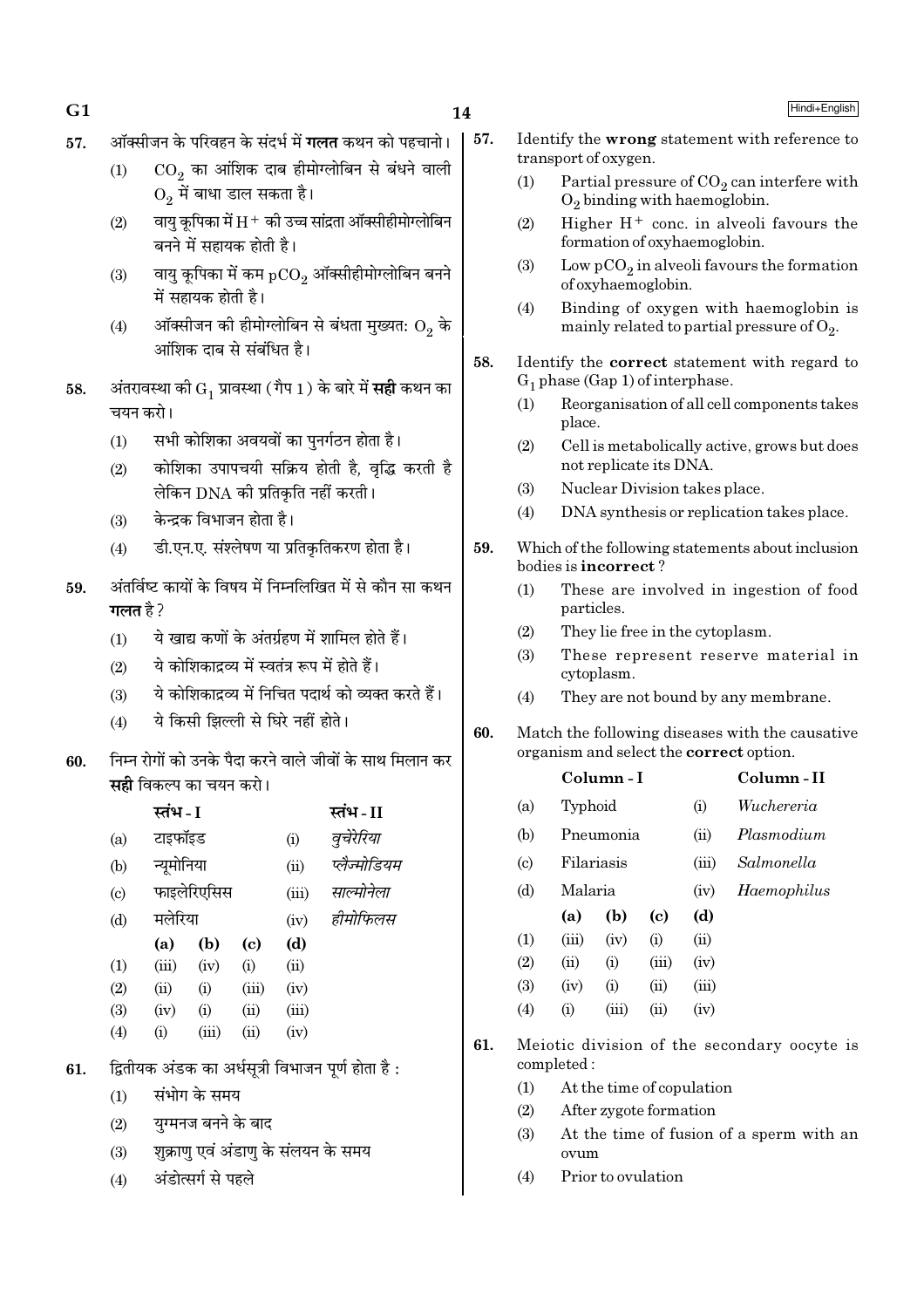| Hindi+English |     |                                               |                          |                                                                 | 15  |       |                                      | G1                                                                                               |  |
|---------------|-----|-----------------------------------------------|--------------------------|-----------------------------------------------------------------|-----|-------|--------------------------------------|--------------------------------------------------------------------------------------------------|--|
| 62.           |     | नई नस्ल 'हिसारडेल' तैयार की गयी है?           |                          | किस विधि द्वारा बीकानेरी ऐवीज एवं मैरीनो रेम्स से भेड़ की       | 62. | rams? |                                      | By which method was a new breed 'Hisardale' of<br>sheep formed by using Bikaneri ewes and Marino |  |
|               | (1) | उत्परिवर्तन प्रजनन                            |                          |                                                                 |     |       | (1)<br>Mutational breeding           |                                                                                                  |  |
|               | (2) | संकरण                                         |                          |                                                                 |     | (2)   | Cross breeding                       |                                                                                                  |  |
|               | (3) | अंत:प्रजनन                                    |                          |                                                                 |     | (3)   | Inbreeding                           |                                                                                                  |  |
|               | (4) | बहि:प्रजनन                                    |                          |                                                                 |     | (4)   | Out crossing                         |                                                                                                  |  |
| 63.           |     | की संख्या क्या होती है?                       |                          | सिट्रिक अम्ल चक्र के एक घुमाव में कार्यद्रव स्तर फास्फोरिलेशनों | 63. |       | in one turn of citric acid cycle is: | The number of substrate level phosphorylations                                                   |  |
|               | (1) | एक                                            |                          |                                                                 |     | (1)   | One                                  |                                                                                                  |  |
|               | (2) | दो                                            |                          |                                                                 |     | (2)   | Two                                  |                                                                                                  |  |
|               | (3) | तीन                                           |                          |                                                                 |     | (3)   | Three                                |                                                                                                  |  |
|               | (4) | शून्य                                         |                          |                                                                 |     | (4)   | Zero                                 |                                                                                                  |  |
| 64.           |     | निम्नलिखित में से <b>सही</b> युग्म को चुनिए : |                          |                                                                 |     |       |                                      | Choose the <b>correct</b> pair from the following:                                               |  |
|               | (1) | पॉलिमरेज                                      |                          | डी.एन.ए. को खण्डों<br>में तोड़ता है                             |     | (1)   | Polymerases -                        | Break the DNA into<br>fragments                                                                  |  |
|               | (2) | न्यूक्लियेज                                   | $\overline{\phantom{a}}$ | डी.एन.ए. के दो<br>रज्जुकों को पृथक<br>करता है                   |     | (2)   | Nucleases                            | Separate the two strands<br>of DNA                                                               |  |
|               | (3) | एक्सोन्यूक्लियेज                              | $\overline{\phantom{0}}$ | डी.एन.ए. में विशिष्ट<br>स्थानों पर काट<br>लगाता है              |     | (3)   | Exonucleases -                       | Make cuts at specific<br>positions within DNA                                                    |  |
|               | (4) | लाइगेज                                        |                          | दो डी.एन.ए. के<br>अणुओं को जोड़ता है                            |     | (4)   | Ligases                              | Join the two DNA<br>molecules                                                                    |  |
| 65.           |     |                                               |                          | प्लैज्मोडियम की संक्रमक अवस्था जो मानव शरीर में प्रवेश          | 65. |       | the human body is:                   | The infectious stage of <i>Plasmodium</i> that enters                                            |  |
|               |     | करती है, है:                                  |                          |                                                                 |     | (1)   | Sporozoites                          |                                                                                                  |  |
|               | (1) | जीवाणुज                                       |                          |                                                                 |     | (2)   | Female gametocytes                   |                                                                                                  |  |
|               | (2) | मादा युग्मकजनक                                |                          |                                                                 |     | (3)   | Male gametocytes                     |                                                                                                  |  |
|               | (3) | नर युग्मकजनक                                  |                          |                                                                 |     | (4)   | Trophozoites                         |                                                                                                  |  |
|               | (4) | पोषाणु                                        |                          |                                                                 |     |       |                                      |                                                                                                  |  |
| 66.           |     |                                               |                          | निम्नलिखित में से कौन एक जीव संख्या का एक गुण <b>नहीं</b> है ?  | 66. |       | population?                          | Which of the following is not an attribute of a                                                  |  |
|               | (1) | जन्म दर                                       |                          |                                                                 |     | (1)   | Natality                             |                                                                                                  |  |
|               | (2) | मृत्यु दर                                     |                          |                                                                 |     | (2)   | Mortality                            |                                                                                                  |  |
|               | (3) | जाति परस्पर क्रिया                            |                          |                                                                 |     | (3)   | Species interaction                  |                                                                                                  |  |
|               | (4) | लिंग अनुपात                                   |                          |                                                                 |     | (4)   | Sex ratio                            |                                                                                                  |  |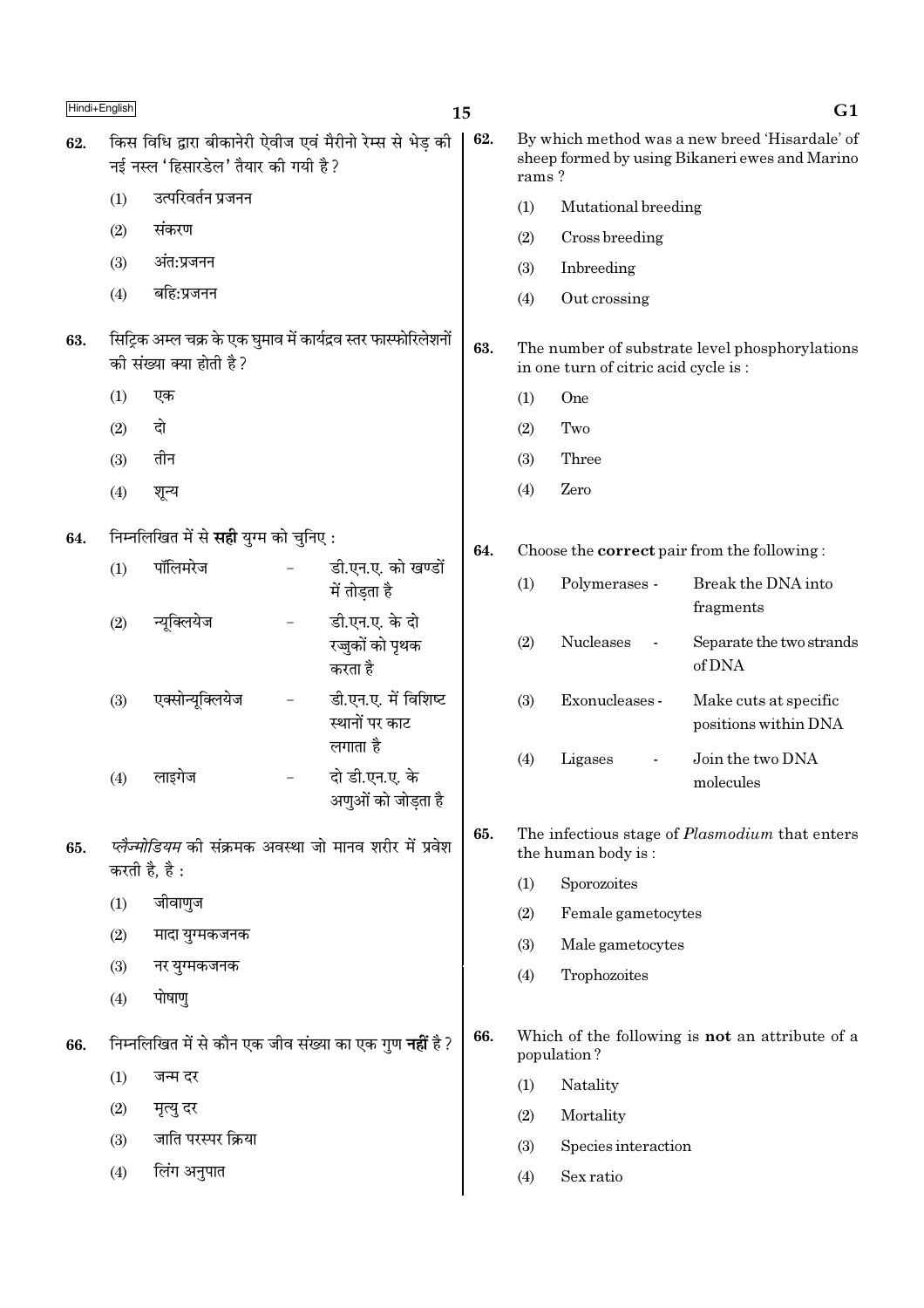$G1$ 

67.

Hindi+English

- अंत:श्वसन के दौरान होने वाली **सही** घटनाओं का चयन करो। 67.
	- डायाफ्राम का संकचन  $(a)$
	- बाह्य अंतरपर्शुक पेशियों का संकुचन  $(b)$
	- फुप्फुस का आयतन कम होना  $\left( \mathrm{c}\right)$
	- अंतरा फुप्फुसी दाब का बढना  $(d)$
	- (c) एवं (d)  $(1)$
	- $(a)$ ,  $(b)$  एवं  $(d)$  $(2)$
	- केवल (d)  $(3)$
	- $(a)$  एवं  $(b)$  $(4)$
- राबर्ट मे के अनुसार, विश्व में जाति विविधता लगभग कितनी 68. हे ?
	- $(1)$  $20$  मिलियन
	- 50 मिलियन  $(2)$
	- $(3)$ 7 मिलियन
	- 1.5 मिलियन  $(4)$
- मानक ई.सी.जी. का क्यू.आर.एस. सम्मिश्र दर्शाता है: 69.
	- आलिंदों का विध्रवण  $(1)$
	- निलयों का विध्रवण  $(2)$
	- निलयों का पनर्ध्रवण  $(3)$
	- आलिंदों का पनर्ध्रवण  $(4)$
- निम्न में कौनसा कथन **सही नहीं** है ? 70.
	- प्राक-इंसलिन में एक अतिरिक्त पेप्टाइड. जिसे  $(1)$ सी-पेप्टाइड कहते हैं. होती है।
	- कार्यात्मक इंसुलिन में  $A$  एवं  $B$  शृंखलाएँ होती है जो  $(2)$ हाइडोजन बंध द्वारा जडी होती है।
	- आनवंशिक इंजीनियरी इंसलिन *ई-कोलाई* द्वारा उत्पादित  $(3)$ होता है।
	- मनृष्य में इंसुलिन प्राकु-इंसुलिन से संश्लेषित होता है।  $(4)$
- एक पादप की अनुप्रस्थ काट में निम्नलिखित शारीरिक लक्षण  $71.$ दर्शाये गये:
	- अधिक संख्या में बिखरे हुए संवहन बंडल जो पलाच्छाद  $(a)$ से घिरे हैं।
	- स्पष्ट बहुत मृदूतकीय भरण ऊतक।  $(b)$
	- संयुक्त और अवर्धी संवहन बंडल।  $(c)$
	- पोषवाह मृदुतक का अभाव।  $(d)$
	- इस पादप की श्रेणी और उसके भाग को पहचानिए:
	- एकबीजपत्री जड  $(1)$
	- द्विबीजपत्री तना  $(2)$
	- द्विबीजपत्री जड  $(3)$
	- एकबीजपत्री तना  $(4)$
- Select the correct events that occur during inspiration.
	- Contraction of diaphragm  $(a)$
	- Contraction of external inter-costal muscles  $(b)$
	- Pulmonary volume decreases  $(c)$
	- $(d)$ Intra pulmonary pressure increases
	- $(1)$  $(c)$  and  $(d)$
	- $(a)$ ,  $(b)$  and  $(d)$  $(2)$
	- $(3)$  $only (d)$
	- $(4)$  $(a)$  and  $(b)$
- 68. According to Robert May, the global species diversity is about:
	- $(1)$ 20 million
	- $(2)$ 50 million
	- 7 million  $(3)$
	- $(4)$ 1.5 million
- 69. The QRS complex in a standard ECG represents:
	- $(1)$ Depolarisation of auricles
	- $(2)$ Depolarisation of ventricles
	- $(3)$ Repolarisation of ventricles
	- Repolarisation of auricles  $(4)$
- 70 Which of the following statements is not correct?
	- $(1)$ The proinsulin has an extra peptide called C-peptide.
	- $(2)$ The functional insulin has A and B chains linked together by hydrogen bonds.
	- Genetically engineered insulin is produced  $(3)$ in  $E\text{-}Coli$ .
	- $(4)$ In man insulin is synthesised as a proinsulin.
- 71. The transverse section of a plant shows following anatomical features :
	- Large number of scattered vascular bundles  $(a)$ surrounded by bundle sheath.
	- $(b)$ Large conspicuous parenchymatous ground tissue.
	- Vascular bundles conjoint and closed.  $\left( \text{c} \right)$
	- Phloem parenchyma absent.  $(d)$
	- Identify the category of plant and its part:
	- Monocotyledonous root  $(1)$
	- $(2)$ Dicotyledonous stem
	- $(3)$ Dicotyledonous root
	- $(4)$ Monocotyledonous stem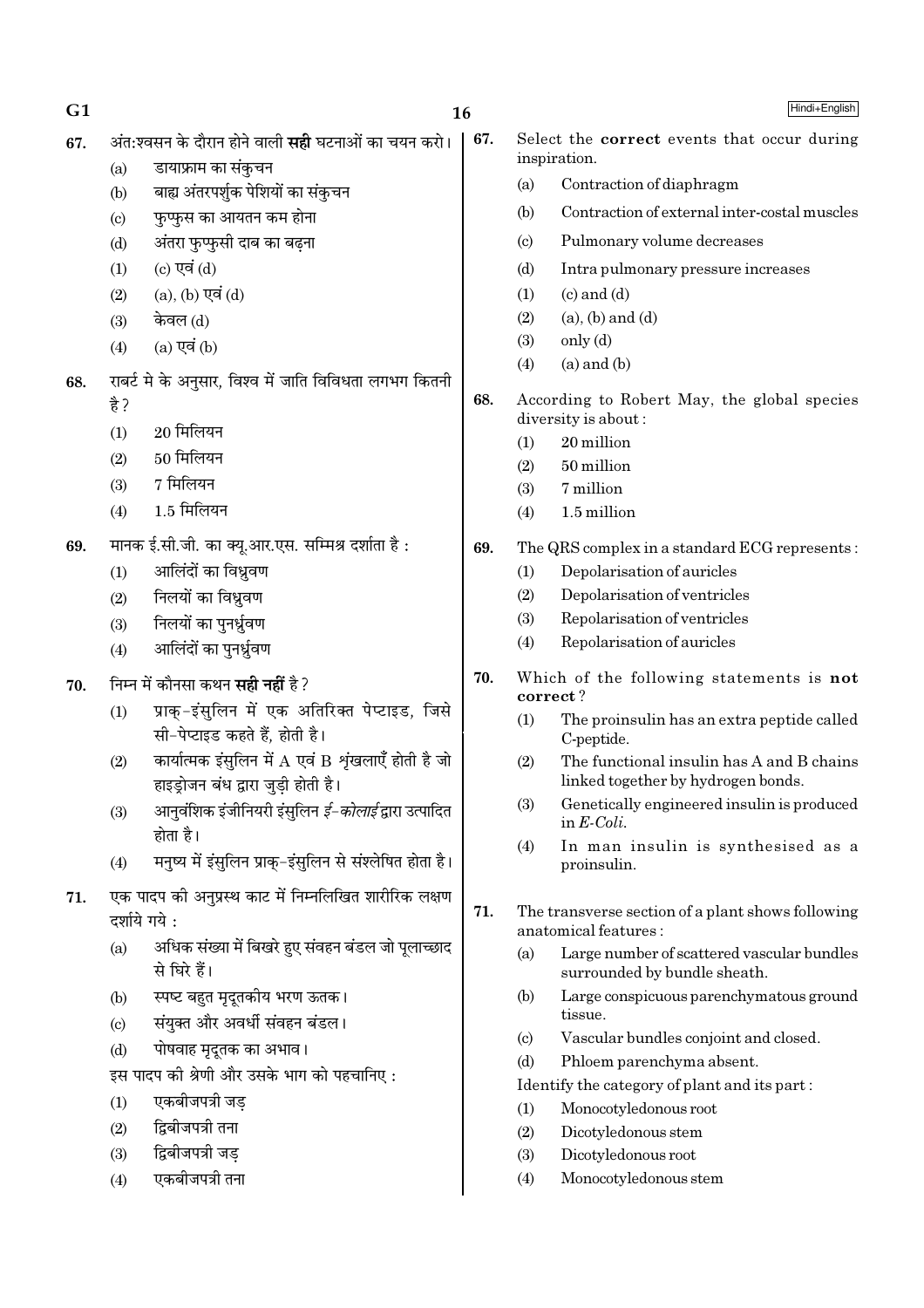## $\frac{\text{Hindi} + \text{English}}{\text{G1}}$

- 72. **सही** कथन का चयन करो।
	- (1) रलुकगॉन हाइपोग्लाइसीमिया से संबंधित है।
	- (2) इंसुलिन अग्न्याशयी कोशिकाओं एवं एडीपोसाइटों पर <u>किया करता है।</u>
	- (3) इंसलिन हाइपरग्लाइसीमिया से संबंधित है।
	- (4) ग्लूकोकॉर्टिकॉइड ग्लूकोनियोजिनेसिस को प्रेरित करते हैं।
- 73. सन् 1987 में मॉन्ट्रियल प्रोटोकॉल किस पर नियंत्रण के लिए हस्ताक्षरित किया गया था?
	- (1) ओज़ोन को क्षति पहुँचाने वाले पदार्थों का उत्सर्जन
	- $(2)$  हरित गृह गैसों का छोडना
	- $(3)$  e-वेस्ट  $(e-$ कुडा करकट) का निपटान
	- (4) एक देश से दूसरे देश में आनुवंशिकत: रूपांतरित जीवों के परिवहन के लिए
- 74. Éनम्न स्तंभों का मिलान कर **सही** विकल्प का चयन करो।

|     | स्तंभ - I |                           |                            |       | स्तंभ - II                              |
|-----|-----------|---------------------------|----------------------------|-------|-----------------------------------------|
| (a) | युग्म     | क्लोम छिद्रों के 6-15 (i) |                            |       | ट्राइगोन                                |
| (b) |           |                           |                            |       | हैटरोसर्कल पुच्छ पख (ii) साइक्लोस्टोम्स |
| (c) | वायु कोष  |                           |                            | (iii) | कांड्रीक्थीज                            |
| (d) | विष दंश   |                           |                            | (iv)  | ओस्टिक्थीज                              |
|     | (a)       | (b)                       | $\left( \mathrm{e}\right)$ | (d)   |                                         |
| (1) | (iii)     | (iv)                      | (i)                        | (ii)  |                                         |
| (2) | (iv)      | (ii)                      | (iii)                      | (i)   |                                         |
| (3) | (i)       | (iv)                      | (iii)                      | (ii)  |                                         |
| (4) | (ii)      | (iii)                     | (iv)                       | (i)   |                                         |
|     |           |                           |                            |       |                                         |

- 75. प्रतिबंधन एंजाइमों के विषय में **गलत** कथन को पहचानिए।
	- (1) ये डी.एन.ए. की लडी को पैलिन्डोमिक स्थलों पर काटते हैं।
	- (2) ये आनुवंशिक इंजीनियरिंग में उपयोगी हैं।
	- (3) fिचपचिपे सिरे डी.एन.ए. लाइगेज द्वारा जोडे जा सकते हैं।
	- (4) प्रत्येक प्रतिबंधन एंजाइम डी.एन.ए. क्रम की लम्बाई का निरीक्षण करके कार्य करते हैं।
- 72. Select the correct statement.
	- (1) Glucagon is associated with hypoglycemia.
	- (2) Insulin acts on pancreatic cells and adipocytes.
	- (3) Insulin is associated with hyperglycemia.
	- (4) Glucocorticoids stimulate gluconeogenesis.
- 73. Montreal protocol was signed in 1987 for control of :
	- (1) Emission of ozone depleting substances
	- (2) Release of Green House gases
	- (3) Disposal of e-wastes
	- (4) Transport of Genetically modified organisms from one country to another

## 74. Match the following columns and select the correct option.

|                             |            | Column - I        |                            |       | Column - II    |
|-----------------------------|------------|-------------------|----------------------------|-------|----------------|
| (a)                         | gill slits | $6 - 15$ pairs of |                            | (i)   | Trygon         |
| (b)                         | caudal fin | Heterocercal      |                            | (ii)  | Cyclostomes    |
| $\left( \mathrm{c} \right)$ |            | Air Bladder       |                            | (iii) | Chondrichthyes |
| (d)                         |            | Poison sting      |                            | (iv)  | Osteichthyes   |
|                             | (a)        | (b)               | $\left( \mathrm{c}\right)$ | (d)   |                |
| (1)                         | (iii)      | (iv)              | (i)                        | (ii)  |                |
| (2)                         | (iv)       | (ii)              | (iii)                      | (i)   |                |
| (3)                         | (i)        | (iv)              | (iii)                      | (ii)  |                |
| (4)                         | (ii)       | (iii)             | (iv)                       | (i)   |                |
|                             |            |                   |                            |       |                |

- 75. Identify the wrong statement with regard to Restriction Enzymes.
	- (1) They cut the strand of DNA at palindromic sites.
	- (2) They are useful in genetic engineering.
	- (3) Sticky ends can be joined by using DNA ligases.
	- (4) Each restriction enzyme functions by inspecting the length of a DNA sequence.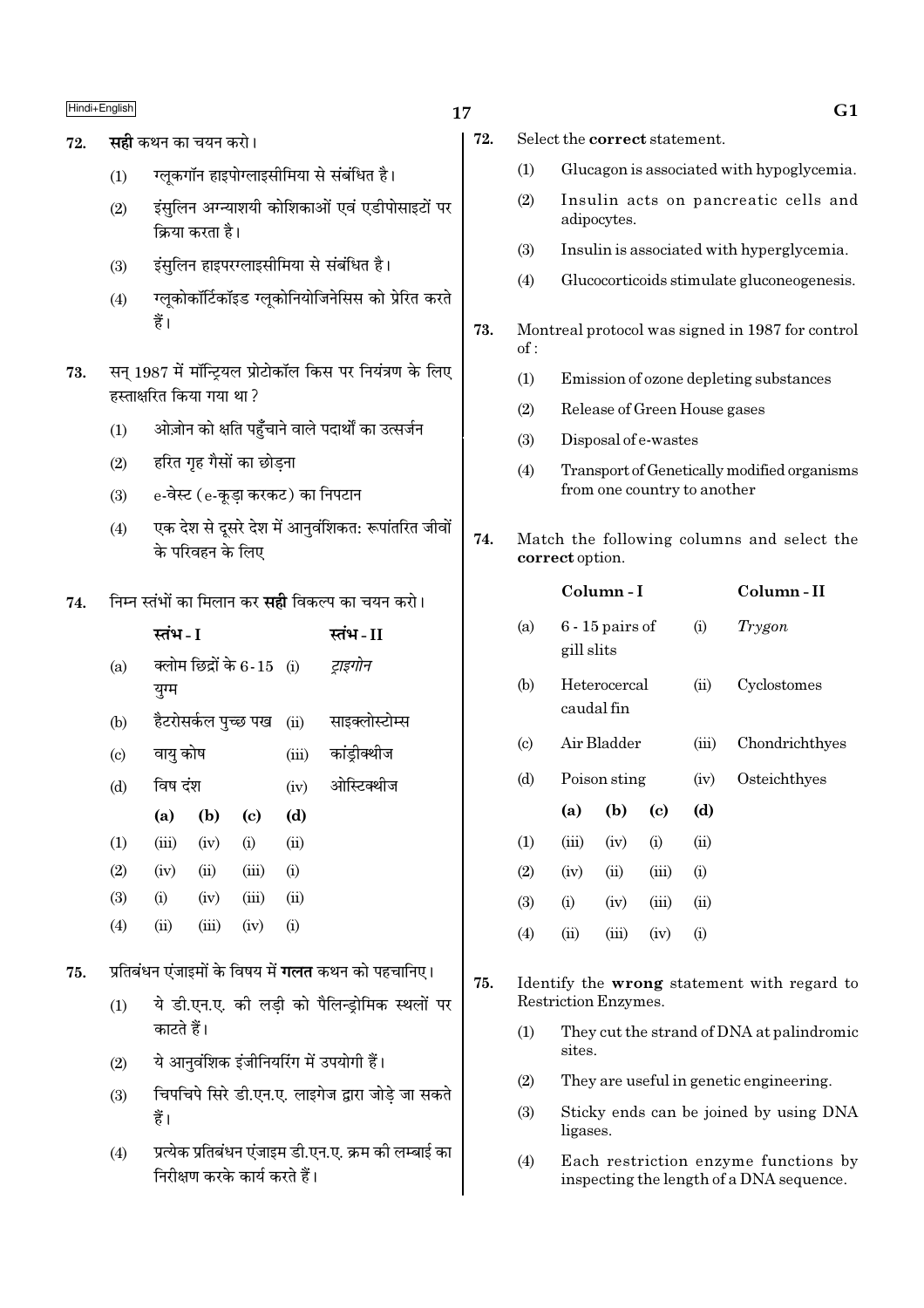| G <sub>1</sub>              |                                             |                          |                    |                                             |               |                                                                 | 18  |                                                               |                 |                          |                            |             | Hindi+English                                                                                  |
|-----------------------------|---------------------------------------------|--------------------------|--------------------|---------------------------------------------|---------------|-----------------------------------------------------------------|-----|---------------------------------------------------------------|-----------------|--------------------------|----------------------------|-------------|------------------------------------------------------------------------------------------------|
| 76.                         |                                             |                          |                    |                                             |               | अर्द्धसूत्री विभाजन के संदर्भ में निम्नलिखित को सुमेलित         | 76. |                                                               |                 |                          |                            |             | Match the following with respect to meiosis:                                                   |
|                             | कोजिए :                                     |                          |                    |                                             |               |                                                                 |     | (a)                                                           | Zygotene        |                          | (i)                        |             | Terminalization                                                                                |
|                             | (a)                                         |                          | युग्मपट्ट अवस्था   |                                             | (i)           | उपान्तीभवन                                                      |     | (b)                                                           |                 | Pachytene                | (ii)                       |             | Chiasmata                                                                                      |
|                             | (b)                                         |                          | स्थूलपट्ट अवस्था   |                                             | (ii)          | काइऐज़्मेटा                                                     |     | $\left( \text{c} \right)$                                     | Diplotene       |                          | (iii)                      |             | Crossing over                                                                                  |
|                             | $\left( \mathrm{c}\right)$                  |                          | द्विपट्ट अवस्था    |                                             | (iii)         | जीन विनिमय                                                      |     | (d)                                                           |                 | Diakinesis               | (iv)                       | Synapsis    |                                                                                                |
|                             | (d)                                         | पारगतिक्रम               |                    |                                             | (iv)          | सूत्रयुग्मन                                                     |     |                                                               |                 |                          |                            |             | Select the <b>correct</b> option from the following:                                           |
|                             |                                             |                          | (डायाकाइनेसिस)     |                                             |               |                                                                 |     |                                                               | (a)             | (b)                      | $\left( \mathrm{c}\right)$ | (d)         |                                                                                                |
|                             |                                             |                          |                    | निम्नलिखित में से <b>सही</b> विकल्प चुनिए : |               |                                                                 |     | (1)                                                           | (iv)            | (iii)                    | (ii)                       | (i)         |                                                                                                |
|                             |                                             | (a)                      | (b)                | $\left( \mathbf{c} \right)$                 | (d)           |                                                                 |     | (2)                                                           | (i)             | (ii)                     | (iv)                       | (iii)       |                                                                                                |
|                             | (1)                                         | (iv)                     | (iii)              | (ii)                                        | (i)           |                                                                 |     | (3)                                                           | (ii)            | (iv)                     | (iii)                      | (i)         |                                                                                                |
|                             | (2)                                         | (i)                      | (ii)               | (iv)                                        | (iii)         |                                                                 |     | (4)                                                           | (iii)           | (iv)                     | (i)                        | (ii)        |                                                                                                |
|                             | (3)                                         | (ii)                     | (iv)               | (iii)                                       | (i)           |                                                                 | 77. |                                                               |                 |                          |                            |             | Cuboidal epithelium with brush border of microvilli                                            |
|                             | (4)                                         | (iii)                    | (iv)               | (i)                                         | (ii)          |                                                                 |     |                                                               | is found in:    |                          |                            |             |                                                                                                |
| 77.                         |                                             |                          |                    |                                             |               | सूक्ष्मांकुरों के ब्रुश बार्डर वाली घनाकार उपकला पायी जाती है : |     | (1)                                                           |                 | ducts of salivary glands |                            |             |                                                                                                |
|                             | (1)                                         | लार ग्रंथि की वाहिका में |                    |                                             |               |                                                                 |     |                                                               |                 |                          |                            |             | proximal convoluted tubule of nephron                                                          |
|                             | वृक्काणु की समीपस्थ संवलित नलिका में<br>(2) |                          |                    |                                             |               |                                                                 | (3) |                                                               | eustachian tube |                          |                            |             |                                                                                                |
| यूस्टेकीयन नलिका में<br>(3) |                                             |                          |                    |                                             |               | (4)                                                             |     | lining of intestine                                           |                 |                          |                            |             |                                                                                                |
|                             | (4)                                         |                          | आंत्र के आस्तर में |                                             |               |                                                                 | 78. |                                                               |                 |                          |                            |             |                                                                                                |
|                             |                                             |                          |                    |                                             |               |                                                                 |     |                                                               |                 |                          |                            |             | Name the plant growth regulator which upon<br>spraying on sugarcane crop, increases the length |
| 78.                         |                                             |                          |                    |                                             |               | उस वृद्धि नियंत्रक का नाम बताइये जिसे गन्ने की फसल पर           |     |                                                               |                 |                          |                            |             | of stem, thus increasing the yield of sugarcane                                                |
|                             |                                             |                          |                    |                                             |               | छिड़कने से उसके तने की लम्बाई में बढ़ोत्तरी होती है, तथा गन्ने  |     | crop.                                                         |                 |                          |                            |             |                                                                                                |
|                             | के फसल की पैदावार बढ़ती है।                 |                          |                    |                                             |               |                                                                 |     | (1)<br>(2)                                                    | Ethylene        | Gibberellin              |                            |             |                                                                                                |
|                             | (1)                                         | जिबरेलीन                 |                    |                                             |               |                                                                 |     | Abscisic acid<br>(3)                                          |                 |                          |                            |             |                                                                                                |
|                             | (2)                                         | एथिलीन                   |                    |                                             |               |                                                                 |     | Cytokinin<br>(4)                                              |                 |                          |                            |             |                                                                                                |
|                             | (3)                                         |                          | ऐब्सीसिक अम्ल      |                                             |               |                                                                 |     | Match the following columns and select the<br>correct option. |                 |                          |                            |             |                                                                                                |
|                             | (4)                                         |                          | साइटोकाइनीन        |                                             |               |                                                                 | 79. |                                                               |                 |                          |                            |             |                                                                                                |
|                             |                                             |                          |                    |                                             |               |                                                                 |     | Column-I                                                      |                 |                          |                            | Column-II   |                                                                                                |
| 79.                         |                                             |                          |                    |                                             |               | निम्न स्तंभों का मिलान कर <b>सही</b> विकल्प का चयन करो।         |     |                                                               |                 |                          |                            |             |                                                                                                |
|                             |                                             | स्तंभ - I                |                    |                                             |               | स्तंभ - II                                                      |     | (a)                                                           | Bt cotton       |                          |                            | (i)         | Gene therapy                                                                                   |
|                             | (a)                                         | बीटी कपास                |                    |                                             | (i)           | जीन चिकित्सा                                                    |     | (b)                                                           |                 | Adenosine<br>deaminase   |                            | (ii)        | Cellular defence                                                                               |
|                             | (b)                                         |                          |                    | एडीनोसीन डिएमीनेज                           | (ii)          | कोशिकीय सुरक्षा                                                 |     |                                                               |                 | deficiency               |                            |             |                                                                                                |
|                             |                                             | की कमी                   |                    |                                             |               |                                                                 |     | (c)                                                           | <b>RNAi</b>     |                          |                            | (iii)       | Detection of HIV                                                                               |
|                             | (c)                                         |                          | आर.एन.ए.आई         |                                             | (iii)         | $HIV$ संक्रमण का पता                                            |     |                                                               |                 |                          |                            |             | infection                                                                                      |
|                             |                                             |                          |                    |                                             |               | लगाना                                                           |     | (d)                                                           | PCR             |                          |                            | (iv)        | Bacillus                                                                                       |
|                             | (d)                                         | पी.सी.आर.                |                    |                                             | (iv)          | बैसिलस                                                          |     |                                                               |                 |                          |                            |             | thuringiensis                                                                                  |
|                             |                                             |                          |                    |                                             |               | थुरिंजिनिसिस                                                    |     |                                                               |                 | (b)                      |                            |             |                                                                                                |
|                             |                                             | (a)                      | (b)                | $\left( \mathbf{c} \right)$                 | (d)           |                                                                 |     | (1)                                                           | (a)<br>(iii)    | (ii)                     | (c)<br>(i)                 | (d)<br>(iv) |                                                                                                |
|                             | (1)                                         | (iii)                    | (ii)               | (i)                                         | (iv)          |                                                                 |     | (2)                                                           | (ii)            | (iii)                    | (iv)                       | (i)         |                                                                                                |
|                             | (2)                                         | (ii)                     | (iii)              | (iv)                                        | (i)           |                                                                 |     | (3)                                                           | (i)             | (ii)                     | (iii)                      | (iv)        |                                                                                                |
|                             | (3)                                         | (i)                      | (ii)               | (iii)                                       | (iv)<br>(iii) |                                                                 |     | (4)                                                           | (iv)            | (i)                      | (ii)                       | (iii)       |                                                                                                |
|                             | (4)                                         | (iv)                     | (i)                | (ii)                                        |               |                                                                 |     |                                                               |                 |                          |                            |             |                                                                                                |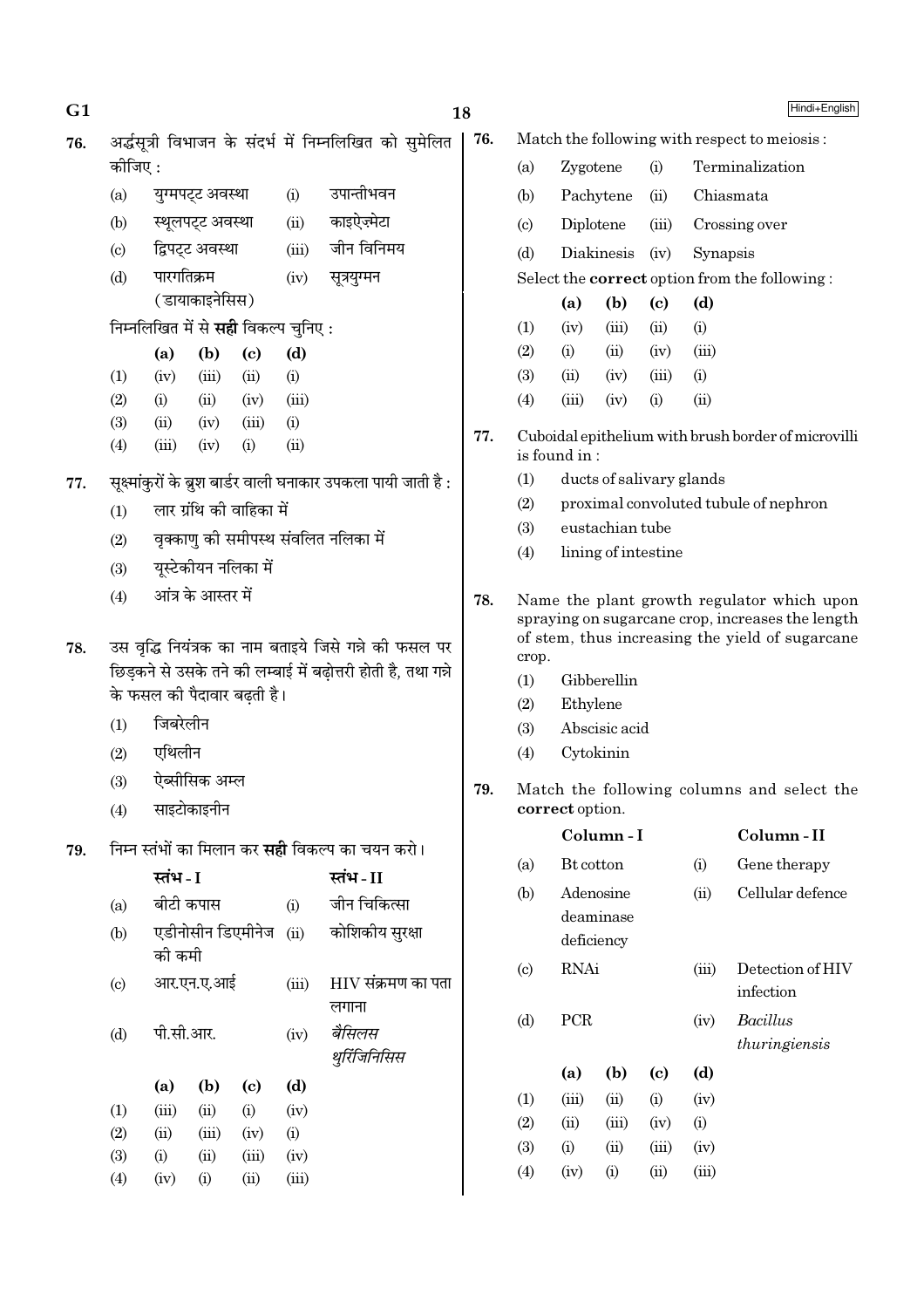| 80. |                                                                                                                                                                                                | अर्द्ध अधोवर्ती अंडाशय किसमें पाया जाता है ?             |  |  |  |  |  |  |
|-----|------------------------------------------------------------------------------------------------------------------------------------------------------------------------------------------------|----------------------------------------------------------|--|--|--|--|--|--|
|     | (1)                                                                                                                                                                                            | सरसों                                                    |  |  |  |  |  |  |
|     | (2)                                                                                                                                                                                            | सूरजमुखी                                                 |  |  |  |  |  |  |
|     |                                                                                                                                                                                                | (3) आलूबुखारा                                            |  |  |  |  |  |  |
|     | (4)                                                                                                                                                                                            | बैंगन                                                    |  |  |  |  |  |  |
| 81. |                                                                                                                                                                                                | निम्न में कौनसी प्रोटीन जन्तुओं में बहुतायत से होती है ? |  |  |  |  |  |  |
|     | (1)                                                                                                                                                                                            | कोलेजन                                                   |  |  |  |  |  |  |
|     |                                                                                                                                                                                                | $(2)$ लैक्टिन                                            |  |  |  |  |  |  |
|     |                                                                                                                                                                                                | (3) इंसुलिन                                              |  |  |  |  |  |  |
|     | (4)                                                                                                                                                                                            | हीमोग्लोबिन                                              |  |  |  |  |  |  |
| 82. | यदि दो लगातार क्षार युग्मों के बीच की दूरी 0.34 nm है और<br>एक स्तनपायी कोशिका की DNA की द्विकुंडली में क्षार युग्मों<br>की कुल संख्या $6.6 \times 10^9$ bp है। तब DNA की लम्बाई<br>होगी लगभग: |                                                          |  |  |  |  |  |  |
|     | (1)                                                                                                                                                                                            | $2.5$ मीटर                                               |  |  |  |  |  |  |
|     |                                                                                                                                                                                                | $(2)$ 2.2 मीटर                                           |  |  |  |  |  |  |
|     |                                                                                                                                                                                                | $(3)$ 2.7 मीटर                                           |  |  |  |  |  |  |
|     |                                                                                                                                                                                                |                                                          |  |  |  |  |  |  |

- $2.0$  मीटर  $(4)$
- ट्रांसलेशन (अनुवादन/स्थानांतरण) की प्रथम अवस्था कौन सी 83. होती है ?
	- डी.एन.ए. अण की पहचान  $(1)$
	- $t\mathrm{RNA}$  का ऐमीनोएसीलेशन  $(2)$
	- एक एंटी-कोडॉन की पहचान  $(3)$
	- राइबोसोम से mRNA का बन्धन  $(4)$
- निम्न के कौन ग्राफी पटक से अंडाण का मोचन (अंडोत्सर्ग) 84. करेगा ?
	- प्रोजेस्टरोन की उच्च सांदता  $(1)$
	- LH की निम्न सांदता  $(2)$
	- FSH की निम्न सांद्रता  $(3)$
	- एस्ट्रोजन की उच्च सांद्रता  $(4)$
- पेंग्विन एवं डॉलफिन के पक्ष उदाहरण है: 85.
	- अभिसारी विकास का  $(1)$
	- औद्योगिक मैलेनिज्म का  $(2)$
	- प्राकृतिक वरण का  $(3)$
	- अनुकूली विकिरण का  $(4)$

19

- 80. The ovary is half inferior in:
	- Mustard  $(1)$
	- Sunflower  $(2)$
	- $(3)$ Plum
	- $(4)$ **Brinial**
- 81. Which one of the following is the most abundant protein in the animals?
	- $(1)$ Collagen
	- Lectin  $(2)$
	- $(3)$ Insulin
	- $(4)$ Haemoglobin
- 82. If the distance between two consecutive base pairs is 0.34 nm and the total number of base pairs of a DNA double helix in a typical mammalian cell is  $6.6 \times 10^9$  bp, then the length of the DNA is approximately:
	- $(1)$ 2.5 meters
	- $(2)$ 2.2 meters
	- 2.7 meters  $(3)$
	- 2.0 meters  $(4)$
- 83. The first phase of translation is:
	- Recognition of DNA molecule  $(1)$
	- Aminoacylation of tRNA  $(2)$
	- $(3)$ Recognition of an anti-codon
	- $(4)$ Binding of mRNA to ribosome
- 84. Which of the following hormone levels will cause release of ovum (ovulation) from the graffian follicle?
	- High concentration of Progesterone  $(1)$
	- $(2)$ Low concentration of LH
	- $(3)$ Low concentration of FSH
	- High concentration of Estrogen  $(4)$
- Flippers of Penguins and Dolphins are examples 85.  $of:$ 
	- $(1)$ Convergent evolution
	- Industrial melanism  $(2)$
	- Natural selection  $(3)$
	- $(4)$ Adaptive radiation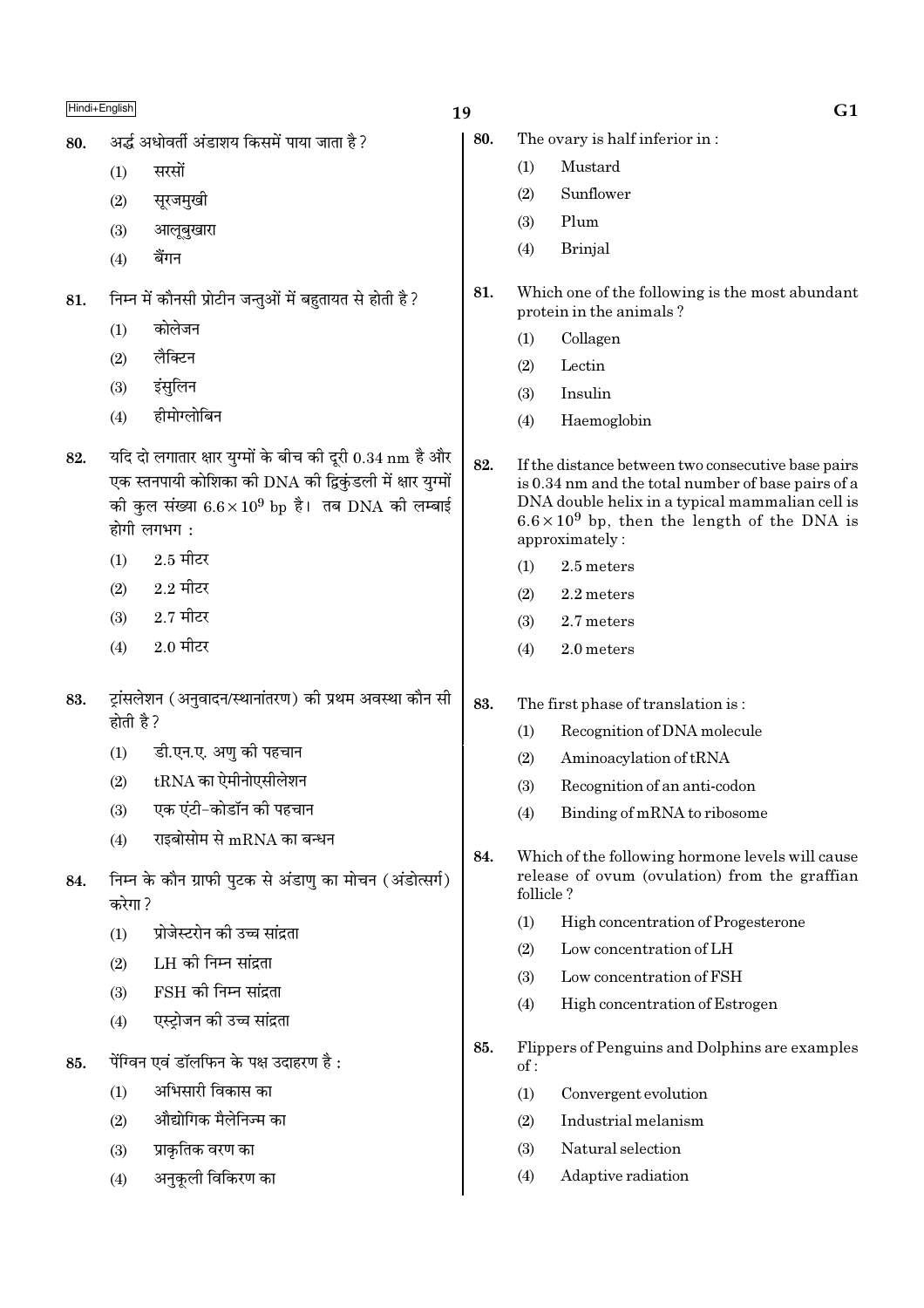| G <sub>1</sub> |                                                          |                                                                     |                            |                                              |                                           |       |                                                                  | 20          |                                                                          |                                  |                                             |                                        |              |                                            | Hindi+English                                       |
|----------------|----------------------------------------------------------|---------------------------------------------------------------------|----------------------------|----------------------------------------------|-------------------------------------------|-------|------------------------------------------------------------------|-------------|--------------------------------------------------------------------------|----------------------------------|---------------------------------------------|----------------------------------------|--------------|--------------------------------------------|-----------------------------------------------------|
| 86.            |                                                          |                                                                     |                            |                                              |                                           |       | जीन 'I' जो ABO रक्त वर्ग का नियंत्रण करता है उसके संदर्भ         | 86.         |                                                                          |                                  |                                             |                                        |              |                                            | Identify the wrong statement with reference to      |
|                |                                                          | में <b>गलत</b> कथन को पहचानिए।                                      |                            |                                              |                                           |       |                                                                  |             |                                                                          |                                  |                                             |                                        |              |                                            | the gene T that controls ABO blood groups.          |
|                | (1)                                                      |                                                                     |                            |                                              |                                           |       | एक व्यक्ति में तीन में से केवल दो ऐलील होंगे।                    |             | (1)                                                                      | alleles.                         |                                             |                                        |              |                                            | A person will have only two of the three            |
|                | (2)                                                      |                                                                     | शर्करा अभिव्यक्त करते हैं। |                                              |                                           |       | जब IA एवं IB दोनों इकट्ठे होते हैं, ये एक प्रकार की              |             | (2)                                                                      |                                  |                                             | express same type of sugar.            |              |                                            | When $I^A$ and $I^B$ are present together, they     |
|                | (3)                                                      |                                                                     |                            |                                              | 'i' ऐलील कोई भी शर्करा उत्पन्न नहीं करता। |       |                                                                  |             | (3)                                                                      |                                  |                                             | Allele 'i' does not produce any sugar. |              |                                            |                                                     |
|                |                                                          |                                                                     |                            |                                              | जीन (I) के तीन ऐलील होते हैं।             |       |                                                                  |             | (4)                                                                      | The gene (I) has three alleles.  |                                             |                                        |              |                                            |                                                     |
|                | (4)                                                      |                                                                     |                            |                                              |                                           |       |                                                                  |             | 87.<br>Select the option including all sexually transmitted<br>diseases. |                                  |                                             |                                        |              |                                            |                                                     |
| 87.            | यौन संचरित रोगों के <b>सही</b> विकल्प का चयन करो।        |                                                                     |                            |                                              |                                           | (1)   |                                                                  |             |                                                                          |                                  |                                             | Gonorrhoea, Malaria, Genital herpes    |              |                                            |                                                     |
|                | (1)                                                      |                                                                     |                            |                                              | सुजाक, मलेरिया, जननिक परिसर्प             |       |                                                                  |             | (2)                                                                      |                                  |                                             | AIDS, Malaria, Filaria                 |              |                                            |                                                     |
|                | AIDS, मलेरिया, फाइलेरिया<br>(2)                          |                                                                     |                            |                                              |                                           | (3)   |                                                                  |             | Cancer, AIDS, Syphilis                                                   |                                  |                                             |                                        |              |                                            |                                                     |
|                | (3)                                                      |                                                                     | कैंसर, AIDS, सिफिलिस       |                                              |                                           |       |                                                                  |             | (4)                                                                      |                                  |                                             |                                        |              |                                            | Gonorrhoea, Syphilis, Genital herpes                |
|                | (4)                                                      | सुजाक, सिफिलिस, जननिक परिसर्प                                       |                            |                                              |                                           |       | 88.                                                              |             | correct option.                                                          |                                  |                                             |                                        |              | Match the following columns and select the |                                                     |
| 88.            | निम्न स्तंभों का मिलान कर <b>उचित</b> विकल्प का चयन करो। |                                                                     |                            |                                              |                                           |       |                                                                  | Column-I    |                                                                          |                                  |                                             | Column-II                              |              |                                            |                                                     |
|                |                                                          | स्तंभ - I<br>स्तंभ-II<br>इओसिनोफिल<br>प्रतिरक्षा प्रतिक्रिया<br>(i) |                            |                                              | (a)                                       |       | Eosinophils<br>(i)                                               |             |                                                                          |                                  | Immune response                             |                                        |              |                                            |                                                     |
|                | (a)                                                      |                                                                     |                            |                                              | (b)                                       |       | Basophils                                                        |             | (ii)                                                                     |                                  | Phagocytosis                                |                                        |              |                                            |                                                     |
|                | (b)                                                      | बेसोफिल                                                             |                            |                                              | (ii)                                      |       | भक्षण करना                                                       |             | (c)                                                                      |                                  | Neutrophils                                 |                                        | (iii)        | Release                                    |                                                     |
|                | $\left( \mathrm{c}\right)$                               | हिस्टामिनेज़,<br>न्यूट्रोफिल<br>(iii)                               |                            |                                              |                                           |       |                                                                  |             |                                                                          |                                  | histaminase,                                |                                        |              |                                            |                                                     |
|                | विनाशकारी एंजाइमों<br>का मोचन                            |                                                                     |                            |                                              |                                           |       |                                                                  |             | enzymes                                                                  | destructive                      |                                             |                                        |              |                                            |                                                     |
|                | (d)                                                      | लिंफोसाइट<br>(iv)                                                   |                            | कण जिनमें हिस्टामिन<br>होते हैं का मोचन करना |                                           |       | (d)                                                              | Lymphocytes |                                                                          | (iv)                             | Release granules<br>containing<br>histamine |                                        |              |                                            |                                                     |
|                |                                                          | (a)                                                                 | (b)                        | $\left( \mathrm{c} \right)$                  | (d)                                       |       |                                                                  |             |                                                                          |                                  |                                             |                                        |              |                                            |                                                     |
|                | (1)                                                      | (iv)                                                                | (i)                        | (ii)                                         | (iii)                                     |       |                                                                  |             | (1)                                                                      | (a)<br>(iv)                      | (b)<br>(i)                                  | $\left( \mathrm{c}\right)$<br>(ii)     | (d)<br>(iii) |                                            |                                                     |
|                | (2)<br>(3)                                               | (i)<br>(ii)                                                         | (ii)<br>(i)                | (iv)<br>(iii)                                | (iii)<br>(iv)                             |       |                                                                  |             | (2)                                                                      | (i)                              | (ii)                                        | (iv)                                   | (iii)        |                                            |                                                     |
|                | (4)                                                      | (iii)                                                               | (iv)                       | (ii)                                         | (i)                                       |       |                                                                  |             | (3)                                                                      | (ii)                             | (i)                                         | (iii)                                  | (iv)         |                                            |                                                     |
|                |                                                          |                                                                     |                            |                                              |                                           |       |                                                                  |             | (4)                                                                      | (iii)                            | (iv)                                        | (ii)                                   | (i)          |                                            |                                                     |
| 89.            |                                                          | उदाहरण को सुमेलित कीजिए।                                            |                            |                                              |                                           |       | घास भूमि पारितन्त्र में पोषी स्तरों के साथ जातियों के <b>सही</b> | 89.         |                                                                          | examples in grassland ecosystem. |                                             |                                        |              |                                            | Match the trophic levels with their correct species |
|                | (a)                                                      |                                                                     | चतुर्थ पोषी स्तर           |                                              |                                           | (i)   | कौवा                                                             |             | (a)                                                                      |                                  |                                             | Fourth trophic level                   |              | (i)                                        | Crow                                                |
|                | (b)                                                      |                                                                     | द्वितीय पोषी स्तर          |                                              |                                           | (ii)  | गिद्ध                                                            |             | (b)                                                                      |                                  |                                             | Second trophic level                   |              | (ii)                                       | Vulture                                             |
|                | (c)                                                      |                                                                     | प्रथम पोषी स्तर            |                                              |                                           | (iii) | खरगोश                                                            |             | (c)                                                                      |                                  |                                             | First trophic level                    |              | (iii)                                      | Rabbit                                              |
|                | (d)                                                      |                                                                     | तृतीय पोषी स्तर            |                                              |                                           | (iv)  | घास                                                              |             | (d)                                                                      |                                  |                                             | Third trophic level                    |              | (iv)                                       | Grass                                               |
|                |                                                          | <b>सही</b> विकल्प चुनिए :                                           |                            |                                              |                                           |       |                                                                  |             |                                                                          | Select the correct option:       |                                             |                                        |              |                                            |                                                     |
|                |                                                          | (a)                                                                 | (b)                        | $\left( \mathrm{c}\right)$                   | (d)                                       |       |                                                                  |             |                                                                          | (a)                              | (b)                                         | $\left( \mathrm{c}\right)$             | (d)          |                                            |                                                     |
|                | (1)                                                      | (iii)                                                               | (ii)                       | (i)                                          | (iv)                                      |       |                                                                  |             | (1)                                                                      | (iii)                            | (ii)                                        | (i)                                    | (iv)         |                                            |                                                     |
|                | (2)                                                      | (iv)                                                                | (iii)                      | (ii)                                         | (i)                                       |       |                                                                  |             | (2)                                                                      | (iv)                             | (iii)                                       | (ii)                                   | (i)          |                                            |                                                     |
|                | (3)                                                      | (i)                                                                 | (ii)                       | (iii)                                        | (iv)                                      |       |                                                                  |             | (3)                                                                      | (i)                              | (ii)                                        | (iii)                                  | (iv)         |                                            |                                                     |
|                | (4)                                                      | (ii)                                                                | (iii)                      | (iv)                                         | (i)                                       |       |                                                                  |             | (4)                                                                      | (ii)                             | (iii)                                       | (iv)                                   | (i)          |                                            |                                                     |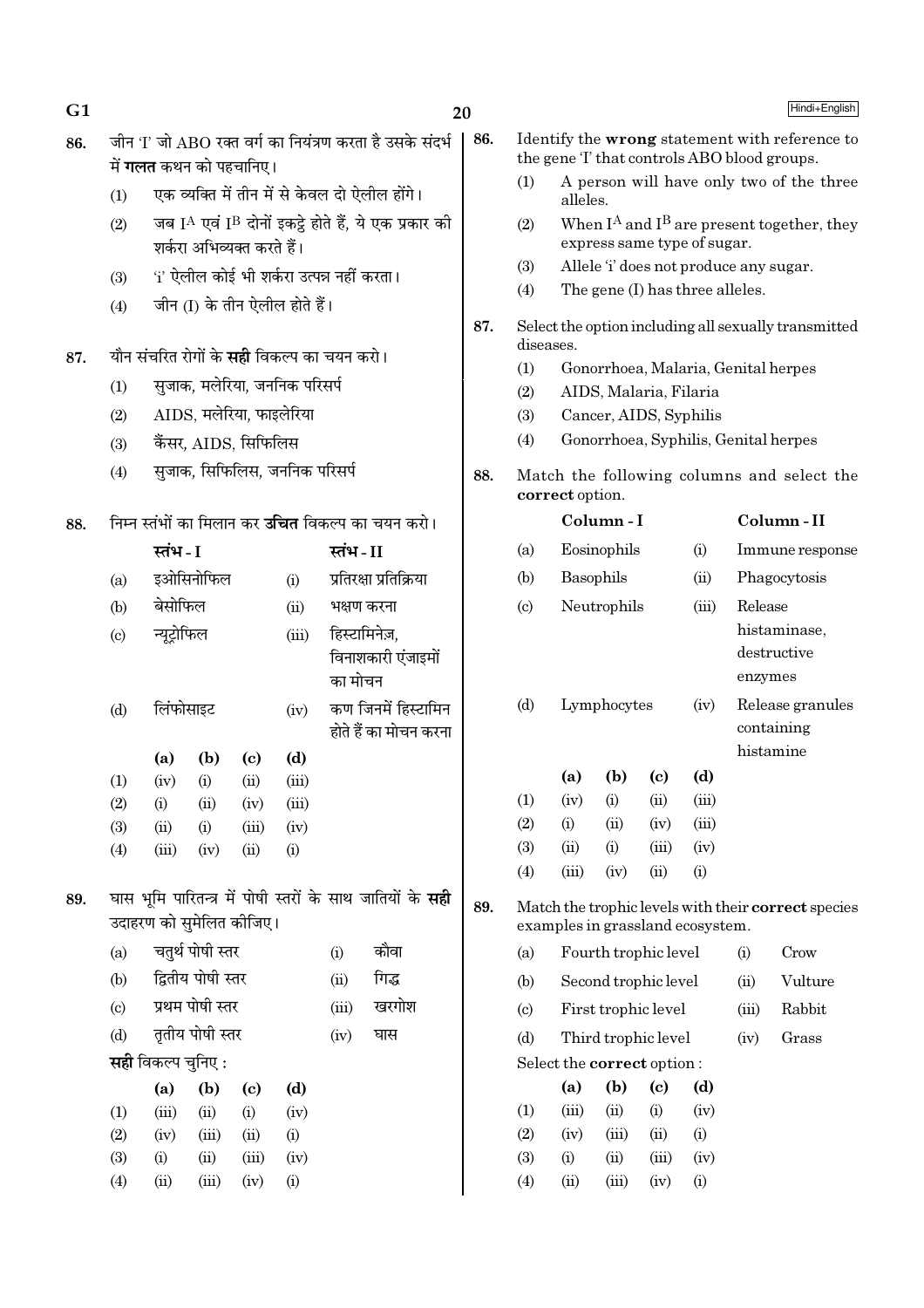## $21$

- प्रकाश अभिक्रिया में. इलेक्टॉनों के स्थानांतरण को प्लास्टोक्विनोन 90. कहाँ से सगम बनाता है ?
	- $\mathrm{Cytb}_{6}$ f सम्मिश्र से PS-I  $(1)$
	- PS-I से NADP<sup>+</sup>  $(2)$
	- PS-I से ATP सिन्थेज  $(3)$
	- PS-II से Cytbef सम्मिश्र  $(4)$
- क्रमागत उन्नति के लिए भ्रणीय प्रमाण को किसने अस्वीकार 91. किया था?
	- अल्फ्रेड वालस  $(1)$
	- चार्ल्स डार्विन  $(2)$
	- ओपेरिन  $(3)$
	- कार्ल अर्नस्ट वॉन बेयर  $(4)$
- द्विपार्श्व सममिति एवं अगुहीय जन्तुओं के उदाहरण किस संघ में 92. 붕?
	- प्लेटीहैल्मिंथीज  $(1)$
	- एस्कहैल्मिंथीज  $(2)$
	- ऐनेलिडा  $(3)$
	- टीनोफोरा  $(4)$
- निम्न में कौन मत्रवद्धि को रोकने में सहायता करेगा ? 93.
	- एल्डोस्टेरान के कारण वक्क नलिका से  $\rm Na^+$  एवं जल  $(1)$ का पनरावशोषण
	- एट्रियल नेट्रियुरेटिक कारक द्वारा वाहिकाओं का संकीर्णन  $(2)$ होना
	- $JG$  कोशिकाओं द्वारा रेनिन का स्रावण कम होना  $(3)$
	- $ADH$  के अल्पस्रवण से अधिक जल का पुनरावशोषण  $(4)$
- निम्न स्तंभों का मिलान कर **सही** विकल्प का चयन करो। 94.

|                           | स्तंभ - I |                              |      |           | स्तंभ - II          |
|---------------------------|-----------|------------------------------|------|-----------|---------------------|
| (a)                       |           | क्लोस्ट्रीडियम               |      | (i)       | साइक्लोस्पोरिन-ए    |
|                           |           | ब्यूटायलिकम                  |      |           |                     |
| (b)                       |           | ट्राइकोडर्मा पॉलीस्पोरम (ii) |      |           | ब्युटिरिक अम्ल      |
| $\left( \text{c} \right)$ |           | मोनास्कस परप्यूरीअस          |      | (iii)     | सिट्रिक अम्ल        |
| (d)                       |           | एस्परजिलस नाइगर              |      | (iv)      | रक्त-कोलेस्टेराल कम |
|                           |           |                              |      |           | करने वाला कारक      |
|                           | (a)       | (b)                          | (c)  | (d)       |                     |
| (1)                       | (ii)      | (i)                          | (iv) | (iii)     |                     |
| (2)                       | (i)       | (ii)                         | (iv) | (iii)     |                     |
| (3)                       | (iv)      | (iii)                        | (ii) | (i)       |                     |
| (4)                       | (iii)     | (iv)                         | (ii) | $\rm (i)$ |                     |

- 90. In light reaction, plastoquinone facilitates the transfer of electrons from:
	- $Cytb<sub>6</sub>f$  complex to PS-I  $(1)$
	- PS-I to NADP<sup>+</sup>  $(2)$
	- PS-I to ATP synthase  $(3)$
	- PS-II to  $\mathrm{Cytb}_{\alpha}$ f complex  $(4)$
- 91. Embryological support for evolution was disapproved by:
	- $(1)$ Alfred Wallace
	- Charles Darwin  $(2)$
	- $(3)$ Oparin
	- Karl Ernst von Baer  $(4)$
- 92. Bilaterally symmetrical and acoelomate animals are exemplified by:
	- $(1)$ Platyhelminthes
	- Aschelminthes  $(2)$
	- Annelida  $(3)$
	- Ctenophora  $(4)$
- 93. Which of the following would help in prevention of diuresis?
	- $(1)$ Reabsorption of Na<sup>+</sup> and water from renal tubules due to aldosterone
	- Atrial natriuretic factor causes  $(2)$ vasoconstriction
	- $(3)$ Decrease in secretion of renin by JG cells
	- More water reabsorption due to  $(4)$ undersecretion of ADH
- 94. Match the following columns and select the correct option.

|                           |       | Column - I                |                   |       | Column - II                         |
|---------------------------|-------|---------------------------|-------------------|-------|-------------------------------------|
| (a)                       |       | Clostridium<br>butylicum  |                   | (i)   | Cyclosporin-A                       |
| (b)                       |       | Trichoderma<br>polysporum |                   | (ii)  | Butyric Acid                        |
| $\left( \text{c} \right)$ |       | Monascus<br>purpureus     |                   | (iii) | Citric Acid                         |
| (d)                       |       |                           | Aspergillus niger | (iv)  | Blood cholesterol<br>lowering agent |
|                           | (a)   | (b)                       | (c)               | (d)   |                                     |
| (1)                       | (ii)  | (i)                       | (iv)              | (iii) |                                     |
| (2)                       | (i)   | (ii)                      | (iv)              | (iii) |                                     |
| (3)                       | (iv)  | (iii)                     | (ii)              | (i)   |                                     |
| (4)                       | (iii) | (iv)                      | (ii)              | (i)   |                                     |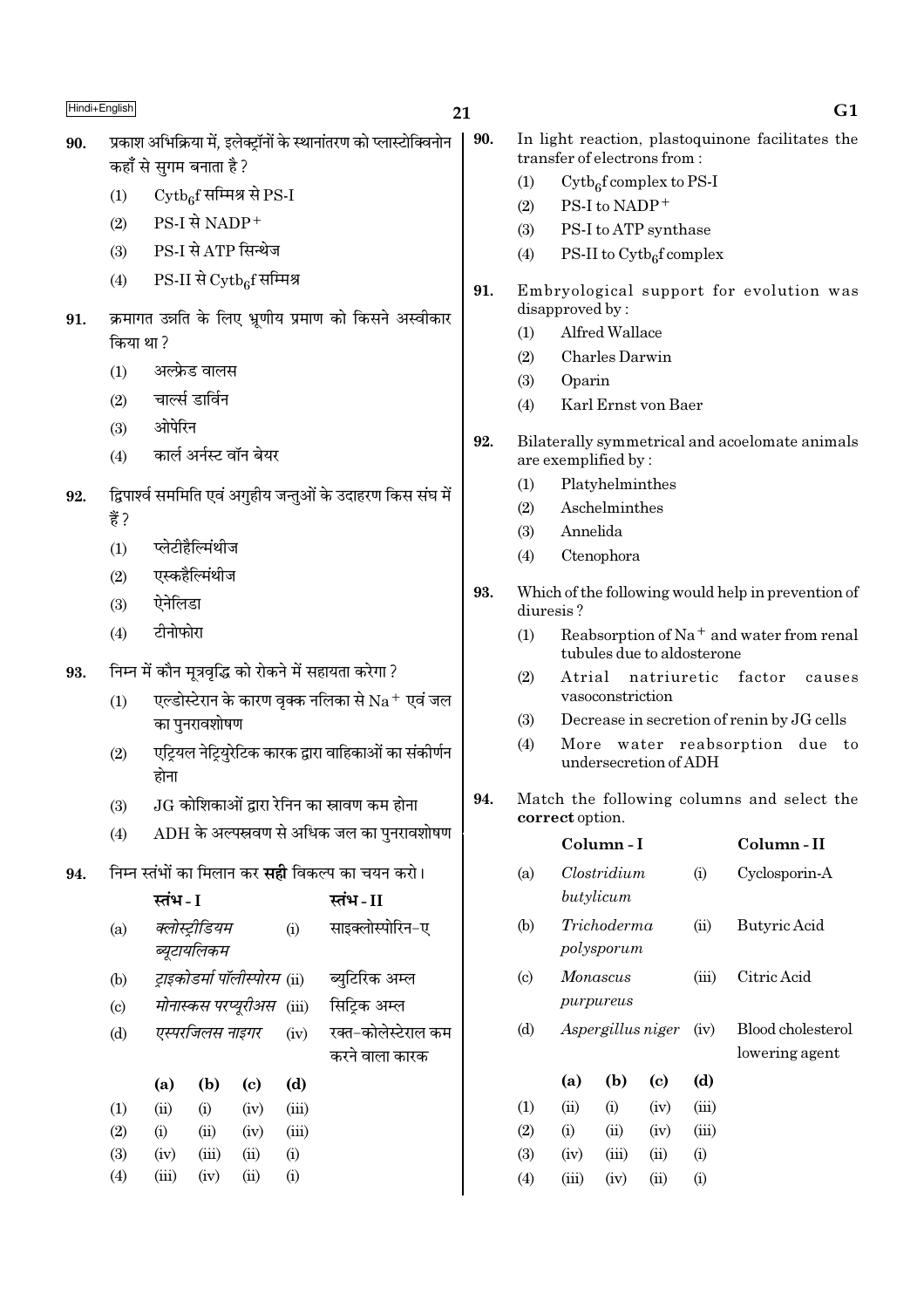- 
- 95. कछ विभाजित हो रही कोशिकायें कोशिका चक्रण से बाहर निकल जाती हैं और कायिक निष्क्रियता अवस्था में प्रवेश कर जाती है। इसे शांत अवस्था ( $\mathrm{G}_0$ ) कहा जाता है। यह प्रक्रिया किसके अन्त में होती है?
	- $(1)$   $G_1$  प्रावस्था
	- $(2)$   $S$  प्रावस्था
	- $(3)$   $G<sub>2</sub>$  प्रावस्था
	- $(4)$  M प्रावस्था
- 96. निम्न में किस तकनीक की सहायता से ऐसी स्त्रियाँ जो गर्भधारण नहीं कर सकती, में भ्रूण को स्थानांतरित किया जाता है ?
	- $(1)$  GIFT एवं ZIFT
	- (2) ICSI एवं ZIFT
	- (3) GIFT एवं ICSI
	- (4) ZIFT एवं IUT
- 97. संघ कॉर्डेटा के लिए कौन से कथन **सही** हैं ?
	- (a)  $\bar{u}$ यरोकॉर्डेटा में पष्ठरज्ज सिर से पंछ तक फैली होती है और यह जीवन के अंत तक बनी रहती है।
	- (b) वर्टीब्रेटा में पृष्ठरज्जु केवल भ्रूणीय काल में उपस्थित होती है।
	- (c) हेिक्ट्रीय तंत्रिका तंत्र पृष्ठीय एवं खोखला होता है।
	- (d) कॉर्डेटा को तीन उपसंघों में विभाजित किया है : हेमीकॉर्डेटा, ट्यूनिकेटा एवं सेफैलोकॉर्डेटा।
	- $(1)$   $(c)$   $\nabla \vec{a}$   $(a)$
	- $(2)$   $(a)$  एवं  $(b)$
	- $(3)$   $(b)$   $\nabla \vec{a}$   $(c)$
	- $(4)$   $(d)$   $\nabla \overrightarrow{q}$   $(c)$

98. • अंटार्कुटिक क्षेत्र में हिम−अंधता किस कारण होती है ?

- $(1)$  UV-B विकिरण की उच्च मात्रा के कारण कॉर्निया का घोध
- $(2)$  हिम से प्रकाश का उच्च परावर्तन
- $(3)$  अवरक्त किरणों द्वारा रेटीना में क्षति
- $(4)$  निम्न ताप द्वारा आँख में द्रव के जमने के कारण
- 95. Some dividing cells exit the cell cycle and enter vegetative inactive stage. This is called quiescent stage  $(G_0)$ . This process occurs at the end of :
	- $(1)$   $G_1$  phase
	- (2) S phase
	- (3)  $G_2$  phase
	- (4) M phase
- 96. In which of the following techniques, the embryos are transferred to assist those females who cannot conceive ?
	- (1) GIFT and ZIFT
	- (2) ICSI and ZIFT
	- (3) GIFT and ICSI
	- (4) ZIFT and IUT
- 97. Which of the following statements are true for the phylum-Chordata ?
	- (a) In Urochordata notochord extends from head to tail and it is present throughout their life.
	- (b) In Vertebrata notochord is present during the embryonic period only.
	- (c) Central nervous system is dorsal and hollow.
	- (d) Chordata is divided into 3 subphyla : Hemichordata, Tunicata and Cephalochordata.
	- $(1)$   $(c)$  and  $(a)$
	- $(2)$   $(a)$  and  $(b)$
	- $(3)$  (b) and  $(c)$
	- $(4)$   $(d)$  and  $(c)$

98. Snow-blindness in Antarctic region is due to :

- (1) Inflammation of cornea due to high dose of UV-B radiation
- (2) High reflection of light from snow
- (3) Damage to retina caused by infra-red rays
- (4) Freezing of fluids in the eye by low temperature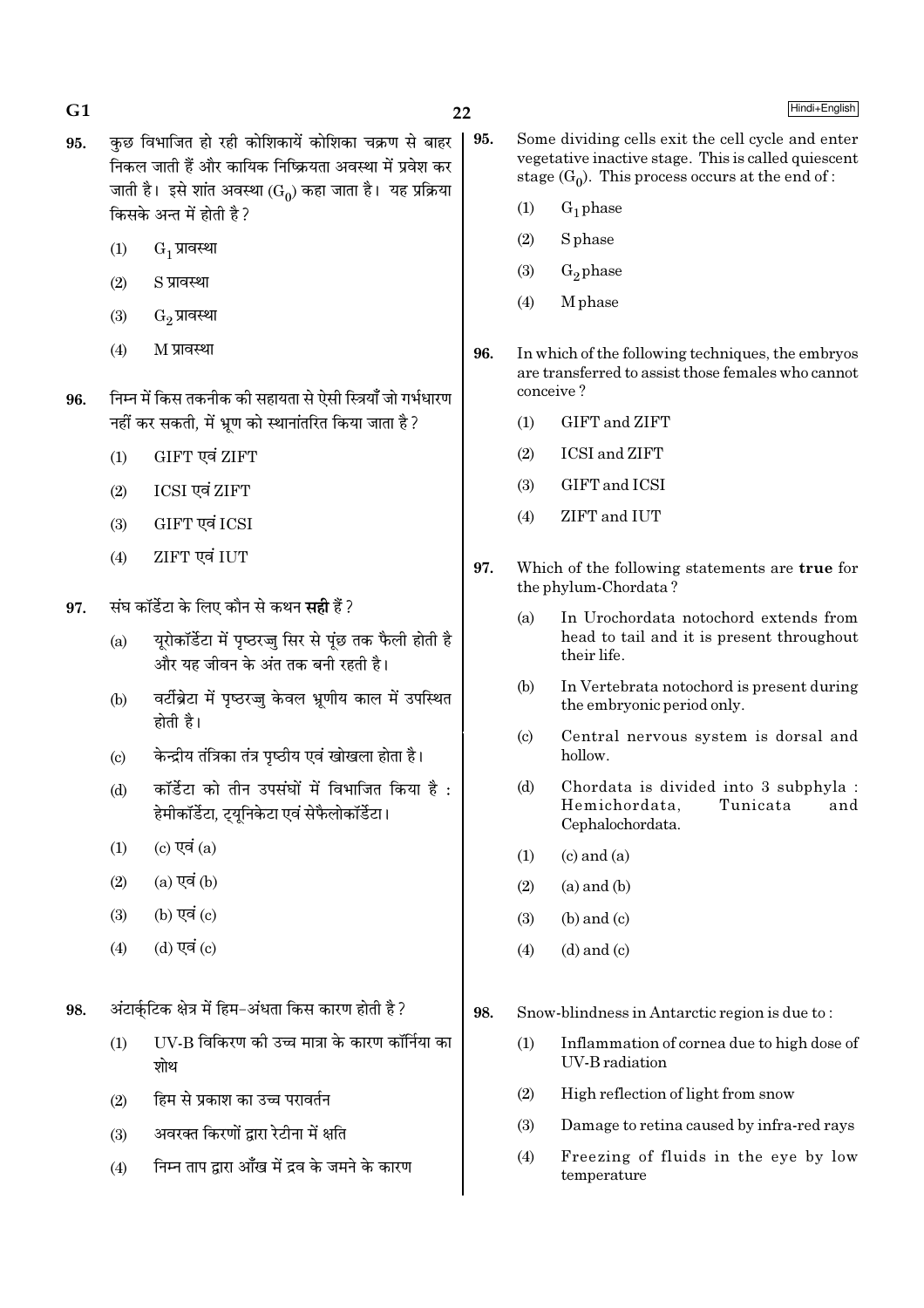| Hindi+English |                                                                     |                                                                                                                       |                 |                             |             |                                                            | 23       |                                |                                                   |                  |                                        |                                                   | G <sub>1</sub>                                                                    |
|---------------|---------------------------------------------------------------------|-----------------------------------------------------------------------------------------------------------------------|-----------------|-----------------------------|-------------|------------------------------------------------------------|----------|--------------------------------|---------------------------------------------------|------------------|----------------------------------------|---------------------------------------------------|-----------------------------------------------------------------------------------|
| 99.           |                                                                     |                                                                                                                       |                 |                             |             | निम्न स्तंभों का मिलान कर <b>सही</b> विकल्प का चयन करो।    | 99.      |                                |                                                   |                  |                                        |                                                   | Match the following columns and select the                                        |
|               |                                                                     | स्तंभ - I                                                                                                             |                 |                             |             | स्तंभ-II                                                   |          |                                | correct option.                                   | Column-I         |                                        |                                                   | Column-II                                                                         |
|               | (a)                                                                 | पीयूष ग्रंथि                                                                                                          |                 |                             | (i)         | ग्रेवस रोग                                                 |          |                                |                                                   |                  |                                        |                                                   |                                                                                   |
|               | (b)                                                                 |                                                                                                                       | थायरॉइड ग्रंथि  |                             | (ii)        | डायाबिटीज मेलिटस                                           |          | (a)                            |                                                   | Pituitary gland  |                                        | (i)                                               | Grave's disease                                                                   |
|               | $\left( \mathrm{c}\right)$                                          |                                                                                                                       | अधिवृक्क ग्रंथि |                             | (iii)       | डायाबिटीज                                                  |          | (b)                            |                                                   | Thyroid gland    |                                        | (ii)                                              | Diabetes mellitus                                                                 |
|               |                                                                     |                                                                                                                       |                 |                             |             | इन्सीपिडस<br>एडीसन रोग                                     |          | $\left( \mathrm{c}\right)$     |                                                   | Adrenal gland    |                                        | (iii)                                             | Diabetes insipidus                                                                |
|               | (d)                                                                 | अग्न्याशय<br>(a)                                                                                                      | (b)             | $\left( \mathbf{c} \right)$ | (iv)<br>(d) |                                                            |          | (d)                            | Pancreas                                          |                  |                                        | (iv)                                              | Addison's disease                                                                 |
|               | (1)                                                                 | (iii)                                                                                                                 | (ii)            | (i)                         | (iv)        |                                                            |          |                                | (a)                                               | (b)              | $\left( \mathrm{e}\right)$             | (d)                                               |                                                                                   |
|               | (2)                                                                 | (iii)                                                                                                                 | (i)             | (iv)                        | (ii)        |                                                            |          | (1)                            | (iii)                                             | (ii)             | (i)                                    | (iv)                                              |                                                                                   |
|               | (3)                                                                 | (ii)                                                                                                                  | (i)             | (iv)                        | (iii)       |                                                            |          | (2)                            | (iii)                                             | (i)              | (iv)                                   | (ii)                                              |                                                                                   |
|               | (4)                                                                 | (iv)                                                                                                                  | (iii)           | (i)                         | (ii)        |                                                            |          | (3)                            | (ii)                                              | (i)              | (iv)                                   | (iii)                                             |                                                                                   |
| 100.          |                                                                     | निम्नलिखित में से कौन सा कथन <b>सही</b> है?                                                                           |                 |                             |             |                                                            |          | (4)                            | (iv)                                              | (iii)            | (i)                                    | (ii)                                              |                                                                                   |
|               | (1)                                                                 | एडिनीन एक H-बंध के द्वारा थायमीन के साथ युग्म                                                                         |                 |                             |             |                                                            |          |                                |                                                   |                  |                                        |                                                   | Which of the following statements is <b>correct</b> ?                             |
|               | (2)                                                                 | बनाता है।<br>एडिनीन तीन H-बंधों के द्वारा थायमीन के साथ युग्म<br>बनाता है।<br>एडिनीन, थायमीन के साथ युग्म नहीं बनाता। |                 |                             |             |                                                            |          | (1)                            | Adenine pairs with thymine through one<br>H-bond. |                  |                                        |                                                   |                                                                                   |
|               | (3)                                                                 |                                                                                                                       |                 |                             |             |                                                            |          | (2)                            | H-bonds.                                          |                  |                                        |                                                   | Adenine pairs with thymine through three                                          |
|               |                                                                     |                                                                                                                       |                 |                             |             |                                                            |          | (3)                            |                                                   |                  |                                        |                                                   | Adenine does not pair with thymine.                                               |
|               | एडिनीन दो H-बंधों के द्वारा थायमीन के साथ युग्म<br>(4)<br>बनाता है। |                                                                                                                       |                 |                             |             | (4)                                                        | H-bonds. |                                |                                                   |                  | Adenine pairs with thymine through two |                                                   |                                                                                   |
| 101.          |                                                                     | अनिवार्य तत्वों और पादपों में उनके कार्यों के विषय में निम्नलिखित<br>को सुमेलित कीजिए:                                |                 |                             |             | 101.                                                       |          | and their functions in plants: |                                                   |                  |                                        | Match the following concerning essential elements |                                                                                   |
|               | (a)                                                                 | लोह                                                                                                                   |                 | (i)                         |             | जल का प्रकाश अपघटन                                         |          | (a)                            | Iron                                              |                  |                                        |                                                   | Photolysis of water                                                               |
|               | (b)                                                                 | जिंक                                                                                                                  |                 | (ii)                        |             | पराग का अंकुरण                                             |          | (b)                            | Zinc                                              |                  | (ii)                                   |                                                   | Pollen germination                                                                |
|               | $\left( \mathrm{c} \right)$                                         | बोरॉन                                                                                                                 |                 | (iii)                       |             | क्लोरोफिल के जैव संश्लेषण<br>के लिए आवश्यक                 |          | (c)                            | Boron                                             |                  | (iii)                                  |                                                   | Required for chlorophyll<br>biosynthesis                                          |
|               | (d)                                                                 | मैंगनीज                                                                                                               |                 | (iv)                        |             | आई.ए.ए. जैव संश्लेषण                                       |          | (d)                            |                                                   | Manganese (iv)   |                                        |                                                   | IAA biosynthesis                                                                  |
|               |                                                                     | <b>सही</b> विकल्प चुनिए :                                                                                             |                 |                             |             |                                                            |          |                                | Select the correct option:                        |                  |                                        |                                                   |                                                                                   |
|               |                                                                     | (a)                                                                                                                   | (b)             | $\left( \mathbf{c} \right)$ | (d)         |                                                            |          |                                | (a)                                               | (b)              | $\left( \mathrm{e}\right)$             | (d)                                               |                                                                                   |
|               | (1)                                                                 | (iv)                                                                                                                  | (iii)           | (ii)                        | (i)         |                                                            |          | (1)                            | (iv)                                              | (iii)            | (ii)                                   | (i)                                               |                                                                                   |
|               | (2)                                                                 | (iii)                                                                                                                 | (iv)            | (ii)                        | (i)         |                                                            |          | (2)                            | (iii)                                             | (iv)             | (ii)                                   | (i)                                               |                                                                                   |
|               | (3)                                                                 | (iv)                                                                                                                  | (i)             | (ii)                        | (iii)       |                                                            |          | (3)                            | (iv)                                              | (i)              | (ii)                                   | (iii)                                             |                                                                                   |
|               | (4)                                                                 | (ii)                                                                                                                  | (i)             | (iv)                        | (iii)       |                                                            |          | (4)                            | (ii)                                              | (i)              | (iv)                                   | (iii)                                             |                                                                                   |
| 102.          |                                                                     | निरोधक पदार्थ <b>नहीं</b> है ?                                                                                        |                 |                             |             | निम्नलिखित में से कौन एक बीज प्रसुप्ति नियंत्रित करने वाला | 102.     |                                |                                                   |                  |                                        |                                                   | Which of the following is not an inhibitory<br>substance governing seed dormancy? |
|               | (1)                                                                 |                                                                                                                       | एब्सीसिक अम्ल   |                             |             |                                                            |          | (1)                            |                                                   | Abscisic acid    |                                        |                                                   |                                                                                   |
|               | (2)                                                                 |                                                                                                                       | फिनोलिक अम्ल    |                             |             |                                                            |          | (2)                            |                                                   |                  |                                        |                                                   |                                                                                   |
|               | (3)                                                                 |                                                                                                                       |                 | पैरा–ऐस्कॉर्बिक अम्ल        |             |                                                            |          | (3)                            | Phenolic acid<br>Para-ascorbic acid               |                  |                                        |                                                   |                                                                                   |
|               | (4)                                                                 |                                                                                                                       | जिबरेलिक अम्ल   |                             |             |                                                            |          | (4)                            |                                                   | Gibberellic acid |                                        |                                                   |                                                                                   |
|               |                                                                     |                                                                                                                       |                 |                             |             |                                                            |          |                                |                                                   |                  |                                        |                                                   |                                                                                   |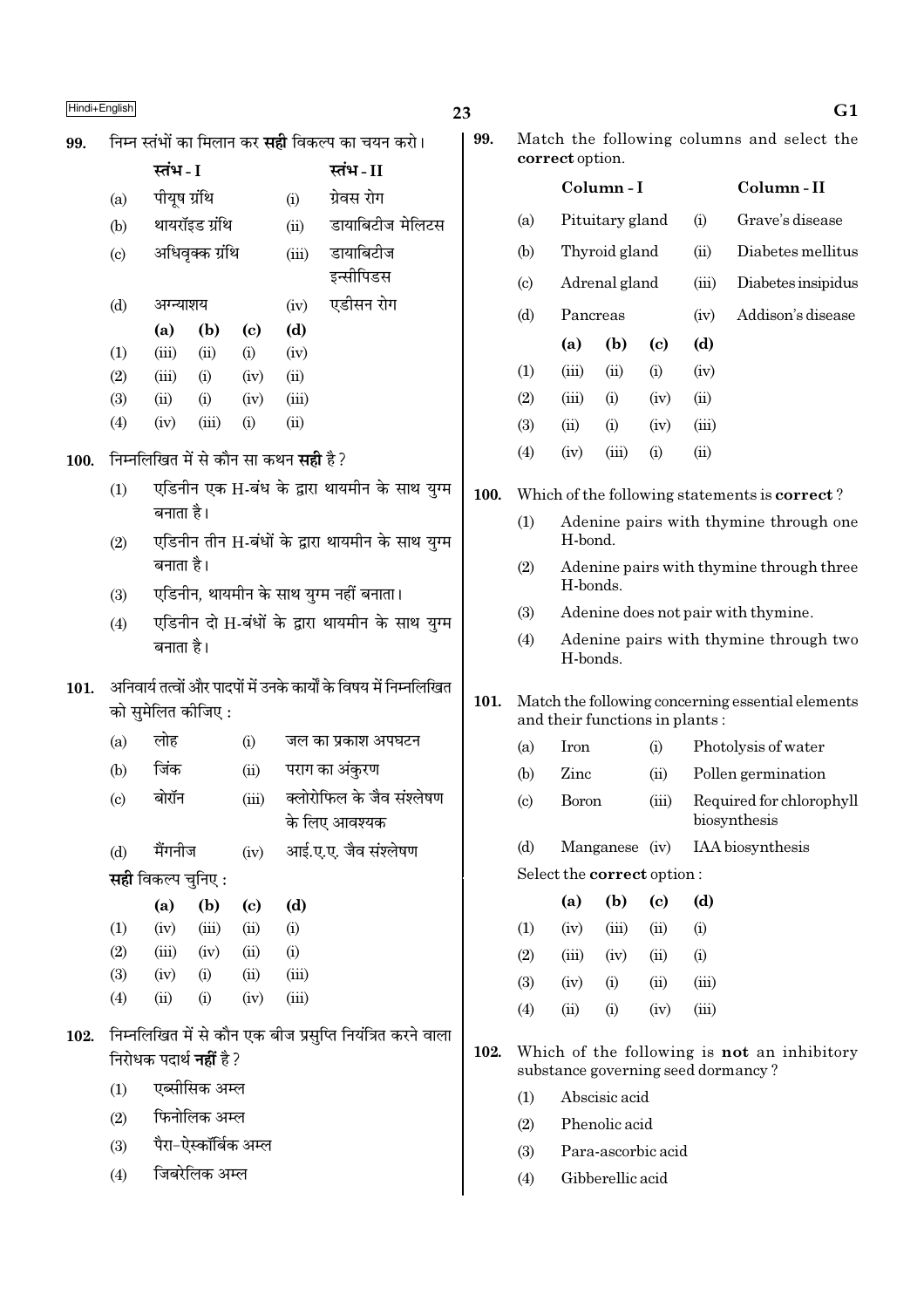| G <sub>1</sub> |          |                                                                                                | 24   |                                                                                    | Hindi+English                                                                                        |  |
|----------------|----------|------------------------------------------------------------------------------------------------|------|------------------------------------------------------------------------------------|------------------------------------------------------------------------------------------------------|--|
| 103.           |          | एस.एल. मिलर ने अपने प्रयोग में एक बंद फ्लास्क में किसका<br>मिश्रण कर ऐमिनो अम्ल उत्पन्न किये ? | 103. |                                                                                    | From his experiments, S.L. Miller produced amino<br>acids by mixing the following in a closed flask: |  |
|                | (1)      | $800^{\circ}$ C पर CH <sub>3</sub> , H <sub>2</sub> , NH <sub>4</sub> और जल वाष्प              |      | (1)                                                                                | $CH_3, H_2, NH_4$ and water vapor at 800°C                                                           |  |
|                | (2)      | 600°C पर CH <sub>4</sub> , H <sub>2</sub> , NH <sub>3</sub> और जल वाष्प                        |      | (2)                                                                                | $CH_4$ , $H_2$ , NH <sub>3</sub> and water vapor at 600°C                                            |  |
|                |          |                                                                                                |      | (3)                                                                                | $CH_3$ , $H_2$ , NH <sub>3</sub> and water vapor at 600°C                                            |  |
|                | (3)      | 600°C पर CH <sub>3</sub> , H <sub>2</sub> , NH <sub>3</sub> और जल वाष्प                        |      | (4)                                                                                | $CH_4$ , $H_2$ , NH <sub>3</sub> and water vapor at 800°C                                            |  |
|                | (4)      | 800°C पर CH <sub>4</sub> , H <sub>2</sub> , NH <sub>3</sub> और जल वाष्प                        |      |                                                                                    |                                                                                                      |  |
| 104.           |          | वंशागति के गुणसूत्र सिद्धान्त का प्रायोगिक प्रमाणन किसने                                       | 104. |                                                                                    | Experimental verification of the chromosomal<br>theory of inheritance was done by:                   |  |
|                | किया था? |                                                                                                |      | (1)                                                                                | Sutton                                                                                               |  |
|                | (1)      | सटन                                                                                            |      | (2)                                                                                | Boveri                                                                                               |  |
|                | (2)      | बोवेरी                                                                                         |      | (3)                                                                                | Morgan<br>Mendel                                                                                     |  |
|                | (3)      | मॉर्गन                                                                                         |      | (4)                                                                                |                                                                                                      |  |
|                | (4)      | मेंडल                                                                                          | 105. | at:                                                                                | The body of the ovule is fused within the funicle                                                    |  |
| 105.           |          | बीजाण्ड का पिंड, बीजाण्ड वृंत से कहाँ पर संलयित होता है?                                       |      | (1)                                                                                | Micropyle                                                                                            |  |
|                | (1)      | बीजाण्डद्वार                                                                                   |      | (2)                                                                                | Nucellus                                                                                             |  |
|                | (2)      | बीजाण्डकाय                                                                                     |      | (3)                                                                                | Chalaza                                                                                              |  |
|                | (3)      | निभाग                                                                                          |      | (4)                                                                                | Hilum                                                                                                |  |
|                | (4)      | नाभिका                                                                                         |      |                                                                                    |                                                                                                      |  |
| 106.           |          | मानव पाचन तंत्र से संदर्भित <b>सही</b> कथन का चयन करो।                                         | 106. | Identify the <b>correct</b> statement with reference to<br>human digestive system. |                                                                                                      |  |
|                | (1)      | सिरोसा आहार नाल का सबसे अन्दर वाली परत होती<br>है।                                             |      | (1)                                                                                | Serosa is the innermost layer of the<br>alimentary canal.                                            |  |
|                | (2)      | क्षुद्रांत्र अत्याधिक कुंडलित भाग होता है।                                                     |      | (2)                                                                                | Ileum is a highly coiled part.                                                                       |  |
|                | (3)      | कृमिरूप परिशेषिका ग्रहणी से उत्पन्न होता है।                                                   |      | (3)                                                                                | Vermiform appendix arises from duodenum.                                                             |  |
|                | (4)      | क्षुद्रांत्र छोटी आंत में खुलता है।                                                            |      | (4)                                                                                | Ileum opens into small intestine.                                                                    |  |
| 107.           |          | सिनेप्टोनीमल सम्मिश्र का विघटन होता है:                                                        | 107. | during:                                                                            | Dissolution of the synaptonemal complex occurs                                                       |  |
|                | (1)      | युग्मपट्ट के दौरान                                                                             |      | (1)                                                                                | Zygotene                                                                                             |  |
|                | (2)      | द्विपट्ट के दौरान                                                                              |      | (2)                                                                                | Diplotene                                                                                            |  |
|                | (3)      | तनुपट्ट के दौरान                                                                               |      | (3)                                                                                | Leptotene                                                                                            |  |
|                | (4)      | स्थूलपट्ट के दौरान                                                                             |      | (4)                                                                                | Pachytene                                                                                            |  |
| 108.           |          | फ्लोरीडियन मॉॅंड की संरचना किसके समान होती है?                                                 | 108. |                                                                                    | Floridean starch has structure similar to:                                                           |  |
|                | (1)      | एमाइलोपेक्टीन और ग्लाइकोजन                                                                     |      | (1)                                                                                | Amylopectin and glycogen                                                                             |  |
|                | (2)      | मैनीटॉल और एल्जिन                                                                              |      | (2)                                                                                | Mannitol and algin                                                                                   |  |
|                | (3)      | लैमिनेरिन और सेलुलोज                                                                           |      | (3)                                                                                | Laminarin and cellulose                                                                              |  |
|                | (4)      | मॉंड और सेलुलोज                                                                                |      | (4)                                                                                | Starch and cellulose                                                                                 |  |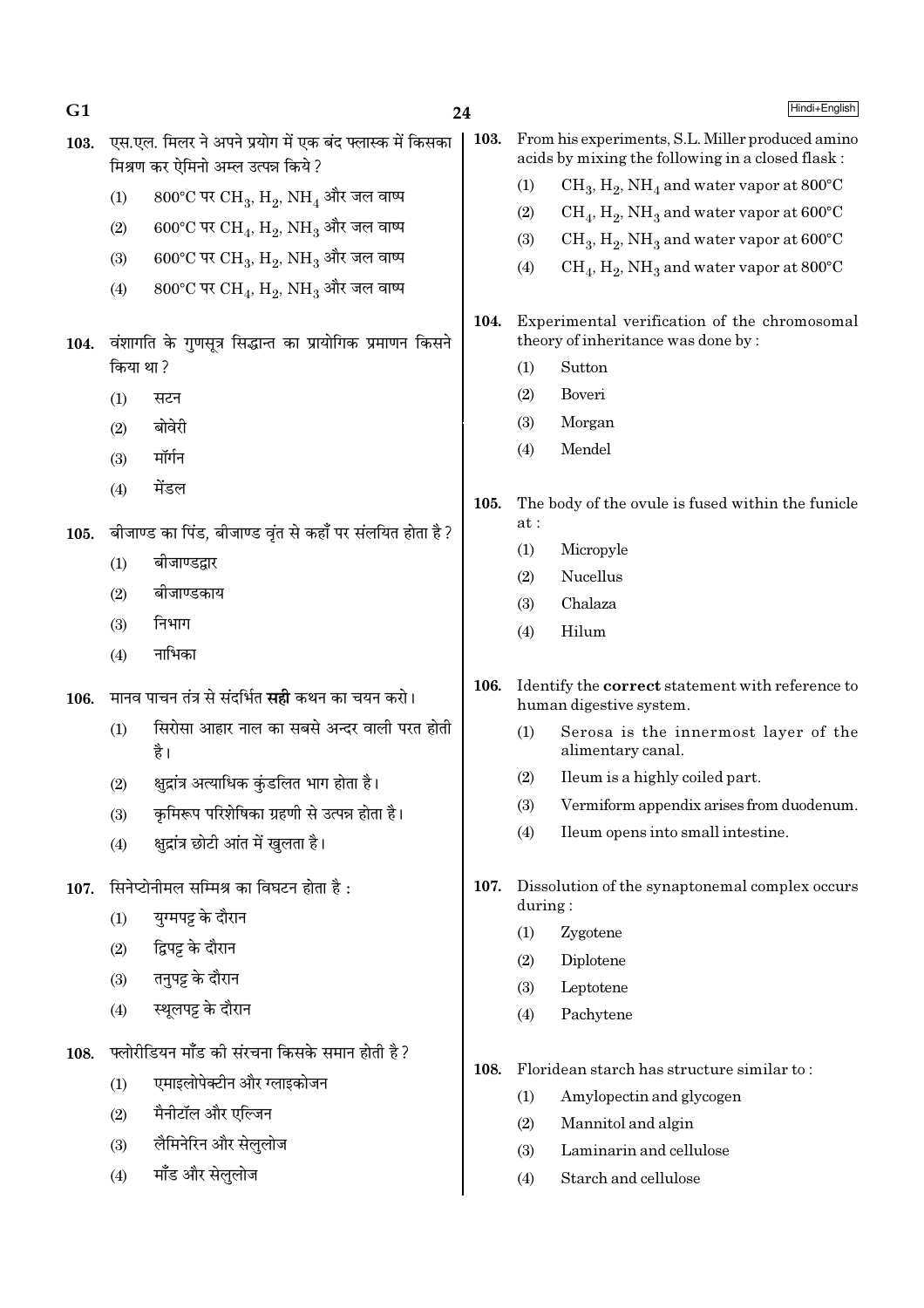## 25

| 109. | (1)<br>(2)<br>(3)<br>(4)   | ईको आर I द्वारा पहचाने जाने वाला पैलिन्ड्रोमिक क्रम है :<br>5' - GGAACC - 3'<br>3' - CCTTGG - 5'<br>$5'$ - $CTTAAG$ - $3'$<br>3' - GAATTC - 5'<br>5' - GGATCC - 3'<br>3' - CCTAGG - 5'<br>5' - GAATTC - 3'<br>3' - CTTAAG - 5' |                    |                      |            |                                                          |  |  |  |
|------|----------------------------|--------------------------------------------------------------------------------------------------------------------------------------------------------------------------------------------------------------------------------|--------------------|----------------------|------------|----------------------------------------------------------|--|--|--|
| 110. |                            | <b>सही</b> मिलान का चयन करो।                                                                                                                                                                                                   |                    |                      |            |                                                          |  |  |  |
|      | (1)                        |                                                                                                                                                                                                                                | फ़ेनिलकीटोन्यूरिया |                      |            | अलिंग क्रोमोसोम<br>प्रभावी लक्षण                         |  |  |  |
|      | (2)                        |                                                                                                                                                                                                                                |                    | दात्र कोशिका अरक्तता | $\sim 100$ | अलिंग क्रोमोसोम<br>अप्रभावी लक्षण,<br>क्रोमोसोम-11       |  |  |  |
|      | (3)                        | थैलेसीमिया                                                                                                                                                                                                                     |                    |                      |            | $X$ संलग्न                                               |  |  |  |
|      | (4)                        | हीमोफीलिया                                                                                                                                                                                                                     |                    |                      | $Y$ संलग्न |                                                          |  |  |  |
| 111. | (1)<br>(2)<br>(3)<br>(4)   | उन पदार्थों को पहचानिए, जिनकी संरचनाओं में क्रमश:<br>ग्लाइकोसाइडिक बंध और पेप्टाइड बंध पाये जाते हैं :<br>ग्लिसरॉल, ट्रिप्सिन<br>सेलुलोज, लेसिथिन<br>इनुलिन, इंसुलिन<br>काइटिन, कोलेस्टरॉल                                     |                    |                      |            |                                                          |  |  |  |
|      |                            |                                                                                                                                                                                                                                |                    |                      |            | 112. वृद्धि की प्रक्रिया अधिकतम किस दौरान होती है ?      |  |  |  |
|      | (1)<br>(2)<br>(3)<br>(4)   | जीर्णता<br>प्रसुप्ति<br>लॉग प्रावस्था                                                                                                                                                                                          | पश्चता प्रावस्था   |                      |            |                                                          |  |  |  |
| 113. |                            |                                                                                                                                                                                                                                |                    |                      |            | निम्न स्तंभों का मिलान कर <b>उचित</b> विकल्प का चयन करो। |  |  |  |
|      |                            | स्तंभ - I                                                                                                                                                                                                                      |                    |                      |            | स्तंभ - II                                               |  |  |  |
|      | (a)                        |                                                                                                                                                                                                                                | आर्गन ऑफ कार्टाई   |                      | (i)        | मध्य कर्ण एवं फेरिंक्स<br>को जोडती है                    |  |  |  |
|      | (b)                        | कोक्लिया                                                                                                                                                                                                                       |                    |                      | (ii)       | लेबरिंथ का घुमावदार<br>भाग                               |  |  |  |
|      | $\left( \mathrm{c}\right)$ |                                                                                                                                                                                                                                | यूस्टेकीयन नलिका   |                      | (iii)      | अंडाकार खिड़की से<br>जुड़ी होती है                       |  |  |  |
|      | (d)                        | स्टेपीज                                                                                                                                                                                                                        |                    |                      | (iv)       | बेसिलर झिल्ली में<br>स्थित होती है                       |  |  |  |
|      |                            | (a)                                                                                                                                                                                                                            | (b)                | (c)                  | (d)        |                                                          |  |  |  |
|      | (1)                        | (iii)                                                                                                                                                                                                                          | (i)                | (iv)                 | (ii)       |                                                          |  |  |  |
|      | (2)                        | (iv)                                                                                                                                                                                                                           | (ii)               | (i)                  | (iii)      |                                                          |  |  |  |
|      | (3)                        | (i)                                                                                                                                                                                                                            | (ii)               | (iv)                 | (iii)      |                                                          |  |  |  |
|      | (4)                        | (ii)                                                                                                                                                                                                                           | (iii)              | (i)                  | (iv)       |                                                          |  |  |  |

| ,    |     |                                                                                                       | σı                                             |
|------|-----|-------------------------------------------------------------------------------------------------------|------------------------------------------------|
| 109. |     | The specific palindromic sequence which is<br>recognized by EcoRI is:                                 |                                                |
|      | (1) | 5' - GGAACC - 3'                                                                                      |                                                |
|      |     | 3' - CCTTGG - 5'                                                                                      |                                                |
|      | (2) | 5' - CTTAAG - 3'                                                                                      |                                                |
|      |     | 3' - GAATTC - 5'                                                                                      |                                                |
|      | (3) | 5' - GGATCC - 3'                                                                                      |                                                |
|      |     | 3' - CCTAGG - 5'                                                                                      |                                                |
|      | (4) | $5'$ - $\text{GAATTC}$ - $3'$                                                                         |                                                |
|      |     | 3' - CTTAAG - 5'                                                                                      |                                                |
| 110. |     | Select the <b>correct</b> match.                                                                      |                                                |
|      | (1) | Phenylketonuria                                                                                       | Autosomal<br>dominant trait                    |
|      | (2) | Sickle cell anaemia -                                                                                 | Autosomal<br>recessive trait,<br>chromosome-11 |
|      | (3) | Thalassemia                                                                                           | X linked                                       |
|      | (4) | Haemophilia                                                                                           | Y linked                                       |
| 111. |     | Identify the substances having glycosidic bond and<br>peptide bond, respectively in their structure : |                                                |
|      | (1) | Glycerol, trypsin                                                                                     |                                                |
|      | (2) | Cellulose, lecithin                                                                                   |                                                |
|      | (3) | Inulin, insulin                                                                                       |                                                |
|      | (4) | Chitin, cholesterol                                                                                   |                                                |
|      |     |                                                                                                       |                                                |

## 112. The process of growth is maximum during:

- $(1)$ Lag phase
- $(2)$ Senescence
- $(3)$ Dormancy
- Log phase  $(4)$
- 113. Match the following columns and select the correct option.

|                             |         | Column - I      |      |       | Column - II        |
|-----------------------------|---------|-----------------|------|-------|--------------------|
| (a)                         |         | Organ of Corti  |      | (i)   | Connects middle    |
|                             |         |                 |      |       | ear and pharynx    |
| (b)                         | Cochlea |                 |      | (ii)  | Coiled part of the |
|                             |         |                 |      |       | labyrinth          |
| $\left( \mathrm{c} \right)$ |         | Eustachian tube |      | (iii) | Attached to the    |
|                             |         |                 |      |       | oval window        |
| (d)                         | Stapes  |                 |      | (iv)  | Located on the     |
|                             |         |                 |      |       | basilar            |
|                             |         |                 |      |       | membrane           |
|                             | (a)     | (b)             | (c)  | (d)   |                    |
| (1)                         | (iii)   | (i)             | (iv) | (ii)  |                    |
| (2)                         | (iv)    | (ii)            | (i)  | (iii) |                    |
| (3)                         | (i)     | (ii)            | (iv) | (iii) |                    |
| $\left( 4\right)$           | (ii)    | (iii)           | (i)  | (iv)  |                    |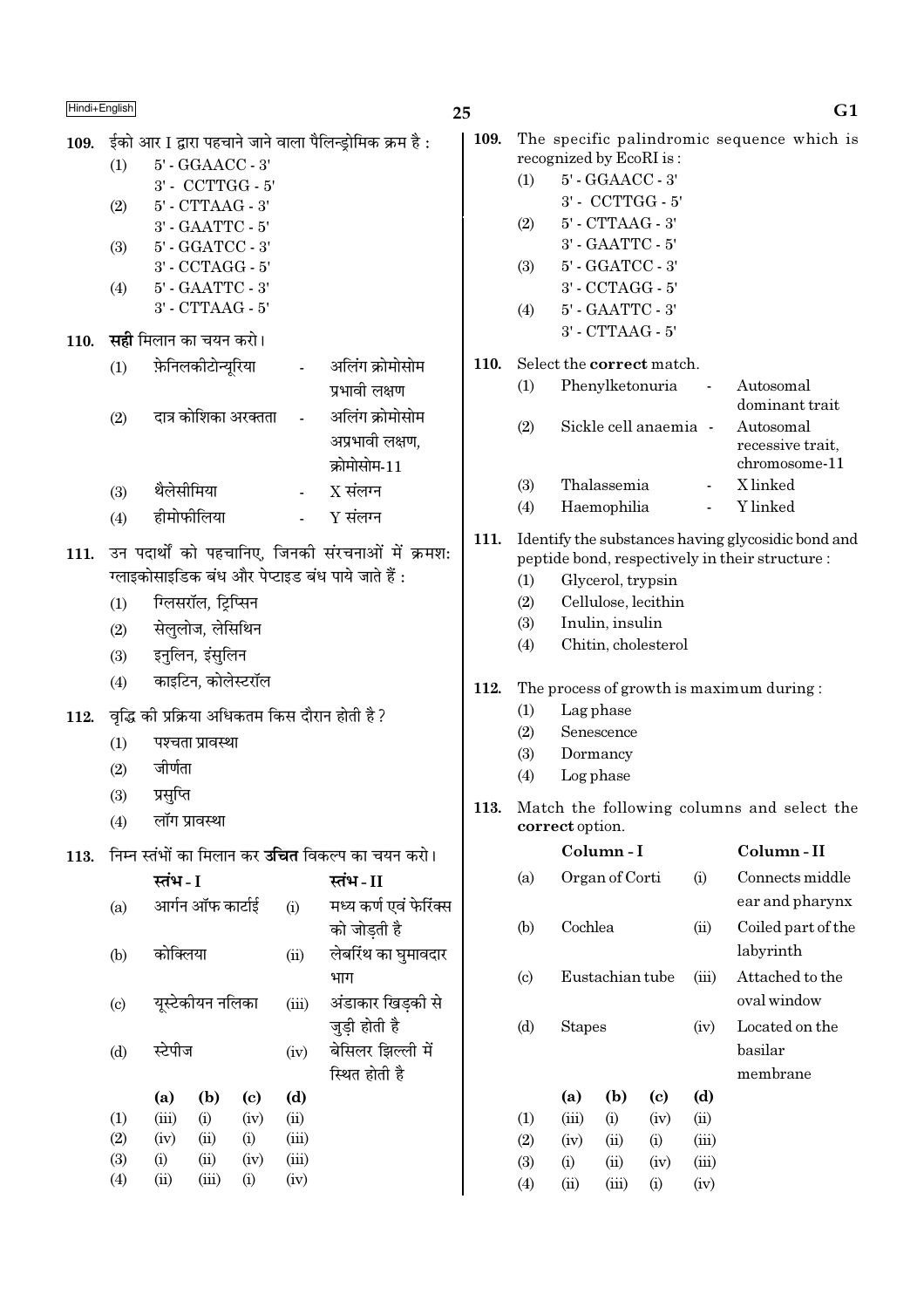26

- 114. रात्रि में या पर्ण प्रात:काल में घास की पत्तियों के शीर्ष से जल के द्रव अवस्था में निकलने को सगम बनाने में कौन सी प्रक्रिया उत्तरदायी होती है ?
	- मलीय दाब  $(1)$

 $G1$ 

- अंत:शोषण  $(2)$
- जीवद्रव्यकंचन  $(3)$
- वाष्पोत्सर्जन  $(4)$
- 115. प्रतिरक्षा के संदर्भ में गलत कथन को पहचानिए।
	- जब बने बनाए प्रतिरक्षी प्रत्यक्ष रूप से दिए जाते हैं, इसे  $(1)$ ''निष्क्रिय प्रतिरक्षा'' कहते हैं।
	- सक्रिय प्रतिरक्षा जल्दी होती है और पूर्ण प्रतिक्रिया देती  $(2)$ है।
	- भ्रण माता से कछ प्रतिरक्षी प्राप्त करता है. यह निष्क्रिय  $(3)$ प्रतिरक्षा का उदाहरण है।
	- जब परपोषी का शरीर (जीवित अथवा मृत) प्रतिजन के  $(4)$ संपर्क में आता है और उसके शरीर में प्रतिरक्षी उत्पन्न होते हैं। इसे ''सक्रिय प्रतिरक्षा'' कहते हैं।
- 116. जलकम्भी और जललिली में परागण किसके द्वारा होता है ?
	- केवल जल धाराओं द्वारा  $(1)$
	- वायु और जल द्वारा  $(2)$
	- कीट और जल द्रारा  $(3)$
	- कीट या वायु द्वारा  $(4)$
- 117. सुकेन्द्रकी कोशिकाओं में ग्लाइकोप्रोटीन और ग्लाइकोलिपिड के निर्माण का मुख्य स्थल कौन सा है?
	- पेरोक्सीसोम  $(1)$
	- गाल्जी काय  $(2)$
	- पालीसोम  $(3)$
	- अंतर्द्रव्यी जालिका  $(4)$
- 118. विश्व के निम्नलिखित में से कौन सा क्षेत्र अधिकतम जाति विविधता दर्शाता है ?
	- मेडागास्कर  $(1)$
	- हिमालय  $(2)$
	- एमेजॉन के जंगल  $(3)$
	- भारत का पश्चिमी घाट  $(4)$
- आहार नाल की गोब्लेट कोशिकाएँ रूपांतरित होती हैं : 119.
	- स्तंभाकार उपकला कोशिकाओं से  $(1)$
	- उपास्थि कोशिकाओं से  $(2)$
	- संयक्त उपकला कोशिकाओं से  $(3)$
	- शल्की उपकला कोशिकाओं से  $(4)$
- 114. The process responsible for facilitating loss of water in liquid form from the tip of grass blades at night and in early morning is:
	- Root pressure  $(1)$
	- $(2)$ Imbibition
	- $(3)$ Plasmolysis
	- Transpiration  $(4)$
- 115. Identify the wrong statement with reference to immunity.
	- $(1)$ When ready-made antibodies are directly given, it is called "Passive immunity".
	- Active immunity is quick and gives full  $(2)$ response.
	- Foetus receives some antibodies from  $(3)$ mother, it is an example for passive immunity.
	- $(4)$ When exposed to antigen (living or dead) antibodies are produced in the host's body. It is called "Active immunity".
- 116. In water hyacinth and water lily, pollination takes place by:
	- $(1)$ water currents only
	- wind and water  $(2)$
	- insects and water  $(3)$
	- insects or wind  $(4)$
- $117.$ Which is the important site of formation of glycoproteins and glycolipids in eukaryotic cells?
	- $(1)$ Peroxisomes
	- Golgi bodies  $(2)$
	- $(3)$ Polysomes
	- $(4)$ Endoplasmic reticulum
- 118. Which of the following regions of the globe exhibits highest species diversity?
	- Madagascar  $(1)$
	- Himalayas  $(2)$
	- $(3)$ Amazon forests
	- Western Ghats of India  $(4)$
- 119. Goblet cells of alimentary canal are modified from:
	- $(1)$ Columnar epithelial cells
	- $(2)$ Chondrocytes
	- $(3)$ Compound epithelial cells
	- $(4)$ Squamous epithelial cells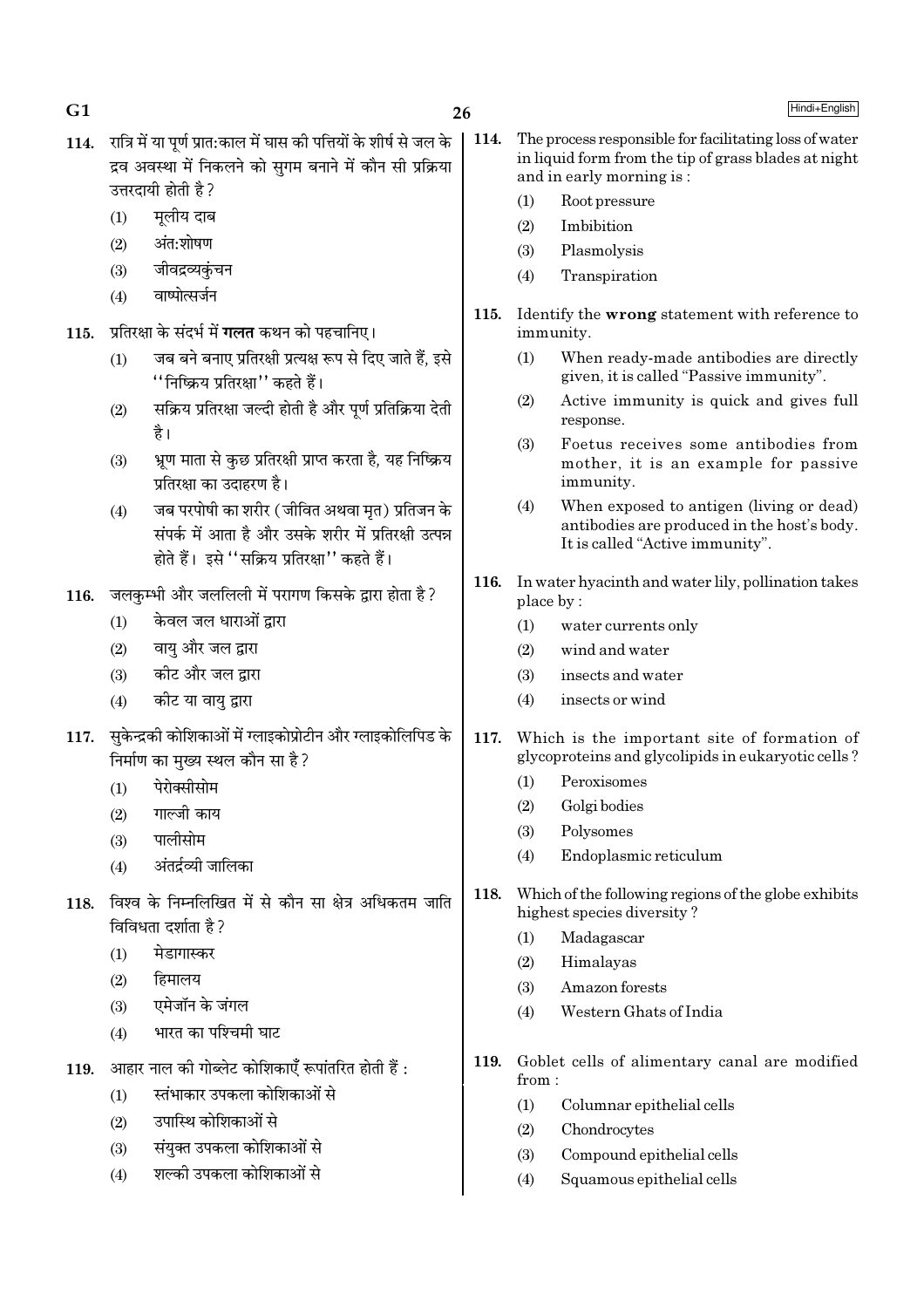## 27

- 120. वायराइडों के विषय में. निम्नलिखित में से कौन सा कथन सद्दी  $\frac{4}{5}$ 
	- उनमें प्रोटीन आवरण के बिना स्वतंत्र आर.एन.ए. होता  $(1)$ है।
	- उनमें प्रोटीन आवरण के साथ डी.एन.ए. होता है।  $(2)$
	- उनमें प्रोटीन आवरण के बिना स्वतंत्र डी.एन.ए. होता  $(3)$ है।
	- उनमें आर.एन.ए. के साथ प्रोटीन आवरण होता है।  $(4)$

## 121. द्वितीयक उपापचयज, जैसे कि निकोटीन, स्टिक्नीन और कैफीन को पौधों के द्वारा अपने लिए क्यों उत्पादित किया जाता है?

- वृद्धि पर प्रभाव  $(1)$
- रक्षा पर असर  $(2)$
- $(3)$ प्रजनन पर प्रभाव
- पोषण में उपयोग  $(4)$
- निम्न स्तंभों का मिलान कर **सही** विकल्प का चयन करो। 122.

|                             | स्तंभ - I                    |                          |                        |       | स्तंभ - II                  |
|-----------------------------|------------------------------|--------------------------|------------------------|-------|-----------------------------|
| (a)                         | अपरा                         |                          |                        | (i)   | एंड़ोजन                     |
| (b)                         |                              | ज़ोना पेल्युसिडा         |                        | (ii)  | मानव जरायु<br>गोनैडोट्रोपिन |
| $\left( \mathrm{c} \right)$ |                              | बल्बो-यूरेथ्रल ग्रंथियाँ |                        | (iii) | अंडाणु की परत               |
| (d)                         |                              | लीडिग कोशिकाएँ           |                        | (iv)  | शिश्न का स्नेहन             |
|                             | (a)                          | (b)                      | (c)                    | (d)   |                             |
| $\left(1\right)$            | (i)                          | (iv)                     | (ii)                   | (iii) |                             |
| (2)                         | (iii)                        | (ii)                     | (iv)                   | (i)   |                             |
| (3)                         | (ii)                         | $(iii)$ $(iv)$           |                        | (i)   |                             |
| (4)                         | (iv)                         | (iii)                    | (i)                    | (ii)  |                             |
|                             | अर–पुष्पक में क्या होता है ? |                          |                        |       |                             |
| (1)                         |                              | ऊर्ध्ववर्ती अंडाशय       |                        |       |                             |
| (2)                         |                              | जायांगाधर अंडाशय         |                        |       |                             |
| (3)                         |                              |                          | अर्द्ध अधोवर्ती अंडाशय |       |                             |
| (4)                         |                              | अधोवर्ती अंडाशय          |                        |       |                             |
|                             |                              |                          |                        |       |                             |

- 124. निम्न में कौन वाहितमल उपचार के लिए अवायवीय आपंक संपाचित्र में डाला जाता है?
	- तैरते हुए कुडे-करकट  $(1)$
	- प्राथमिक उपचार के बहि:स्राव  $(2)$
	- संक्रियीत आपंक  $(3)$

123.

प्राथमिक आपंक  $(4)$ 

- 120. Which of the following is **correct** about viroids?
	- $(1)$ They have free RNA without protein coat.
	- They have DNA with protein coat.  $(2)$
	- They have free DNA without protein coat.  $(3)$
	- They have RNA with protein coat.  $(4)$
- 121. Secondary metabolites such as nicotine, strychnine and caffeine are produced by plants for their:
	- Growth response  $(1)$
	- $(2)$ Defence action
	- $(3)$ Effect on reproduction
	- $(4)$ Nutritive value
- 122. Match the following columns and select the correct option.

|                            |          | Column - I     |                    |            | Column - II                              |
|----------------------------|----------|----------------|--------------------|------------|------------------------------------------|
| (a)                        | Placenta |                |                    | (i)        | Androgens                                |
| (b)                        |          | Zona pellucida |                    | (ii)       | Human Chorionic<br>Gonadotropin<br>(hCG) |
| $\left( \mathrm{c}\right)$ | glands   | Bulbo-urethral |                    | (iii)      | Layer of the ovum                        |
| (d)                        |          | Leydig cells   |                    | (iv)       | Lubrication of the<br>Penis              |
|                            | (a)      | (b)            | (c)                | (d)        |                                          |
| (1)                        | (i)      | (iv)           | (ii)               | (iii)      |                                          |
| (2)                        | (iii)    | (ii)           | (iv)               | (i)        |                                          |
| (3)                        | (ii)     | (iii)          | (iv)               | (i)        |                                          |
| (4)                        | (iv)     | (iii)          | $\rm \textbf{(i)}$ | $\rm (ii)$ |                                          |

#### 123. Ray florets have:

- $(1)$ Superior ovary
- $(2)$ Hypogynous ovary
- $(3)$ Half inferior ovary
- $(4)$ Inferior ovary
- 124. Which of the following is put into Anaerobic sludge digester for further sewage treatment?
	- $(1)$ Floating debris
	- $(2)$ Effluents of primary treatment
	- $(3)$ Activated sludge
	- $(4)$ Primary sludge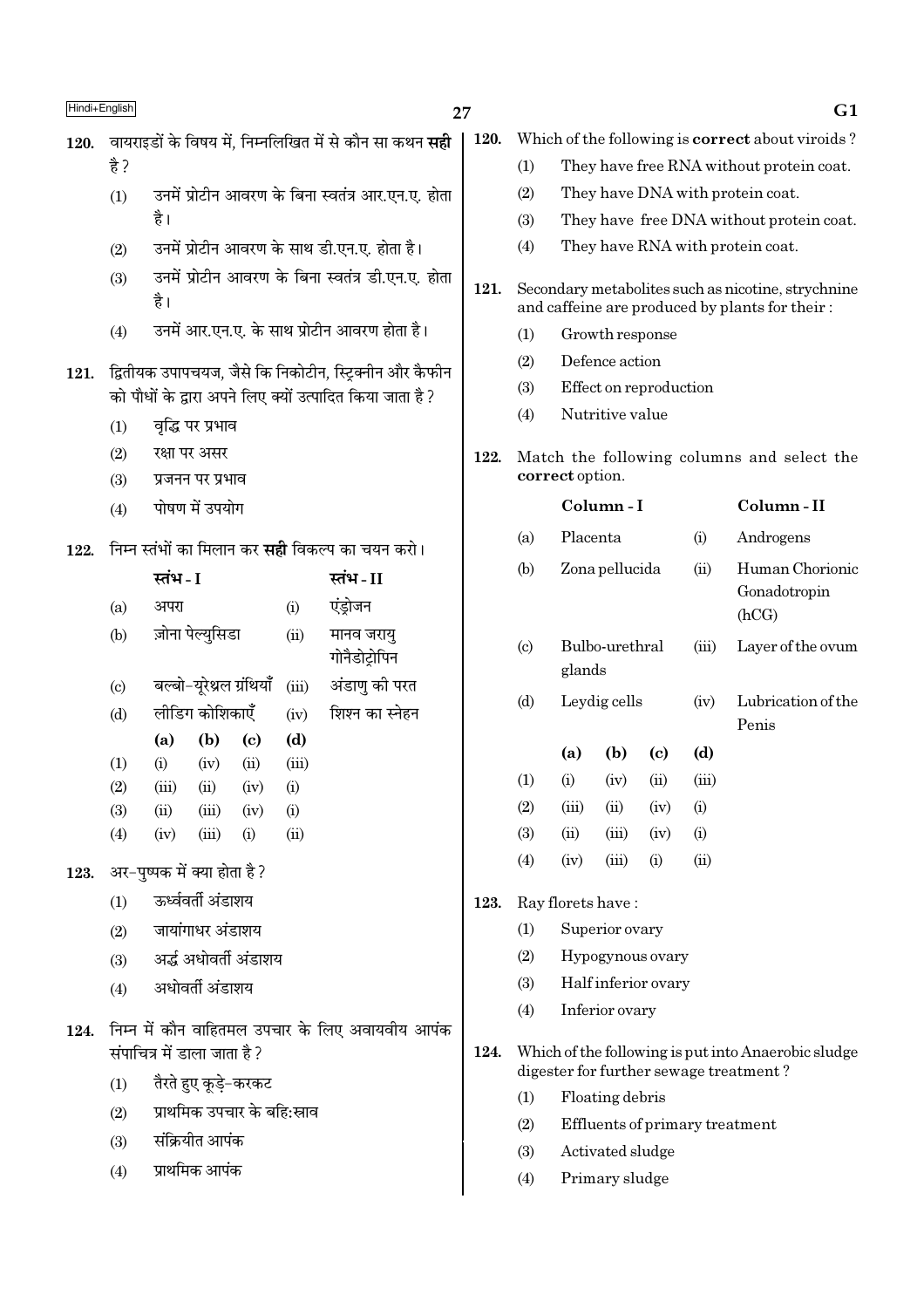| G1   |                                                                           |                                     |                   |                               |       |                                               |                                                                                                                            | 28                                                            |                            |                                                                     |                                                                    |                             |                             |          | Hindi+English                              |
|------|---------------------------------------------------------------------------|-------------------------------------|-------------------|-------------------------------|-------|-----------------------------------------------|----------------------------------------------------------------------------------------------------------------------------|---------------------------------------------------------------|----------------------------|---------------------------------------------------------------------|--------------------------------------------------------------------|-----------------------------|-----------------------------|----------|--------------------------------------------|
| 125. | ऐंटेरोकाइनेज किसको बदलने में सहायता करता है ?                             |                                     |                   |                               |       |                                               |                                                                                                                            | 125.                                                          |                            | The enzyme enterokinase helps in conversion of:                     |                                                                    |                             |                             |          |                                            |
|      | ट्रिप्सिनोजन को ट्रिप्सिन में<br>(1)                                      |                                     |                   |                               |       |                                               |                                                                                                                            | (1)                                                           | trypsinogen into trypsin   |                                                                     |                                                                    |                             |                             |          |                                            |
|      | (2)                                                                       | कैसीनोजन को कैसीन में               |                   |                               |       |                                               |                                                                                                                            |                                                               | (2)                        | caseinogen into casein                                              |                                                                    |                             |                             |          |                                            |
|      |                                                                           | पेप्सिनोजन को पेप्सिन में           |                   |                               |       |                                               |                                                                                                                            |                                                               | (3)                        |                                                                     |                                                                    | pepsinogen into pepsin      |                             |          |                                            |
|      | (3)                                                                       |                                     |                   |                               |       |                                               |                                                                                                                            |                                                               | (4)                        |                                                                     |                                                                    |                             | protein into polypeptides   |          |                                            |
|      | (4)                                                                       |                                     |                   | प्रोटीन को पॉलीपेप्टाइड में   |       |                                               |                                                                                                                            | 126.                                                          |                            | correct option.                                                     |                                                                    |                             |                             |          | Match the following columns and select the |
| 126. | निम्न स्तंभों का मिलान कर <b>सही</b> विकल्प का चयन करो।                   |                                     |                   |                               |       |                                               |                                                                                                                            |                                                               | Column-I                   |                                                                     |                                                                    |                             | Column - II                 |          |                                            |
|      |                                                                           | स्तंभ - I                           | यूथ, बहुहारी पीडक |                               |       |                                               | स्तंभ-II<br>एस्टेरियस                                                                                                      |                                                               | (a)                        | pest                                                                |                                                                    |                             | Gregarious, polyphagous (i) |          | Asterias                                   |
|      | (a)                                                                       |                                     |                   |                               |       | (i)                                           |                                                                                                                            |                                                               | (b)                        |                                                                     |                                                                    |                             |                             | (ii)     | Scorpion                                   |
|      | (b)                                                                       |                                     |                   | लार्वा में द्विपार्श्व सममिति |       | व्यस्कों में अरीय सममिति एवं<br>बिच्छ<br>(ii) |                                                                                                                            |                                                               |                            |                                                                     | Adult with radial<br>symmetry and larva<br>with bilateral symmetry |                             |                             |          |                                            |
|      | $\left( \mathrm{c} \right)$                                               |                                     | पुस्त फुप्फुस     |                               |       | (iii)                                         | टीनोप्लाना                                                                                                                 |                                                               | $\left( \circ \right)$     |                                                                     | Book lungs                                                         |                             |                             | (iii)    | Ctenoplana                                 |
|      | (d)                                                                       |                                     | जीवसंदीप्ति       |                               |       | (iv)                                          | लोकस्टा                                                                                                                    |                                                               | (d)                        |                                                                     | Bioluminescence                                                    |                             |                             | (iv)     | Locusta                                    |
|      |                                                                           | (a)                                 | (b)               | $\left( \mathbf{c} \right)$   | (d)   |                                               |                                                                                                                            |                                                               |                            | (a)                                                                 | (b)                                                                | (c)                         | (d)                         |          |                                            |
|      | (1)                                                                       | (iv)                                | (i)               | (ii)                          | (iii) |                                               |                                                                                                                            |                                                               | (1)                        | (iv)                                                                | (i)                                                                | (ii)                        | (iii)                       |          |                                            |
|      | (2)                                                                       | (iii)                               | (ii)              | (i)                           | (iv)  |                                               |                                                                                                                            |                                                               | (2)<br>(3)                 | (iii)<br>(ii)                                                       | (ii)<br>(i)                                                        | (i)<br>(iii)                | (iv)<br>(iv)                |          |                                            |
|      | (3)                                                                       | (ii)                                | (i)               | (iii)                         | (iv)  |                                               |                                                                                                                            |                                                               | (4)                        | (i)                                                                 | (iii)                                                              | (ii)                        | (iv)                        |          |                                            |
|      | (4)                                                                       | (i)                                 | (iii)             | (ii)                          | (iv)  |                                               |                                                                                                                            |                                                               |                            |                                                                     |                                                                    |                             |                             |          |                                            |
| 127. | निम्न में मूत्र की कौनसी अवस्था डायाबिटीज मेलिटस की ओर<br>संकेत करती है ? |                                     |                   |                               |       | 127.                                          | Presence of which of the following conditions in<br>urine are indicative of Diabetes Mellitus?<br>Uremia and Renal Calculi |                                                               |                            |                                                                     |                                                                    |                             |                             |          |                                            |
|      |                                                                           |                                     |                   |                               |       |                                               |                                                                                                                            | (1)                                                           |                            |                                                                     |                                                                    |                             |                             |          |                                            |
|      |                                                                           | यूरेमिया एवं रीनल कैल्कुली<br>(1)   |                   |                               |       |                                               |                                                                                                                            |                                                               | (2)                        | Ketonuria and Glycosuria<br>Renal calculi and Hyperglycaemia<br>(3) |                                                                    |                             |                             |          |                                            |
|      |                                                                           | कीटोनुरिया एवं ग्लाइकोसूरिया<br>(2) |                   |                               |       |                                               |                                                                                                                            |                                                               |                            | Uremia and Ketonuria<br>(4)                                         |                                                                    |                             |                             |          |                                            |
|      | (3)                                                                       | रीनल कैल्कुली एवं हाइपरग्लाइसिमिया  |                   |                               |       |                                               |                                                                                                                            |                                                               |                            |                                                                     |                                                                    |                             |                             |          |                                            |
|      | (4)                                                                       | यूरेमिया एवं कीटोनुरिया             |                   |                               |       |                                               | 128.                                                                                                                       | Match the following columns and select the<br>correct option. |                            |                                                                     |                                                                    |                             |                             |          |                                            |
| 128. |                                                                           |                                     |                   |                               |       |                                               | निम्न स्तंभों का मिलान कर <b>सही</b> विकल्प का चयन करो।                                                                    |                                                               |                            |                                                                     | Column-I                                                           |                             |                             |          | Column-II                                  |
|      |                                                                           | स्तंभ - I                           |                   |                               |       | स्तंभ - II                                    |                                                                                                                            |                                                               | (a)                        |                                                                     | <b>Floating Ribs</b>                                               |                             | (i)                         |          | Located between                            |
|      | (a)                                                                       |                                     | प्लावी पसलियाँ    |                               | (i)   |                                               | दूसरी एवं सातवीं<br>पसली के बीच स्थित                                                                                      |                                                               |                            |                                                                     |                                                                    |                             |                             |          | second and<br>seventh ribs                 |
|      |                                                                           |                                     |                   |                               |       | होती हैं                                      |                                                                                                                            |                                                               | (b)                        | Acromion                                                            |                                                                    |                             | (ii)                        |          | Head of the                                |
|      | (b)                                                                       | एक्रोमियन                           |                   |                               | (ii)  |                                               | ह्यमरस का शीर्ष                                                                                                            |                                                               |                            | Scapula                                                             |                                                                    |                             | (iii)                       | Clavicle | Humerus                                    |
|      | $\left( \mathrm{c}\right)$                                                | स्कैपुला                            |                   |                               | (iii) | क्लेविकल                                      |                                                                                                                            |                                                               | $\left( \mathrm{c}\right)$ |                                                                     |                                                                    |                             |                             |          |                                            |
|      | (d)                                                                       |                                     | ग्लीनॉयड गुहा     |                               | (iv)  |                                               | उरोस्थि से नहीं जुड़ती                                                                                                     |                                                               | (d)                        |                                                                     | Glenoid cavity                                                     |                             | (iv)                        |          | Do not connect<br>with the sternum         |
|      |                                                                           | (a)                                 | (b)               | $\left( \mathbf{c} \right)$   | (d)   |                                               |                                                                                                                            |                                                               |                            | (a)                                                                 | (b)                                                                | $\left( \mathbf{c} \right)$ | (d)                         |          |                                            |
|      | (1)                                                                       | (i)                                 | (iii)             | (ii)                          | (iv)  |                                               |                                                                                                                            |                                                               | (1)                        | (i)                                                                 | (iii)                                                              | (ii)                        | (iv)                        |          |                                            |
|      | (2)                                                                       | (iii)                               | (ii)              | (iv)                          | (i)   |                                               |                                                                                                                            |                                                               | (2)                        | (iii)                                                               | (ii)                                                               | (iv)                        | (i)                         |          |                                            |
|      | (3)                                                                       | (iv)                                | (iii)             | (i)                           | (ii)  |                                               |                                                                                                                            |                                                               | (3)                        | (iv)                                                                | (iii)                                                              | (i)                         | (ii)                        |          |                                            |
|      | (4)                                                                       | (ii)                                | (iv)              | (i)                           | (iii) |                                               |                                                                                                                            |                                                               | (4)                        | (ii)                                                                | (iv)                                                               | (i)                         | (iii)                       |          |                                            |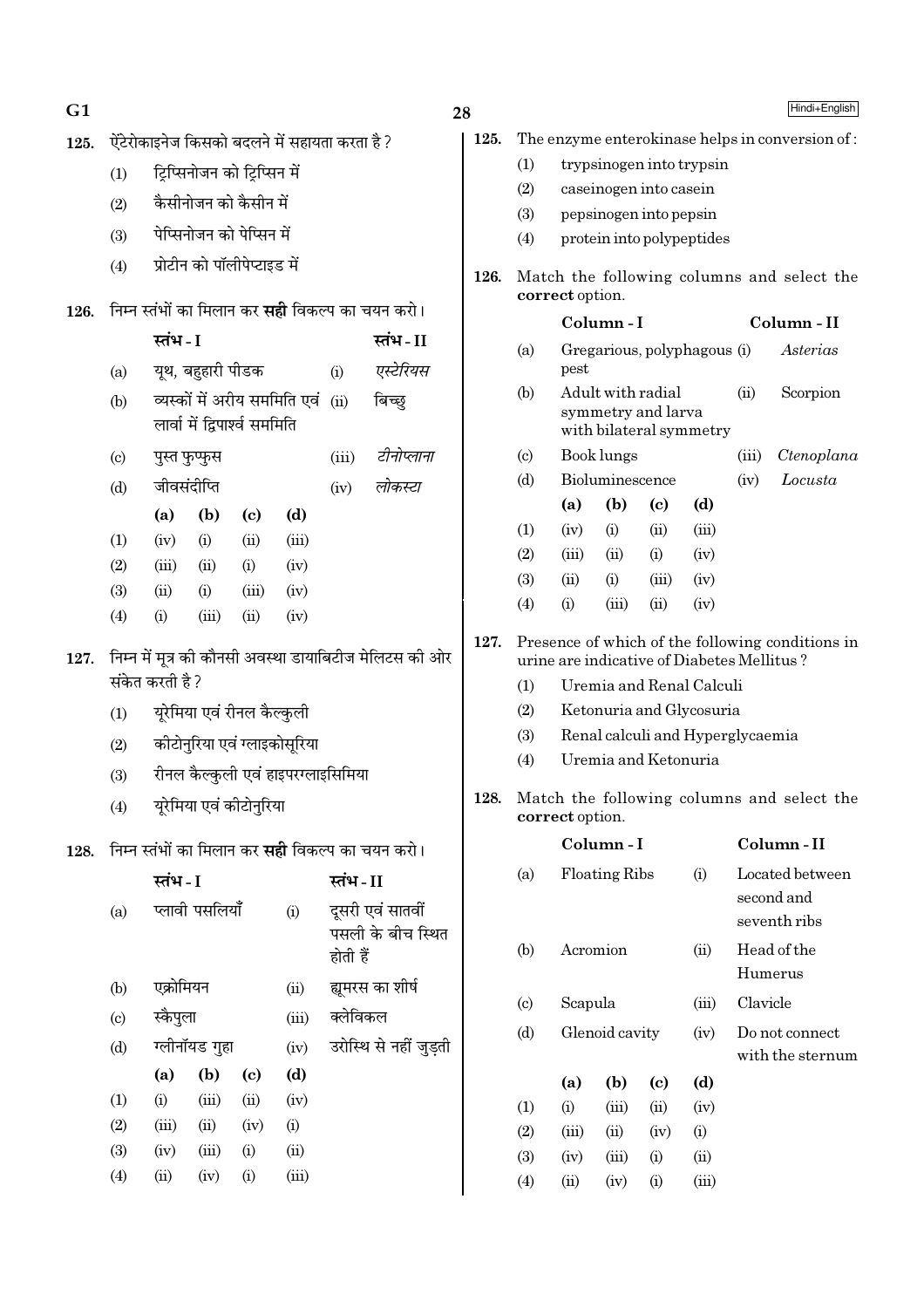- 129. मेंडल ने स्वतंत्र रूप से प्रजनन करने वाली मटर के पौधे की कितनी किस्मों को यग्मों के रूप में चना जो विपरीत विशेषकों वाले एक लक्षण के अलावा एक समान थी ?
	- $(1)$  $\overline{2}$
	- $(2)$ 14
	- $(3)$ 8
	- $(4)$  $\overline{4}$
- 130. यदि तिलचट्टे का सिर हटा दिया जाए तो यह कुछ दिनों तक जीवित रह सकता है क्योंकि :
	- तिलचट्टे में तंत्रिका तंत्र नहीं होता।  $(1)$
	- सिर में तंत्रिका तंत्र का केवल छोटा भाग होता है जबकि  $(2)$ .<br>शेष शरीर के अधर भाग में स्थित होता है।
	- सिर में तंत्रिका तंत्र का 1/3 भाग होता है जबकि शेष  $(3)$ शरीर के पष्ठ भाग में होता है।
	- तिलचट्टे के अधिग्रसिका गुच्छिका उदर के अधर भाग  $(4)$ में स्थित होते हैं।
- 131. निम्न में कौन. ऐसे जीवों के सही उदाहरणों को संदर्भित करता है जो मानव की क्रियाओं द्वारा वातावरण में बदलाव के कारण विकसित हुए है ?
	- गैलापैगो द्वीप में डार्विन की फिंचें  $(a)$
	- खरपतवारों में शाकनाशी का प्रतिरोध  $(b)$
	- ससीमकेन्द्रकों में दवाइयों का प्रतिरोध  $(c)$
	- मनुष्य द्वारा बनायी पालतू पशु जैसे कृतों की नस्लें  $(d)$
	- $(a)$  एवं  $(c)$  $(1)$
	- (b),  $(c)$  एवं  $(d)$  $(2)$
	- केवल (ते)  $(3)$
	- केवल  $(a)$  $(4)$
- निम्न में क्षारीय एमीनो अम्ल को पहचानिए। 132.
	- ग्लुटामिक अम्ल  $(1)$
	- $(2)$ लाइसिन
	- वैलीन  $(3)$
	- $(4)$ टायरोसीन
- 133. जेल इलेक्ट्रोफोरेसिस में, पृथक हुए डी.एन.ए. के खण्डों को किसकी सहायता से देखा जा सकता है ?
	- UV विकिरण में एथिडियम ब्रोमाइड से  $(1)$
	- UV विकिरण में एसीटोकार्मिन से  $(2)$
	- अवरक्त विकिरण में एथिडियम ब्रोमाइड से  $(3)$
	- चमकीले नीले प्रकाश में ऐसीटोकार्मिन से  $(4)$
- 129. How many true breeding pea plant varieties did Mendel select as pairs, which were similar except in one character with contrasting traits?
	- $\overline{2}$  $(1)$
	- $(2)$ 14
	- $(3)$ 8
	- $(4)$  $\overline{4}$
- 130. If the head of cockroach is removed, it may live for few days because:
	- the cockroach does not have nervous system.  $(1)$
	- $(2)$ the head holds a small proportion of a nervous system while the rest is situated along the ventral part of its body.
	- $(3)$ the head holds a 1/3<sup>rd</sup> of a nervous system while the rest is situated along the dorsal part of its body.
	- the supra-oesophageal ganglia of the  $(4)$ cockroach are situated in ventral part of ahdomen
- 131. Which of the following refer to **correct** example(s) of organisms which have evolved due to changes in environment brought about by anthropogenic action?
	- $(a)$ Darwin's Finches of Galapagos islands.
	- $(b)$ Herbicide resistant weeds.
	- Drug resistant eukaryotes.  $\left( \text{c} \right)$
	- Man-created breeds of domesticated animals  $(d)$ like dogs.
	- $(a)$  and  $(c)$  $(1)$
	- $(2)$  $(b)$ ,  $(c)$  and  $(d)$
	- $(3)$ only (d)
	- $only (a)$  $(4)$
- 132. Identify the basic amino acid from the following.
	- Glutamic Acid  $(1)$
	- $(2)$ Lysine
	- Valine  $(3)$
	- Tyrosine  $(4)$
- 133. In gel electrophoresis, separated DNA fragments can be visualized with the help of:
	- Ethidium bromide in UV radiation  $(1)$
	- $(2)$ Acetocarmine in UV radiation
	- $(3)$ Ethidium bromide in infrared radiation
	- Acetocarmine in bright blue light  $(4)$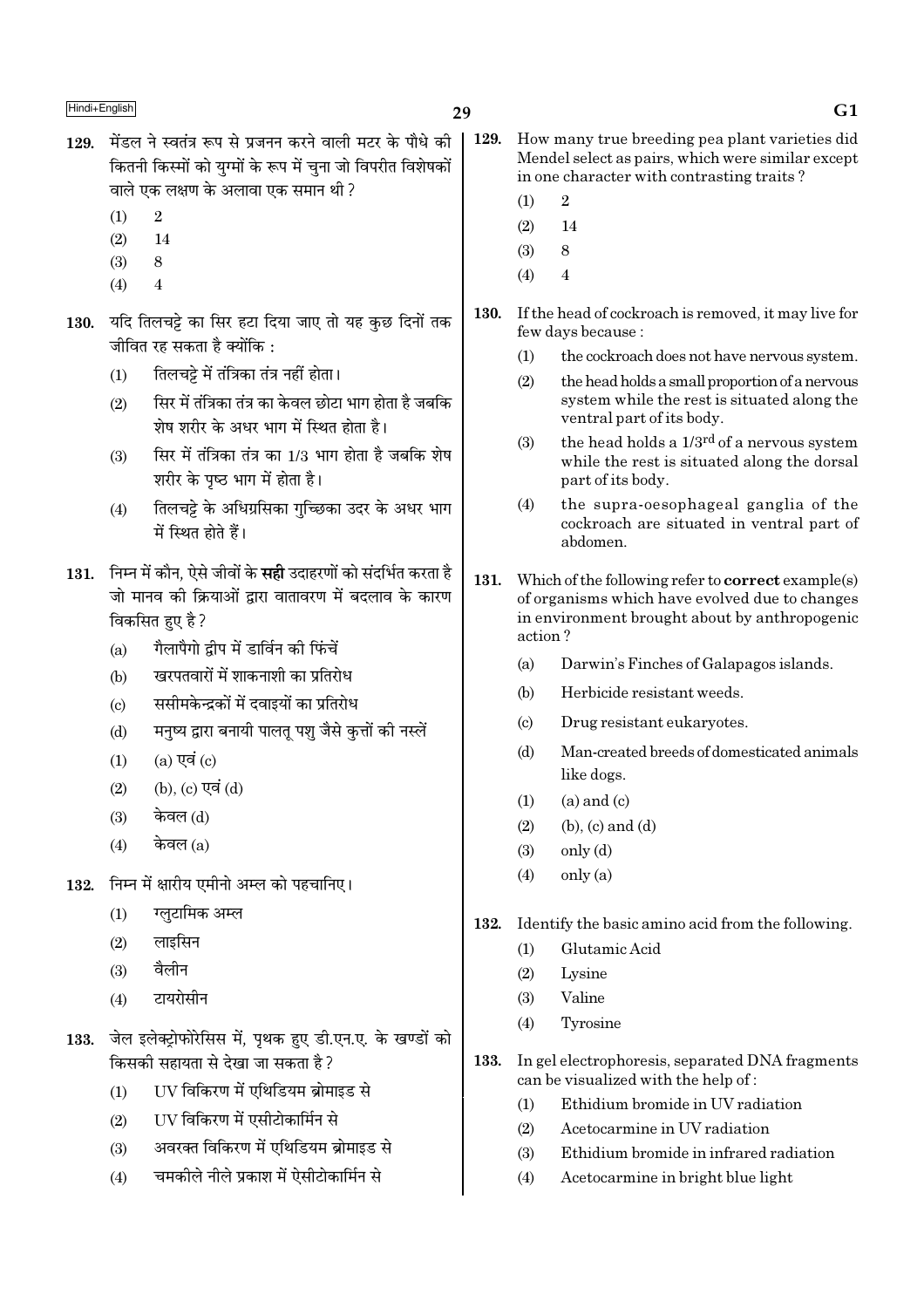| G <sub>1</sub> |                                                            | 30                                                                            |                            |                      |                                                              |                                                         |                                   |                                                                                            |                          |                            | Hindi+English                      |                                                       |  |
|----------------|------------------------------------------------------------|-------------------------------------------------------------------------------|----------------------------|----------------------|--------------------------------------------------------------|---------------------------------------------------------|-----------------------------------|--------------------------------------------------------------------------------------------|--------------------------|----------------------------|------------------------------------|-------------------------------------------------------|--|
| 134.           |                                                            | नियंत्रित करने वाले अनुक्रम को क्या कहा जाता है ?                             |                            |                      | एक वेक्टर में सहलग्नी डी.एन.ए. की प्रति की संख्या को         | 134.                                                    |                                   | The sequence that controls the copy number of the<br>linked DNA in the vector, is termed : |                          |                            |                                    |                                                       |  |
|                | (1)                                                        | ओरी साइट                                                                      |                            |                      |                                                              |                                                         | (1)                               | Ori site                                                                                   |                          |                            |                                    |                                                       |  |
|                | (2)                                                        | पैलींड्रोमिक अनुक्रम                                                          |                            |                      |                                                              |                                                         | (2)                               | Palindromic sequence                                                                       |                          |                            |                                    |                                                       |  |
|                | (3)                                                        | रिकॉग्नीशन (पहचान) साइट                                                       |                            |                      |                                                              |                                                         | (3)                               |                                                                                            | Recognition site         |                            |                                    |                                                       |  |
|                |                                                            |                                                                               |                            |                      |                                                              |                                                         | (4)                               |                                                                                            | Selectable marker        |                            |                                    |                                                       |  |
| 135.           | (4)                                                        | चयनयुक्त मार्कर                                                               |                            |                      | तने के आधार से उत्पन्न होने वाली जड़ों को क्या कहा जाता है ? | 135.                                                    | are:                              | The roots that originate from the base of the stem                                         |                          |                            |                                    |                                                       |  |
|                |                                                            |                                                                               |                            | (1)<br>Primary roots |                                                              |                                                         |                                   |                                                                                            |                          |                            |                                    |                                                       |  |
|                | (1)                                                        | प्राथमिक जड़े                                                                 |                            |                      |                                                              |                                                         | (2)                               |                                                                                            | Prop roots               |                            |                                    |                                                       |  |
|                | (2)                                                        | अवस्तंभ जड़े                                                                  |                            |                      |                                                              |                                                         | (3)                               |                                                                                            | Lateral roots            |                            |                                    |                                                       |  |
|                | (3)                                                        | पार्श्व जड़े                                                                  |                            |                      |                                                              |                                                         | (4)                               |                                                                                            | Fibrous roots            |                            |                                    |                                                       |  |
|                | (4)                                                        | झकड़ा जड़े                                                                    |                            |                      |                                                              | 136.                                                    |                                   |                                                                                            |                          |                            |                                    | The calculated spin only magnetic moment of $Cr^{2+}$ |  |
| 136.           |                                                            |                                                                               |                            |                      | $Cr^{2+}$ के लिए, केवल प्रचक्रण चुंबकीय आघूर्ण का परिकलित    |                                                         | ion is:                           |                                                                                            |                          |                            |                                    |                                                       |  |
|                | मान है :                                                   |                                                                               |                            |                      |                                                              |                                                         | (1)                               | 4.90 BM                                                                                    |                          |                            |                                    |                                                       |  |
|                | (1)                                                        | 4.90 BM                                                                       |                            |                      |                                                              |                                                         | (2)                               | 5.92 BM                                                                                    |                          |                            |                                    |                                                       |  |
|                | (2)                                                        | 5.92 BM                                                                       |                            | (3)<br>2.84 BM       |                                                              |                                                         |                                   |                                                                                            |                          |                            |                                    |                                                       |  |
|                | 2.84 BM<br>(3)                                             |                                                                               |                            |                      |                                                              |                                                         | 3.87 BM<br>(4)                    |                                                                                            |                          |                            |                                    |                                                       |  |
| 137.           | (4)<br>3.87 BM                                             |                                                                               |                            |                      | 137.                                                         | Match the following and identify the correct<br>option. |                                   |                                                                                            |                          |                            |                                    |                                                       |  |
|                | निम्नलिखित को सुमेलित कीजिए और <b>उचित</b> विकल्प पहचानिए। |                                                                               |                            |                      |                                                              |                                                         |                                   | $CO(g) + H2(g)$<br>(i)<br>(a)                                                              |                          |                            |                                    | $Mg(HCO3)2 +$                                         |  |
|                | (a)                                                        | $CO(g) + H2(g)$<br>(i)<br>$Mg(HCO3)2 +$<br>Ca(HCO <sub>3</sub> ) <sub>2</sub> |                            |                      |                                                              |                                                         |                                   |                                                                                            |                          |                            | Ca(HCO <sub>3</sub> ) <sub>2</sub> |                                                       |  |
|                | (b)                                                        | जल की अस्थायी<br>कठोरता                                                       |                            | (ii)                 | एक इलेक्ट्रॉन न्यून<br>हाइड्राइड                             |                                                         | (b)                               | water                                                                                      | Temporary<br>hardness of |                            | (ii)                               | An electron<br>deficient hydride                      |  |
|                | $\left( \mathrm{c} \right)$                                | $B_2H_6$                                                                      |                            | (iii)                | संश्लेषण गैस                                                 |                                                         | $\left( \mathrm{c}\right)$        | $B_2H_6$<br>(iii)                                                                          |                          |                            |                                    | Synthesis gas                                         |  |
|                | (d)                                                        | $H_2O_2$                                                                      |                            | (iv)                 | असमतली संरचना                                                |                                                         | (d)                               | $H_2O_2$<br>(iv)                                                                           |                          |                            |                                    | Non-planar<br>structure                               |  |
|                |                                                            | (a)<br>(b)                                                                    | $\left( \mathrm{c}\right)$ | (d)                  |                                                              |                                                         |                                   | (a)                                                                                        | (b)                      | $\left( \mathrm{c}\right)$ | (d)                                |                                                       |  |
|                | (1)<br>(2)                                                 | (iii)<br>(ii)<br>(iii)<br>(iv)                                                | (i)<br>(ii)                | (iv)<br>(i)          |                                                              |                                                         | (1)                               | (iii)                                                                                      | (ii)                     | (i)                        | (iv)                               |                                                       |  |
|                | (3)                                                        | (i)<br>(iii)                                                                  | (ii)                       | (iv)                 |                                                              |                                                         | (2)                               | (iii)                                                                                      | (iv)                     | (ii)                       | (i)                                |                                                       |  |
|                | (4)                                                        | (iii)<br>(i)                                                                  | (ii)                       | (iv)                 |                                                              |                                                         | (3)                               | (i)                                                                                        | (iii)                    | (ii)                       | (iv)                               |                                                       |  |
|                |                                                            |                                                                               |                            |                      |                                                              |                                                         | (4)                               | (iii)                                                                                      | (i)                      | (ii)                       | (iv)                               |                                                       |  |
| 138.           | करता है, है :                                              |                                                                               |                            |                      | वह मिश्रण जो राउल्ट नियम से धनात्मक विचलन प्रदर्शित          | 138.                                                    |                                   |                                                                                            |                          |                            |                                    | The mixture which shows positive deviation from       |  |
|                | (1)                                                        | बेन्ज़ीन+टालूईन                                                               |                            |                      |                                                              |                                                         | Raoult's law is:                  |                                                                                            |                          |                            |                                    |                                                       |  |
|                | (2)                                                        | ऐसीटोन+क्लोरोफ़ॉर्म                                                           |                            |                      |                                                              |                                                         | Benzene + Toluene<br>(1)          |                                                                                            |                          |                            |                                    |                                                       |  |
|                |                                                            |                                                                               |                            |                      |                                                              |                                                         | Acetone + Chloroform<br>(2)       |                                                                                            |                          |                            |                                    |                                                       |  |
|                | (3)                                                        | क्लोरोएथेन+ब्रोमोएथेन                                                         |                            |                      |                                                              |                                                         | Chloroethane + Bromoethane<br>(3) |                                                                                            |                          |                            |                                    |                                                       |  |
|                | (4)                                                        | एथानॉल+ ऐसीटोन                                                                |                            |                      |                                                              |                                                         | (4)                               |                                                                                            | Ethanol + Acetone        |                            |                                    |                                                       |  |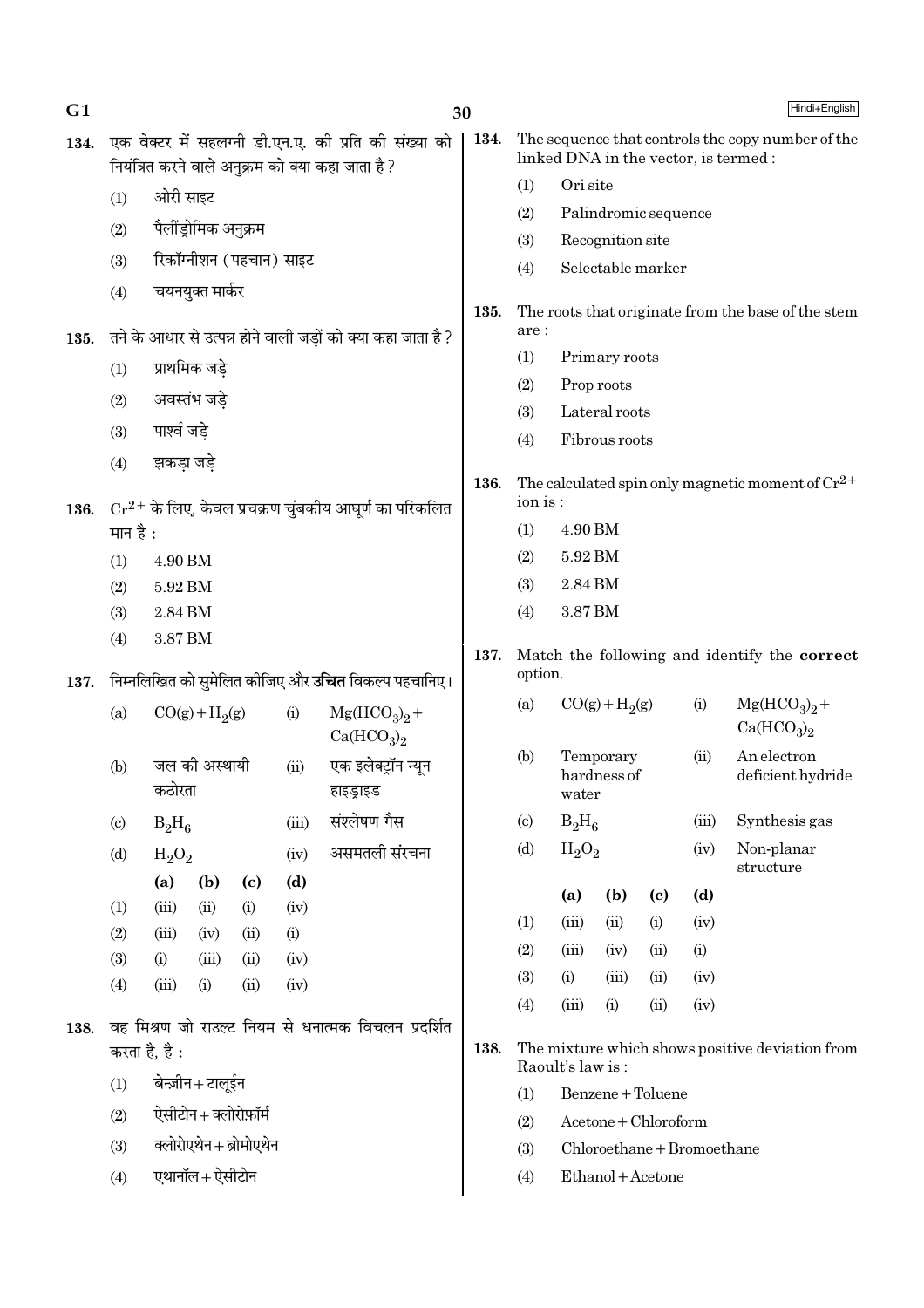$\operatorname{\mathsf{Hindi}\textrm{-}\mathsf{English}}\nolimits$ 

- 139. निम्नलिखित में से सही कथन पहचानिए:
	- $\left( 1\right)$   $\equiv$  फफोलेदार तांबा,  $\overline{\text{CO}_{2}}$  के निकास के कारण फफोलेदार लगता है।
	- (2) निकैल के लिए वाष्प प्रावस्था शोधन वैन आर्केल विधि द्वारा किया जाता है।
	- (3) कच्चे लोहे को विभिन्न आकारों में ढाला जा सकता है।
	- (4) Fuzवाँ लोहा 4% कार्बन वाला अशुद्ध लोहा होता है।
- 140. यूरिया जल के साथ अभिक्रिया द्वारा A बनाता है जो विघटित होकर  $\bf{B}$  बनता है। जब  $\bf{B}$  को  $\rm Cu^{2+}$  (जलीय) से गुज़ारा जाता है, तब  $\bf C$  का गहरे नीले रंग का विलयन प्राप्त होता है। निम्नलिखित में से  $\bf C$  का सूत्र क्या है ?
	- (1)  $[Cu(NH_3)_4]^{2+}$
	- $(2)$   $Cu(OH)_{2}$
	- (3)  $CuCO<sub>3</sub>·Cu(OH)<sub>2</sub>$
	- $(4)$  CuSO<sub>4</sub>
- 141. सुक्रोस का जल-अपघटन निम्नलिखित अभिक्रिया द्वारा दिया जाता है  $\cdot$

सुक्रोस+ $\mathrm{H}_2\mathrm{O}$  $\rightleftharpoons$  ग्लूकोस+ फ्रक्टोस

यदि 300 K पर साम्य स्थिरांक (K $_{\rm c}$ )  $2\!\times\!10^{13}$  हो, तो उसी ताप पर  $\Delta_r G^\ominus$  का मान होगा :

- (1) 8.314 J mol<sup>-1</sup>K<sup>-1</sup> × 300 K × ln(2 × 10<sup>13</sup>)
- (2) 8.314 J mol<sup>-1</sup>K<sup>-1</sup> × 300 K × ln(3 × 10<sup>13</sup>)
- (3)  $-8.314 \,\mathrm{J} \,\mathrm{mol}^{-1} \mathrm{K}^{-1} \times 300 \,\mathrm{K} \times \ln(4 \times 10^{13})$
- (4)  $-8.314 \,\mathrm{J} \,\mathrm{mol}^{-1} \mathrm{K}^{-1} \times 300 \,\mathrm{K} \times \ln(2 \times 10^{13})$

142. अ**नचित** सुमेल को पहचानिए।

|      |                            | नाम                                                 |       | आई.यू.पी.ए.सी. अधिकृत नाम |
|------|----------------------------|-----------------------------------------------------|-------|---------------------------|
|      | (a)                        | अननिलउनियम                                          | (i)   | मैंडलीवियम                |
|      | (b)                        | अननिलट्राइयम                                        | (ii)  | लारेंसियम                 |
|      | $\left( \mathrm{c}\right)$ | अननिलहेक्सियम                                       | (iii) | सीबोर्गियम                |
|      | (d)                        | अनअनयुनियम                                          | (iv)  | डर्मस्टेड्टियम            |
|      | (1)                        | $(b)$ , $(ii)$                                      |       |                           |
|      | (2)                        | $(c)$ , $(iii)$                                     |       |                           |
|      | (3)                        | $(d)$ , $(iv)$                                      |       |                           |
|      | (4)                        | (a), (i)                                            |       |                           |
| 143. |                            | निम्नलिखित में से कौन-सा एक क्षारीय ऐमीनो अम्ल है ? |       |                           |
|      | (1)                        | ऐलानिन                                              |       |                           |
|      | (9)                        | टादग्रेमीन                                          |       |                           |

- $(2)$   $\leq$   $\leq$   $\leq$
- $(3)$  लाइसीन
- $(4)$  सेरीन
- 139. Identify the correct statement from the following :
	- (1) Blister copper has blistered appearance due to evolution of  $\mathrm{CO}_2$ .
	- (2) Vapour phase refining is carried out for Nickel by Van Arkel method.
	- (3) Pig iron can be moulded into a variety of shapes.
	- (4) Wrought iron is impure iron with 4% carbon.
- 140. Urea reacts with water to form A which will decompose to form B. B when passed through  $Cu^{2+}$  (aq), deep blue colour solution C is formed. What is the formula of C from the following ?
	- (1)  $[Cu(NH_3)_4]^{2+}$
	- $(2)$   $Cu(OH)_{2}$
	- (3)  $CuCO<sub>3</sub>·Cu(OH)<sub>2</sub>$
	- $(4)$  CuSO<sub>4</sub>
- 141. Hydrolysis of sucrose is given by the following reaction.

 $Sucrose+H_2O \rightleftharpoons Glucose+Fructose$ If the equilibrium constant (K<sub>c</sub>) is  $2 \times 10^{13}$  at 300 K, the value of  $\Delta_r G^\ominus$  at the same temperature will be :

- (1)  $8.314 \text{ J mol}^{-1}\text{K}^{-1} \times 300 \text{ K} \times \ln(2 \times 10^{13})$
- (2)  $8.314 \text{ J mol}^{-1}\text{K}^{-1} \times 300 \text{ K} \times \ln(3 \times 10^{13})$
- (3)  $-8.314 \,\mathrm{J} \,\mathrm{mol}^{-1} \mathrm{K}^{-1} \times 300 \,\mathrm{K} \times \ln(4 \times 10^{13})$
- (4)  $-8.314 \text{ J mol}^{-1} \text{K}^{-1} \times 300 \text{ K} \times \ln(2 \times 10^{13})$
- 142. Identify the incorrect match.

# Name IUPAC Official Name (a) Unnilunium (i) Mendelevium (b) Unniltrium (ii) Lawrencium (c) Unnilhexium (iii) Seaborgium (d) Unununnium (iv) Darmstadtium  $(1)$   $(b)$ ,  $(ii)$  $(2)$   $(c), (iii)$  $(3)$   $(d)$ ,  $(iv)$ (4) (a), (i)

143. Which of the following is a basic amino acid ?

- (1) Alanine
- (2) Tyrosine
- (3) Lysine
- (4) Serine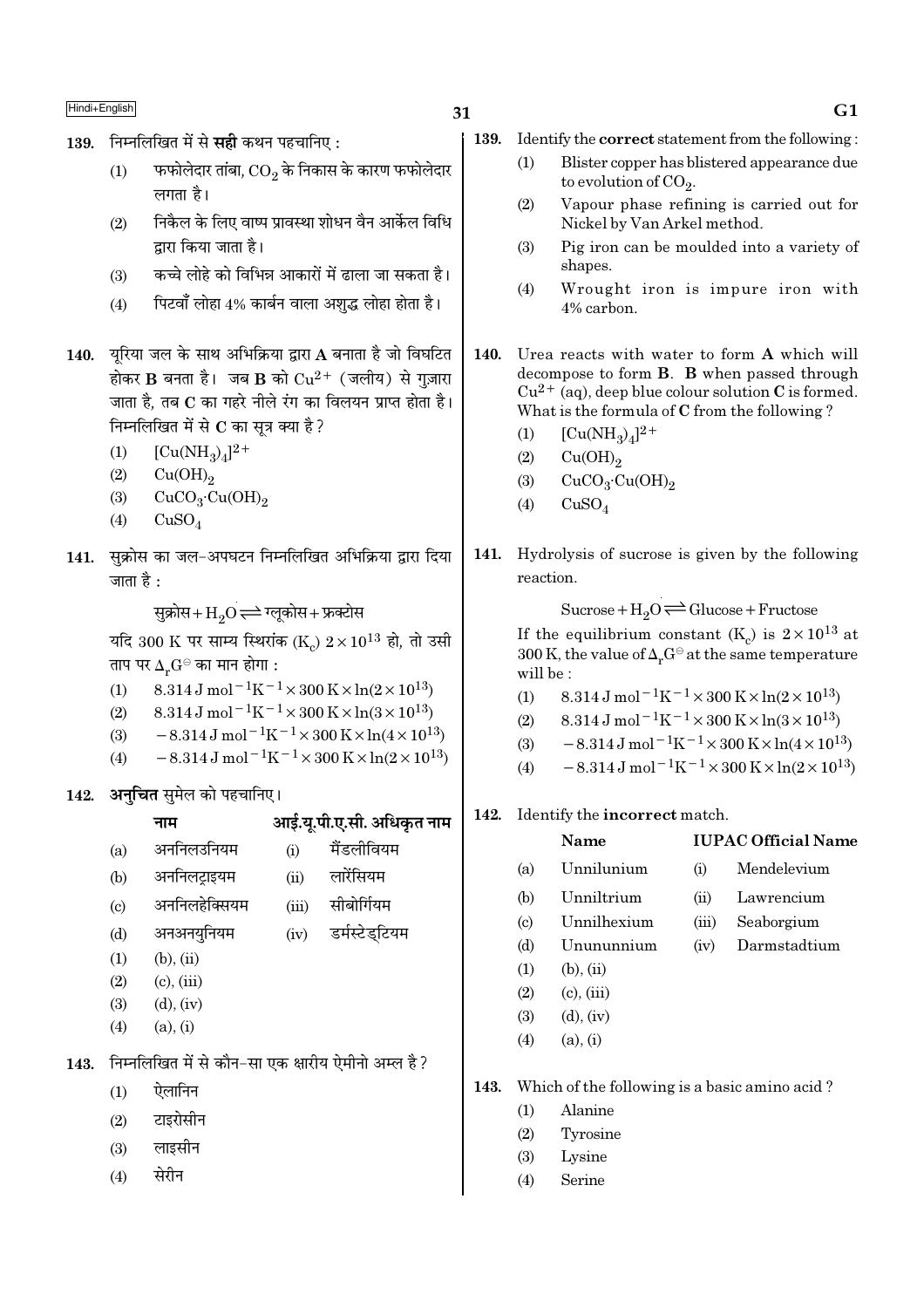144. निम्नलिखित अभिक्रिया में कार्बन की ऑक्सीकरण संख्या में क्या परिवर्तन होता है ?

 $\text{CH}_4(g) + 4\text{Cl}_2(g) \rightarrow \text{CCl}_4(l) + 4\text{HCl}(g)$ 

- $(1)$  0 से +4
- $(2)$  -4 से +4
- $(3)$  0 से  $-4$
- $(4) +4$  से +4
- 145. सुक्रोस जल-अपघटन पर देता है:
	- (1)  $\alpha$ -D-τलूकोस + β-D-τलूकोस
	- $(2)$   $\alpha$ -D- $\overline{v}$ लुकोस + β-D-फ्रक्टोस
	- $(3)$   $\alpha$ -D-फ्रब्सेस+β-D-फ्रब्सेस
	- (4)  $\beta$ -D- $\overline{v}$ लूकोस+α-D-फ्रक्टोस
- $146.$  गलित  $CaCl<sub>2</sub>$ से  $20 g$  कैल्शियम प्राप्त करने के लिए आवश्यक फैराडे(F) की संख्या है.

(Ca का परमाण द्रव्यमान $=40$  ग्राम/मोल)

- $(1)$  2
- (2) 3
- (3) 4
- $(4)$  1
- $147.$  अभिक्रिया,  $2Cl(g) \rightarrow Cl_2(g)$ , के लिए **उचित** विकल्प है :
	- $(1)$   $\Delta$ <sub>α</sub>H > 0 और  $\Delta$ <sub>α</sub>S < 0
	- $(2)$  Δ<sub>r</sub>H < 0 और Δ<sub>r</sub>S > 0
	- $(3)$  Δ<sub>π</sub>H < 0 और Δ<sub>π</sub>S < 0
	- $(4)$  △<sub>r</sub>H > 0 और Δ<sub>r</sub>S > 0
- 148. निम्नलिखित धातु आयन अनेक एंज़ाइमों को सक्रियित करता है, ग्लकोस के ऑक्सीकरण से ATP के उत्पादन में और Na के साथ शिरा संकेतों के संचरण के लिए उत्तरदायी है :
	- $(1)$   $\vec{a}$   $\vec{b}$  ( $\vec{a}$  $\vec{b}$ )
	- $(2)$  कैल्शियम
	- $(3)$  पोटैशियम
	- $(4)$  आयरन
- 149. **गलत** कथन को पहचानिए।
	- (1) संक्रमण धातुएँ और उनके यौगिक उनकी बहु ऑक्सीकरण अवस्थाओं को ग्रहण करने की क्षमता के कारण उत्प्रेरकी सक्रियता और संकल निर्माण के लिए जाने जाते हैं।
	- (2) अंतराकाशी यौगिक वे होते हैं जो धातुओं के क्रिस्टल जालकों के भीतर छोटे आकार वाले परमाणुओं जैसे  $\rm H_{\rm \star}$ C या N के फंसने (टैप) पर बनते हैं।
	- (3) क्रोमियम की,  $\rm CrO_4^{2-}$  और  $\rm Cr_3O_7^{2-}$  में उपचयन अवस्थाएँ समान नहीं हैं।
	- (4) जल में,  $Cr^{2+}(d^4)$ ,  $Fe^{2+}(d^6)$  से अधिक प्रबल अपचायक है।

144. What is the change in oxidation number of carbon in the following reaction ?

$$
\mathrm{CH}_4(g) + 4\mathrm{Cl}_2(g) \rightarrow \mathrm{CCl}_4(l) + 4\mathrm{HCl}(g)
$$

- (1)  $0 \text{ to } +4$
- (2)  $-4$  to  $+4$
- (3)  $0 \text{ to } -4$  $(4)$  +4 to +4
- 
- 145. Sucrose on hydrolysis gives : (1) α-D-Glucose+β-D-Glucose
	- (2) α-D-Glucose+β-D-Fructose
	- (3)  $\alpha$ -D-Fructose + β-D-Fructose
	- (4) β-D-Glucose+α-D-Fructose
- 146. The number of  $Faradays(F)$  required to produce
	- $20$  g of calcium from molten CaCl $_2$  (Atomic mass of Ca=40 g mol<sup>-1</sup>) is :
		- $(1)$  2
		- $(2)$  3
		- $(3)$  4
		- $(4)$  1
- 147. For the reaction,  $2Cl(g) \rightarrow Cl_2(g)$ , the correct option is :
	- (1)  $\Delta_r H > 0$  and  $\Delta_r S < 0$
	- (2)  $\Delta_r H < 0$  and  $\Delta_r S > 0$
	- (3)  $\Delta_r H < 0$  and  $\Delta_r S < 0$
	- (4)  $\Delta_r H > 0$  and  $\Delta_r S > 0$
- 148. The following metal ion activates many enzymes, participates in the oxidation of glucose to produce ATP and with Na, is responsible for the transmission of nerve signals.
	- (1) Copper
	- (2) Calcium
	- (3) Potassium
	- (4) Iron
- 149. Identify the incorrect statement.
	- (1) The transition metals and their compounds are known for their catalytic activity due to their ability to adopt multiple oxidation states and to form complexes.
	- (2) Interstitial compounds are those that are formed when small atoms like H, C or N are trapped inside the crystal lattices of metals.
	- (3) The oxidation states of chromium in  $CrO_4^{2-}$

and  $Cr_2O_7^{2-}$  are not the same.

(4)  $Cr^{2+}(d^4)$  is a stronger reducing agent than  $Fe<sup>2+</sup>(d<sup>6</sup>)$  in water.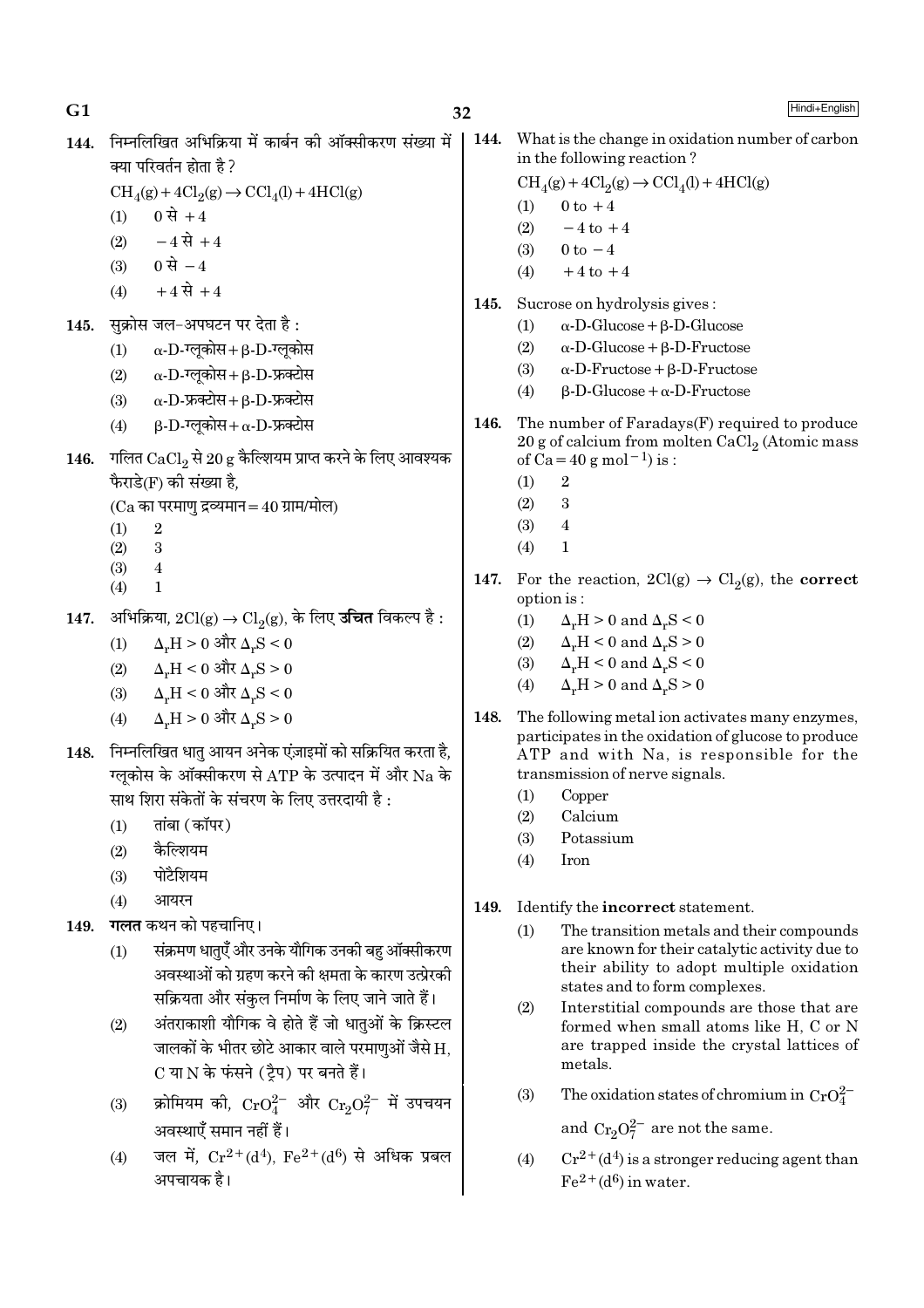- 150. किसी अभिक्रिया के अभिकारकों की सांद्रता में वृद्धि से परिवर्तन द्रोगा .
	- अभिक्रिया की ऊष्मा में  $(1)$
	- देहली ऊर्जा में  $(2)$
	- संघट्ट आवृत्ति में  $(3)$
	- सक्रियण ऊर्जा में  $(4)$
- $151.$  बेन्ज़ैल्डिहाइड और ऐसीटोफ़ीनोन की तन्  $\mathrm{NaOH}$  की उपस्थिति में अभिक्रिया इस प्रकार जानी जाती है :
	- कैनिजारो अभिक्रिया  $(1)$
	- क्रॉस कैनिज़ारो अभिक्रिया  $(2)$
	- क्रॉस ऐलडॉल संघनन  $(3)$
	- ऐलडॉल संघनन  $(4)$
- 152. निम्नलिखित में से किसके कारण एक तृतीयक ब्यूटिल कार्बोधनायन एक द्वितीयक ब्यूटिल कार्बोधनायन से अधिक स्थायी होता है ?
	- $-{\rm CH}_3$  समूहों के  $+{\rm R}$  प्रभाव के कारण  $(1)$
	- $-\text{CH}_3$ समूहों के  $-\text{R}$  प्रभाव के कारण  $(2)$
	- अतिसंयुग्मन  $(3)$
	- $-CH_3$  समूहों के  $-I$  प्रभाव के कारण  $(4)$
- 153.  $Ni(OH)_{2}$  की 0.1 M NaOH में विलेयता ज्ञात कीजिए। दिया है कि  $\rm Ni(OH)_2$  का आयनी गुणनफल  $2\times10^{-15}$  है।
	- $2 \times 10^{-8}$  M  $(1)$
	- $1 \times 10^{-13}$  M  $(2)$
	- $1 \times 10^8$  M  $(3)$
	- $2 \times 10^{-13}$  M  $(4)$
- पहचानिए कि कौन-से अण का अस्तित्व **नहीं** है। 154.
	- $(1)$  $Li<sub>2</sub>$
	- $(2)$  $C_2$
	- $(3)$  $O<sub>2</sub>$
	- $(4)$ He.
- 2-ब्रोमो-पेन्टेन से पेन्ट-2-ईन बनने की विलोपन अभिक्रिया : 155.
	- β-विलोपन अभिक्रिया है  $(a)$
	- जेटसैफ नियम का पालन करती है  $(b)$
	- विहाइडोहैलोजनीकरण अभिक्रिया है  $(c)$
	- निर्जलीकरण अभिक्रिया है  $(d)$
	- $(a), (c), (d)$  $(1)$
	- $(b), (c), (d)$  $(2)$
	- $(3)$  $(a), (b), (d)$
	- $(4)$  $(a), (b), (c)$
- 150. An increase in the concentration of the reactants of a reaction leads to change in:
	- $(1)$ heat of reaction
	- $(2)$ threshold energy
	- $(3)$ collision frequency
	- $(4)$ activation energy
- 151. Reaction between benzaldehyde and acetophenone in presence of dilute NaOH is known as:
	- Cannizzaro's reaction  $(1)$
	- $(2)$ Cross Cannizzaro's reaction
	- $(3)$ Cross Aldol condensation
	- $(4)$ Aldol condensation
- A tertiary butyl carbocation is more stable than a 152. secondary butyl carbocation because of which of the following?
	- $+$  R effect of  $-$  CH<sub>3</sub> groups  $(1)$
	- $(2)$  $-R$  effect of  $-CH<sub>3</sub>$  groups
	- Hyperconjugation  $(3)$
	- $(4)$  $-I$  effect of  $-CH<sub>3</sub>$  groups
- 153. Find out the solubility of  $Ni(OH)_2$  in 0.1 M NaOH. Given that the ionic product of  $Ni(OH)_2$  is  $2 \times 10^{-15}$ 
	- $(1)$  $2 \times 10^{-8}$  M
	- $(2)$  $1 \times 10^{-13}$  M
	- $1 \times 10^8$  M  $(3)$
	- $2 \times 10^{-13}$  M  $(4)$
- 154. Identify a molecule which does not exist.
	- $(1)$  $\rm Li_2$
	- $(2)$  $C<sub>2</sub>$
	- $O<sub>2</sub>$  $(3)$
	- $(4)$ He.
- 155. Elimination reaction of 2-Bromo-pentane to form pent-2-ene is:
	- β-Elimination reaction  $(a)$
	- $(b)$ Follows Zaitsev rule
	- $(c)$ Dehydrohalogenation reaction
	- Dehydration reaction  $(d)$
	- $(a), (c), (d)$  $(1)$
	- $(2)$  $(b), (c), (d)$
	- $(3)$  $(a), (b), (d)$
	- $(a), (b), (c)$  $(4)$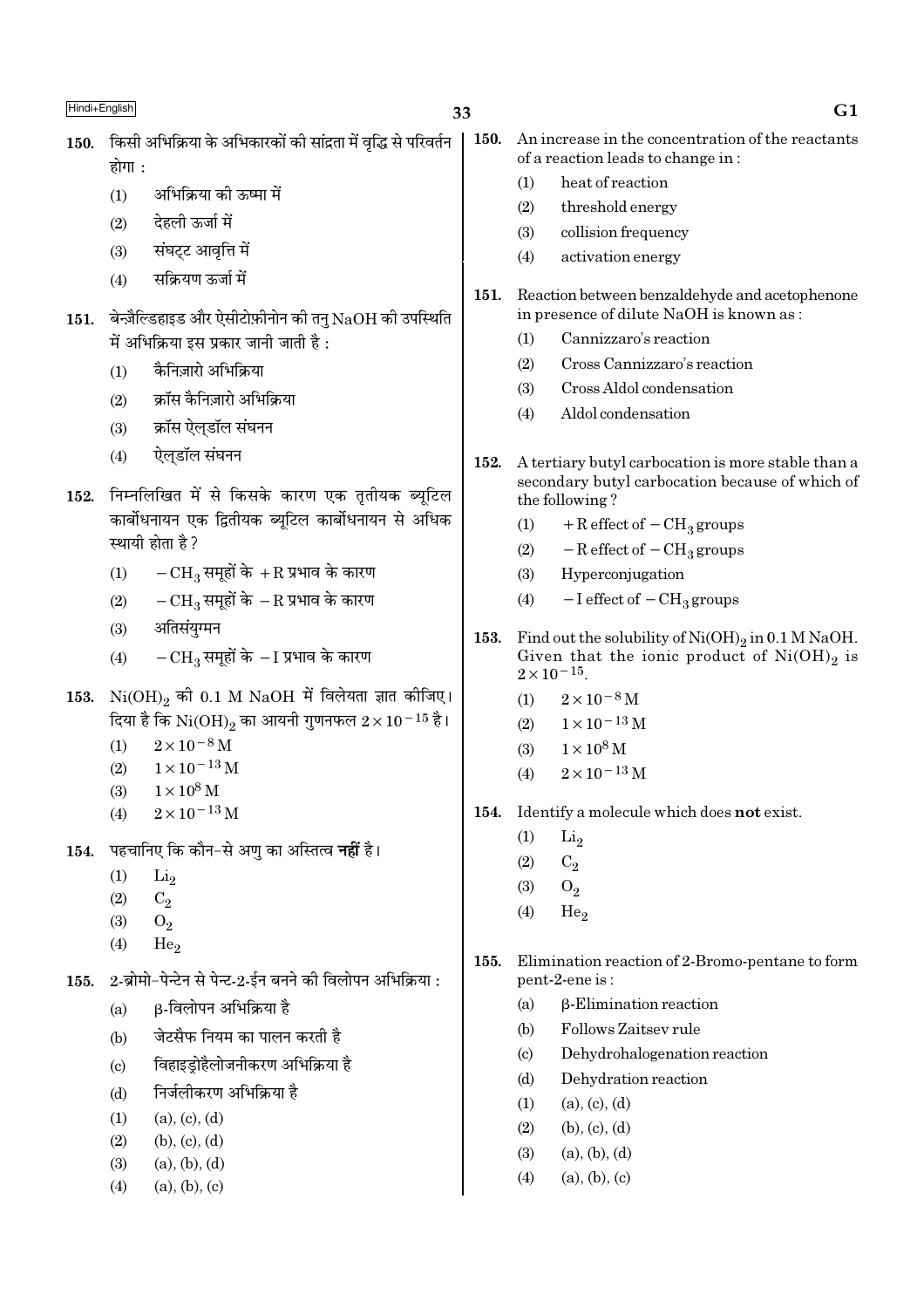$G1$ 34 ज़ीटा विभव का मापन कोलॉइडी विलयन के किस गणधर्म के 156. 156. निर्धारण में उपयोगी होता है ?  $(1)$ विलेयता  $(1)$  $(2)$ कोलॉइडी कणों की विलेयता  $(2)$  $(3)$ कोलॉइडी कणों का आमाप  $(3)$  $(4)$ श्यानता  $(4)$ 157.  $\frac{175}{71}$ Lu में प्रोटॉनों, न्यूट्रॉनों और इलेक्ट्रॉनों की संख्याएँ, क्रमश: 157. हैं :  $(1)$  $104, 71$  और  $71$  $(1)$  $(2)$ 71, 71 और 104  $(2)$  $(3)$ 175, 104 और 71  $(3)$  $(4)$ 71, 104 और 71  $(4)$ 158. निम्नलिखित में से **उचित** कथन पहचानिए : 158.  $CO<sub>2</sub>(g)$  को आइसक्रीम और हिमशीतित खाद्य के लिए  $(a)$  $(a)$ प्रशीतक के रूप में उपयोग किया जाता है।  $C_{60}$  की संरचना में, बारह छ: कार्बन वलय और बीस  $(b)$  $(b)$ पाँच कार्बन वलय होते हैं। ZSM-5, एक प्रकार का जिओलाइट है जो ऐल्कोहॉल  $(c)$  $(c)$ को गैसोलीन में रूपांतरित करने में उपयोग किया जाता  $(d)$ है।

- $CO$  रंगहीन और गंधहीन गैस है।  $(d)$
- केवल (a) और (c)  $(1)$
- केवल (b) और (c)  $(2)$
- केवल (c) और (d)  $(3)$
- केवल (a), (b) और (c)  $(4)$
- एक तत्व की 288 pm सेल कोर वाली काय केन्द्रित घनीय 159. संरचना है, परमाणु त्रिज्या है:

(1) 
$$
\frac{\sqrt{2}}{4} \times 288 \text{ pm}
$$
  
(2) 
$$
\frac{4}{\sqrt{3}} \times 288 \text{ pm}
$$
  
(3) 
$$
\frac{4}{\sqrt{2}} \times 288 \text{ pm}
$$

$$
(4) \qquad \frac{\sqrt{3}}{4} \times 288 \text{ pm}
$$

160. कागज़ वर्णलेखिकी. उदाहरण है:

- विपाटन वर्णलेखिको का  $(1)$
- पतली परत वर्णलेखिकी का  $(2)$
- स्तंभ वर्णलेखिकी का  $(3)$
- अधिशोषण वर्णलेखिकी का  $(4)$
- Measuring Zeta potential is useful in determining which property of colloidal solution?
	-
- Solubility
- Stability of the colloidal particles
- Size of the colloidal particles
- Viscosity
- The number of protons, neutrons and electrons in  $\frac{175}{71}$ Lu, respectively, are:
	- 104, 71 and 71
	- 71, 71 and 104
	- 175, 104 and 71
	- 71, 104 and 71
- Identify the correct statements from the following:
	- $CO<sub>2</sub>(g)$  is used as refrigerant for ice-cream and frozen food.
	- The structure of  $C_{60}$  contains twelve six carbon rings and twenty five carbon rings.
	- ZSM-5, a type of zeolite, is used to convert alcohols into gasoline.
	- CO is colorless and odourless gas.
	- $(a)$  and  $(c)$  only  $(1)$
	- $(2)$  $(b)$  and  $(c)$  only
	- $(3)$  $(c)$  and  $(d)$  only
	- $(4)$  $(a)$ ,  $(b)$  and  $(c)$  only
- 159. An element has a body centered cubic (bcc) structure with a cell edge of 288 pm. The atomic radius is:

(1) 
$$
\frac{\sqrt{2}}{4} \times 288 \text{ pm}
$$
  
(2) 
$$
\frac{4}{\sqrt{3}} \times 288 \text{ pm}
$$
  
(3) 
$$
\frac{4}{\sqrt{2}} \times 288 \text{ pm}
$$

$$
(4) \quad \frac{1}{4} \times 288 \text{ pm}
$$

- 160. Paper chromatography is an example of:
	- Partition chromatography  $(1)$
	- $(2)$ Thin layer chromatography
	- $(3)$ Column chromatography
	- $(4)$ Adsorption chromatography

Hindi+English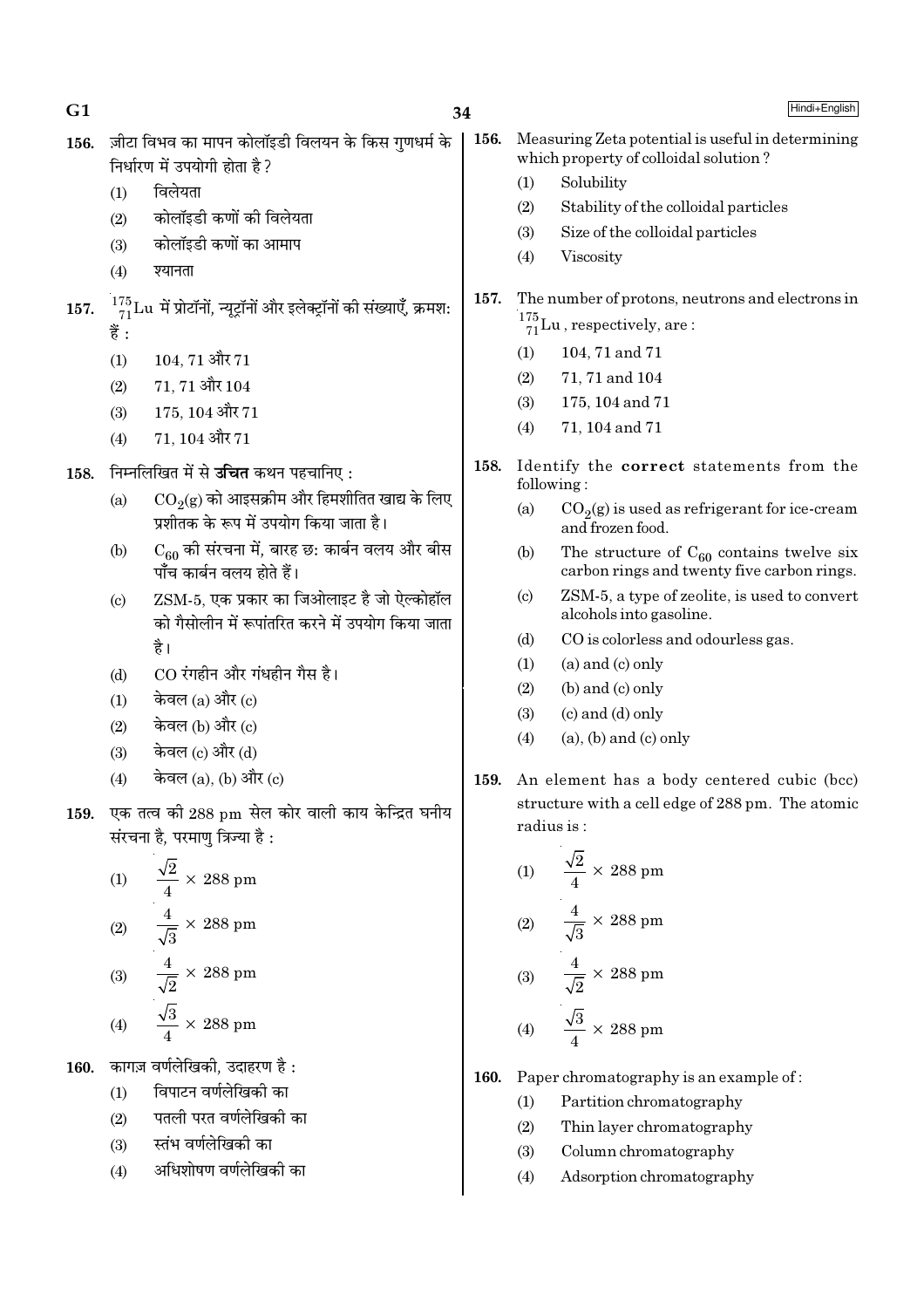| Hindi+English |                                     |                                                    |                                  |                             |                                                                         | 35   |                                                                       |                                                                                            |            |                                    | G1                                                                                                                  |  |  |
|---------------|-------------------------------------|----------------------------------------------------|----------------------------------|-----------------------------|-------------------------------------------------------------------------|------|-----------------------------------------------------------------------|--------------------------------------------------------------------------------------------|------------|------------------------------------|---------------------------------------------------------------------------------------------------------------------|--|--|
| 161.          |                                     |                                                    |                                  |                             | निम्नलिखित में से सल्फर के किस ऑक्सोअम्ल में $ \rm O$ $ \rm O$ $-$      | 161. |                                                                       |                                                                                            |            |                                    | Which of the following oxoacid of sulphur has                                                                       |  |  |
|               | बंधन है ?                           |                                                    |                                  |                             |                                                                         |      |                                                                       | $-0-0$ – linkage?                                                                          |            |                                    |                                                                                                                     |  |  |
|               | (1)                                 |                                                    | $\rm H_2SO_4$ , सल्फ़्यूरिक अम्ल |                             |                                                                         |      | (1)                                                                   | $H2SO4$ , sulphuric acid                                                                   |            |                                    |                                                                                                                     |  |  |
|               | (2)                                 |                                                    |                                  |                             | $\mathrm{H_{2}S_{2}O_{8}}$ , परऑक्सोडाइसल्फ़्यूरिक अम्ल                 |      | (2)                                                                   | $H_2S_2O_8$ , peroxodisulphuric acid                                                       |            |                                    |                                                                                                                     |  |  |
|               | (3)                                 |                                                    |                                  |                             | $H_2S_2O_7$ , पाइरोसल्फ़्यूरिक अम्ल                                     |      | (3)                                                                   | $H_2S_2O_7$ , pyrosulphuric acid                                                           |            |                                    |                                                                                                                     |  |  |
|               | (4)                                 |                                                    | $H_2SO_3$ , सल्फ़्यूरस अम्ल      |                             |                                                                         |      | (4)                                                                   | $H2SO3$ , sulphurous acid                                                                  |            |                                    |                                                                                                                     |  |  |
|               |                                     |                                                    |                                  |                             |                                                                         | 162. |                                                                       | The rate constant for a first order reaction is                                            |            |                                    |                                                                                                                     |  |  |
| 162.          |                                     |                                                    |                                  |                             | प्रथम कोटि को एक अभिक्रिया के लिए वेग स्थिरांक                          |      |                                                                       |                                                                                            |            |                                    | $4.606 \times 10^{-3}$ s <sup>-1</sup> . The time required to reduce                                                |  |  |
|               |                                     |                                                    |                                  |                             | $4.606 \times 10^{-3}$ s <sup>-1</sup> है। अभिकारक के 2.0 g को 0.2 g तक |      |                                                                       |                                                                                            |            |                                    | 2.0 g of the reactant to $0.2$ g is:                                                                                |  |  |
|               |                                     |                                                    | घटने में आवश्यक समय है :         |                             |                                                                         |      | (1)                                                                   | 200 s                                                                                      |            |                                    |                                                                                                                     |  |  |
|               | (1)                                 | 200 s<br>$500\,\mathrm{s}$                         |                                  |                             |                                                                         |      | (2)                                                                   | 500 s                                                                                      |            |                                    |                                                                                                                     |  |  |
|               | (2)<br>(3)                          | 1000 s                                             |                                  |                             |                                                                         |      | (3)                                                                   | 1000 s                                                                                     |            |                                    |                                                                                                                     |  |  |
|               | (4)                                 | 100 s                                              |                                  |                             |                                                                         |      | (4)                                                                   | 100 s                                                                                      |            |                                    |                                                                                                                     |  |  |
|               |                                     |                                                    |                                  |                             |                                                                         | 163. |                                                                       |                                                                                            |            |                                    | Which of the following alkane cannot be made in                                                                     |  |  |
| 163.          |                                     |                                                    |                                  |                             | निम्नलिखित में से कौन-सी ऐल्केन वुर्ट्ज़ अभिक्रिया द्वारा               |      |                                                                       | good yield by Wurtz reaction?                                                              |            |                                    |                                                                                                                     |  |  |
|               | अच्छी लब्धि में नहीं बनाई जा सकती ? |                                                    |                                  |                             |                                                                         |      | (1)                                                                   |                                                                                            |            | 2,3-Dimethylbutane                 |                                                                                                                     |  |  |
|               | 2,3-डाइमेथिलब्यूटेन<br>(1)          |                                                    |                                  |                             |                                                                         |      | (2)                                                                   | n-Heptane                                                                                  |            |                                    |                                                                                                                     |  |  |
|               | (2)                                 | n-हेप्टेन                                          |                                  |                             |                                                                         |      | (3)                                                                   | n-Butane                                                                                   |            |                                    |                                                                                                                     |  |  |
|               | (3)                                 | n-ब्यूटेन                                          |                                  |                             |                                                                         |      | (4)                                                                   | n-Hexane                                                                                   |            |                                    |                                                                                                                     |  |  |
|               | (4)                                 | n-हैक्सेन                                          |                                  |                             |                                                                         | 164. | Match the following:                                                  |                                                                                            |            |                                    |                                                                                                                     |  |  |
| 164.          |                                     |                                                    | निम्नलिखित को सुमेलित कीजिए:     |                             |                                                                         |      |                                                                       | Oxide                                                                                      |            |                                    | <b>Nature</b>                                                                                                       |  |  |
|               | ऑक्साइड                             |                                                    |                                  |                             | प्रकृति                                                                 |      |                                                                       |                                                                                            |            |                                    |                                                                                                                     |  |  |
|               | (a)                                 | $\rm CO$<br>(i)                                    |                                  |                             | क्षारीय                                                                 |      | (a)                                                                   | CO                                                                                         |            | (i)                                | <b>Basic</b>                                                                                                        |  |  |
|               | (b)                                 | <b>BaO</b>                                         |                                  | (ii)                        | उदासीन                                                                  |      | (b)                                                                   | <b>BaO</b>                                                                                 |            | (ii)                               | Neutral                                                                                                             |  |  |
|               | $\left( \mathrm{c} \right)$         | $\text{Al}_2\text{O}_3$                            |                                  | (iii)                       | अम्लीय                                                                  |      |                                                                       | $\text{Al}_2\text{O}_3$<br>$\left( \text{c} \right)$                                       |            | (iii)                              | Acidic                                                                                                              |  |  |
|               | (d)                                 | उभयधर्मी<br>Cl <sub>2</sub> O <sub>7</sub><br>(iv) |                                  |                             |                                                                         |      | (d)                                                                   | Cl <sub>2</sub> O <sub>7</sub><br>(iv)<br>Which of the following is <b>correct</b> option? |            |                                    | Amphoteric                                                                                                          |  |  |
|               |                                     |                                                    |                                  |                             | निम्नलिखित में से कौन-सा <b>सही</b> विकल्प है?                          |      |                                                                       |                                                                                            |            |                                    |                                                                                                                     |  |  |
|               |                                     | (a)                                                | (b)                              | $\left( \mathbf{c} \right)$ | (d)                                                                     |      | (1)                                                                   | (a)<br>(ii)                                                                                | (b)<br>(i) | $\left( \mathrm{c}\right)$<br>(iv) | (d)<br>(iii)                                                                                                        |  |  |
|               | (1)                                 | (ii)                                               | (i)                              | (iv)                        | (iii)                                                                   |      | (2)                                                                   | (iii)                                                                                      | (iv)       | (i)                                | (ii)                                                                                                                |  |  |
|               | (2)                                 | (iii)                                              | (iv)                             | (i)                         | (ii)                                                                    |      | (3)                                                                   | (iv)                                                                                       | (iii)      | (ii)                               | (i)                                                                                                                 |  |  |
|               | (3)                                 | (iv)                                               | (iii)                            | (ii)                        | (i)                                                                     |      | (4)                                                                   | (i)                                                                                        | (ii)       | (iii)                              | (iv)                                                                                                                |  |  |
|               | (4)                                 | (i)                                                | (ii)                             | (iii)                       | (iv)                                                                    |      |                                                                       |                                                                                            |            |                                    |                                                                                                                     |  |  |
| 165.          |                                     |                                                    |                                  |                             | एक सिलिंडर में $N_2$ और $Ar$ गैसों के एक मिश्रण में $N_2$ के            | 165. |                                                                       |                                                                                            |            |                                    | A mixture of $N_2$ and Ar gases in a cylinder contains                                                              |  |  |
|               |                                     |                                                    |                                  |                             | $7 g$ और $Ar$ के 8 $g$ हैं। यदि सिलिंडर में गैसों के मिश्रण का          |      |                                                                       |                                                                                            |            |                                    | $7 g$ of $N_2$ and $8 g$ of Ar. If the total pressure of the<br>mixture of the gases in the cylinder is 27 bar, the |  |  |
|               |                                     |                                                    |                                  |                             | कुल दाब 27 bar हो, तो $\mathrm{N}_2$ का आंशिक दाब है,                   |      |                                                                       | partial pressure of $N_2$ is:                                                              |            |                                    |                                                                                                                     |  |  |
|               |                                     |                                                    |                                  |                             | [परमाणु द्रव्यमानों (g mol <sup>-1</sup> में) : N = 14, Ar = 40 उपयोग   |      | [Use atomic masses (in g mol <sup>-1</sup> ) : $N = 14$ , $Ar = 40$ ] |                                                                                            |            |                                    |                                                                                                                     |  |  |
|               | कीजिए                               |                                                    |                                  |                             |                                                                         |      | (1)                                                                   | 12 bar                                                                                     |            |                                    |                                                                                                                     |  |  |
|               | 12 bar<br>(1)                       |                                                    |                                  |                             |                                                                         |      | 15 <sub>bar</sub><br>(2)                                              |                                                                                            |            |                                    |                                                                                                                     |  |  |
|               | (2)                                 | 15 <sub>bar</sub>                                  |                                  |                             |                                                                         |      |                                                                       |                                                                                            |            |                                    |                                                                                                                     |  |  |

 $\overline{\phantom{a}}$ 

 $(4)$ 

 $9\,\mathrm{bar}$ 

 $(4)$ 

 $9\,\mathrm{bar}$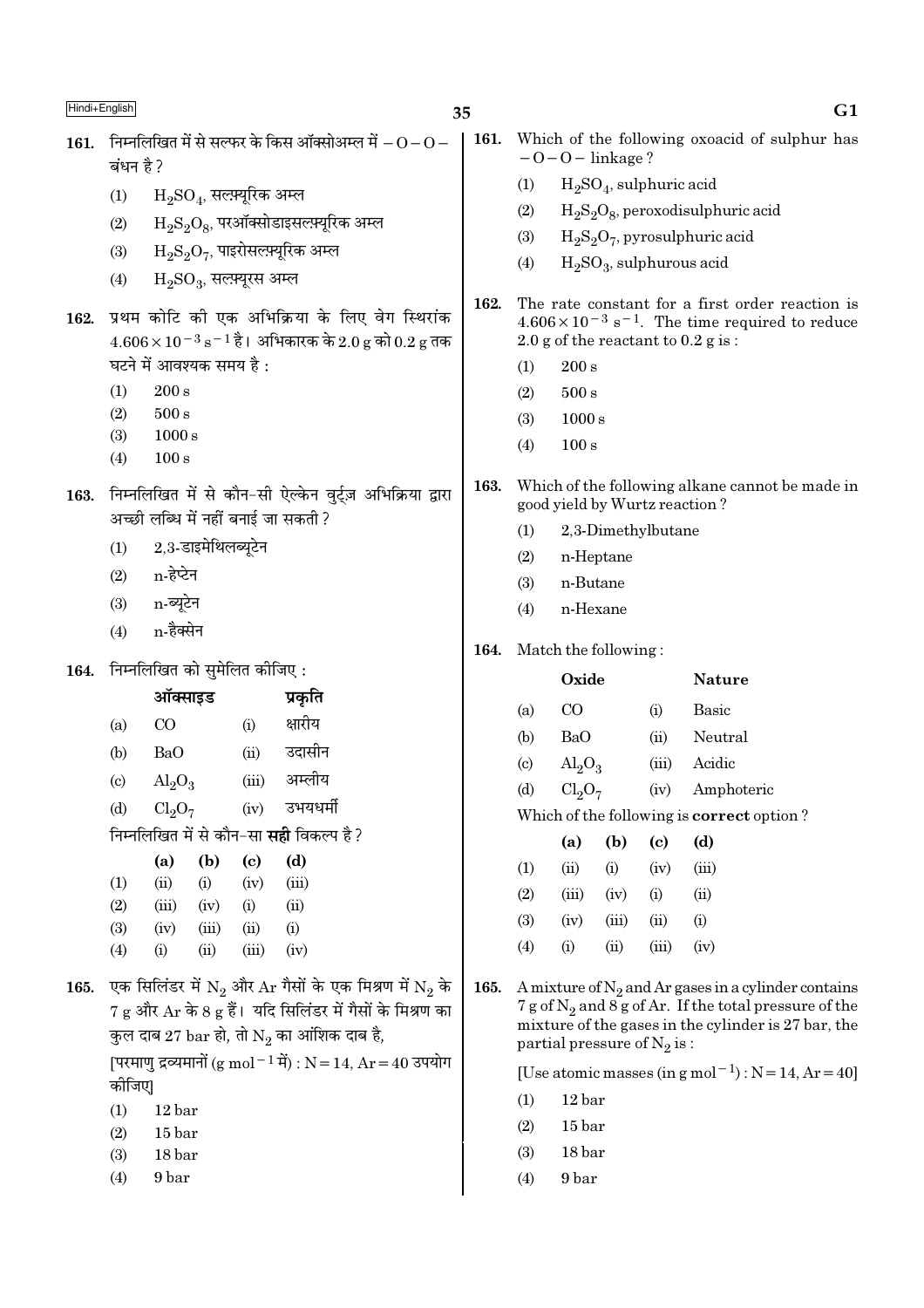$G1$ 

Hindi+English

166. एक ऐल्कीन ओज़ोनोलिसिस द्वारा एक उत्पाद के रूप में मेथैनैल देती है। इसकी संरचना है:







$$
(4)
$$
 
$$
CH = CH - CH3
$$

- 167. बेन्ज़ीन का हिमांक अवनमन स्थिरांक (Ke) 5.12 K kg mol<sup>-1</sup> है। बेन्ज़ीन में एक विद्युत्-अनपघट्य विलेय वाले  $0.078$  m मोललता वाले विलयन का हिमांक अवनमन (दो दशमलव स्थानों तक निकटित), है :
	- $(1)$  $0.80K$
	- $(2)$  $0.40K$
	- $(3)$  $0.60K$
	- $(4)$  $0.20K$
- 168. किसी आदर्श गैस के रुद्धोष्म परिस्थिति में मुक्त प्रसरण के लिए उचित विकल्प है :
	- $(1)$  $q = 0$ ,  $\Delta T < 0$  और w > 0
	- $q \le 0$ ,  $\Delta T = 0$  और  $w = 0$  $(2)$
	- $q > 0$ ,  $\Delta T > 0$  और  $w > 0$  $(3)$
	- $q = 0$ ,  $\Delta T = 0$  और  $w = 0$  $(4)$

166. An alkene on ozonolysis gives methanal as one of the product. Its structure is:



- 167. The freezing point depression constant  $(K_f)$  of benzene is  $5.12$  K kg mol<sup>-1</sup>. The freezing point depression for the solution of molality 0.078 m containing a non-electrolyte solute in benzene is (rounded off upto two decimal places):
	- $0.80K$  $(1)$
	- $0.40K$  $(2)$
	- $(3)$  $0.60K$
	- $0.20K$  $(4)$
- 168. The correct option for free expansion of an ideal gas under adiabatic condition is:
	- $(1)$  $q = 0$ ,  $\Delta T < 0$  and  $w > 0$
	- $q < 0$ ,  $\Delta T = 0$  and  $w = 0$  $(2)$
	- $(3)$  $q > 0$ ,  $\Delta T > 0$  and  $w > 0$
	- $(4)$  $q = 0$ ,  $\Delta T = 0$  and  $w = 0$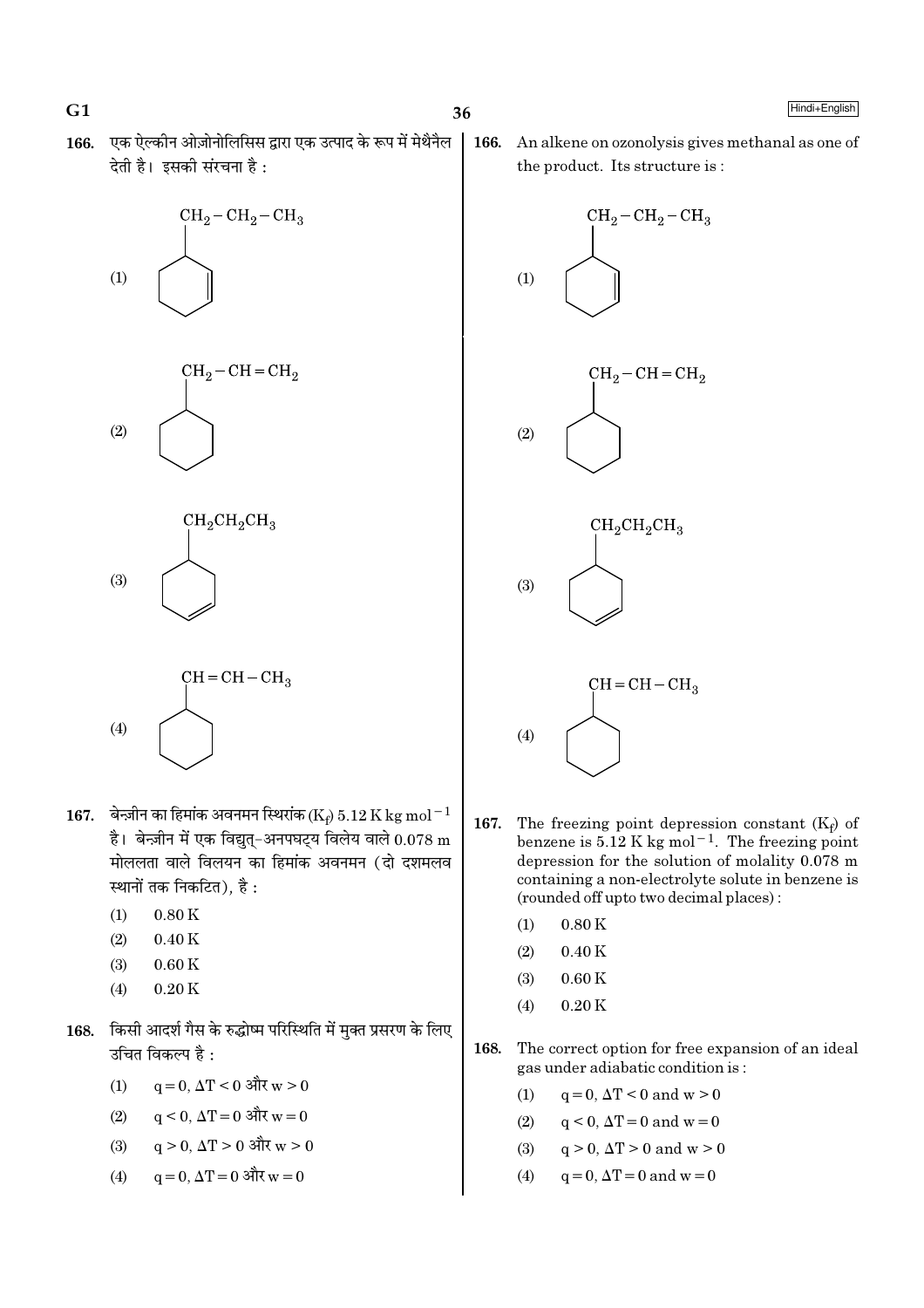- 169. निम्नलिखित में से किसमें परमाणुओं की संख्या अधिकतम होगी ?
	- $(1)$  $Mg(s)$  का 1  $g$  [Mg का परमाणु द्रव्यमान=24]
	- $(2)$  $O_2(g)$  का 1 g [O का परमाणु द्रव्यमान = 16]
	- $(3)$  $Li(s)$  का 1 g [ $Li$  का परमाणु द्रव्यमान=7]
	- $Ag(s)$  का 1 g [Ag का परमाणु द्रव्यमान=108]  $(4)$
- 170. अभिक्रियाओं के निम्नलिखित क्रम में X यौगिक को पहचानिए:









 $Cl$  $(4)$ 

- 169. Which one of the followings has maximum number of atoms?
	- 1 g of Mg(s) [Atomic mass of Mg = 24]  $(1)$
	- $(2)$ 1 g of O<sub>2</sub>(g) [Atomic mass of O = 16]
	- $(3)$ 1 g of Li(s) [Atomic mass of Li = 7]
	- $(4)$ 1 g of Ag(s) [Atomic mass of Ag =  $108$ ]
- 170. Identify compound  $X$  in the following sequence of  $\rm reactions$  :









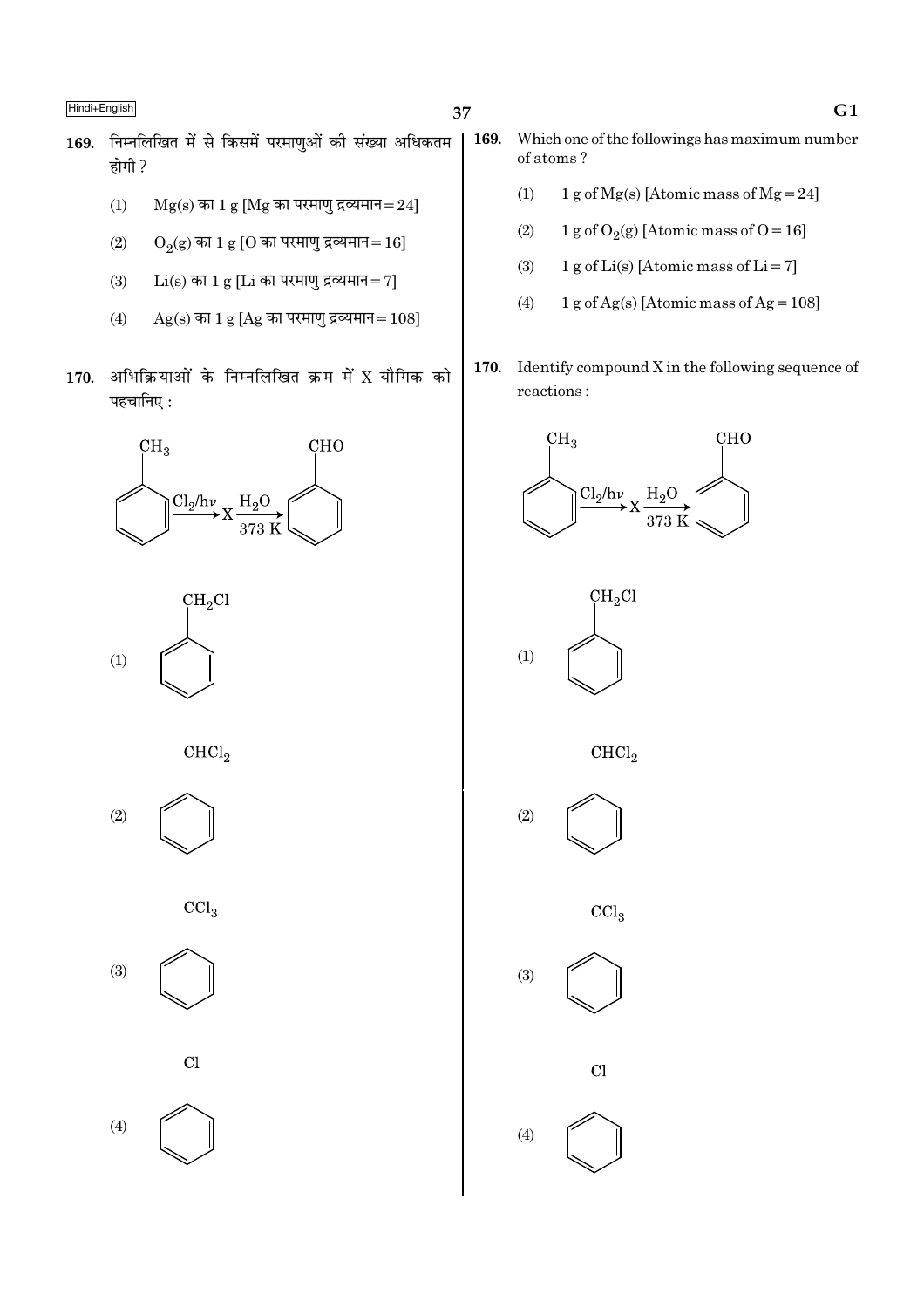$G1$ 

- 38
- 171. निम्नलिखित में से. समन्वय यौगिकों को बनाने के लिए संलग्नियों की बढती क्षेत्र प्रबलता का कौन-सा **सही** क्रम है ?
	- $SCN^{-} < F^{-} < CN^{-} < C_2O_4^{2-}$  $(1)$
	- $F^-$  < SCN<sup>-</sup> < C<sub>2</sub>O<sup>2-</sup> < CN<sup>-</sup>  $(2)$
	- $CN^{-} < C_2O_4^{2-} < SCN^{-} < F^{-}$  $(3)$
	- $SCN^{-} < F^{-} < C_2O_4^{2-} < CN^{-}$  $(4)$
- 172. निम्नलिखित में से कौन-सा एक प्राकृतिक बहुलक है ?
	- पॉलि (ब्युटाडाईन-स्टाइरीन)  $(1)$
	- पॉलिब्युटाडाईन  $(2)$
	- पॉलि (ब्युटाडाईन-ऐक्रिलोनाइटाइल)  $(3)$
	- सिस-1.4-पॉलिआइसोप्रीन  $(4)$
- 173. निम्नलिखित में से अणुओं के किस समुच्चय का शून्य द्विध्रुव आघर्ण होता है ?
	- बोरॉन ट्राइफ्लुओराइड, हाइड्रोजन फ्लुओराइड, कार्बन  $(1)$ डाइऑक्साइड. 1.3-डाइक्लोरोबेन्ज़ीन
	- नाइट्रोजन ट्राइफ्लुओराइड, बेरिलियम डाइफ्लुओराइड,  $(2)$ जल. 1.3-डाइक्लोरोबेन्ज़ीन
	- बोरॉन टाइफ्लओराइड. बेरिलियम डाइफ्लओराइड. कार्बन  $(3)$ डाइऑक्साइड, 1.4-डाइक्लोरोबेन्ज़ीन
	- अमोनिया, बेरिलियम डाइफ्लुओराइड, जल,  $(4)$ 1.4-डाइक्लोरोबेन्ज़ीन
- 174. HCl को CaCl, MgCl, और NaCl के विलयन से गुज़ारा गया। निम्नलिखित में से कौन-सा/कौन-से यौगिक क्रिस्टलित हआ/हए?
	- केवल  $NaCl$  $(1)$
	- $(2)$ केवल  $_{\rm MgCl_2}$
	- NaCl, MgCl<sub>2</sub> और CaCl<sub>2</sub>  $(3)$
	- MgCl, और CaCl, दोनों  $(4)$
- 171. Which of the following is the correct order of increasing field strength of ligands to form coordination compounds?
	- $SCN^- < F^- < CN^- < C_2O_4^{2-}$  $(1)$
	- $(2)$  $F^-$  < SCN<sup>-</sup> < C<sub>2</sub>O<sup>2</sup><sup>-</sup> < CN<sup>-</sup>
	- (3)  $CN^- < C_2O_4^{2-} < SCN^- < F^-$
	- $SCN^- < F^- < C_2O_4^{2-} < CN^ (4)$
- 172. Which of the following is a natural polymer?
	- $(1)$ poly (Butadiene-styrene)
	- $(2)$ polybutadiene
	- poly (Butadiene-acrylonitrile)  $(3)$
	- $(4)$  $cis-1,4$ -polyisoprene
- 173. Which of the following set of molecules will have zero dipole moment?
	- $(1)$ Boron trifluoride, hydrogen fluoride, carbon dioxide. 1.3-dichlorobenzene
	- $(2)$ Nitrogen trifluoride, bervllium difluoride. water, 1,3-dichlorobenzene
	- $(3)$ Boron trifluoride, beryllium difluoride, carbon dioxide, 1,4-dichlorobenzene
	- $(4)$ Ammonia, beryllium difluoride, water, 1.4-dichlorobenzene
- HCl was passed through a solution of  $CaCl<sub>2</sub>$ ,  $MgCl<sub>2</sub>$ 174. and NaCl. Which of the following compound(s)  $crystalise(s)?$ 
	- Only NaCl  $(1)$
	- Only MgCl<sub>2</sub>  $(2)$
	- $(3)$ NaCl,  $MgCl<sub>2</sub>$  and  $CaCl<sub>2</sub>$
	- $(4)$ Both  $MgCl<sub>2</sub>$  and  $CaCl<sub>2</sub>$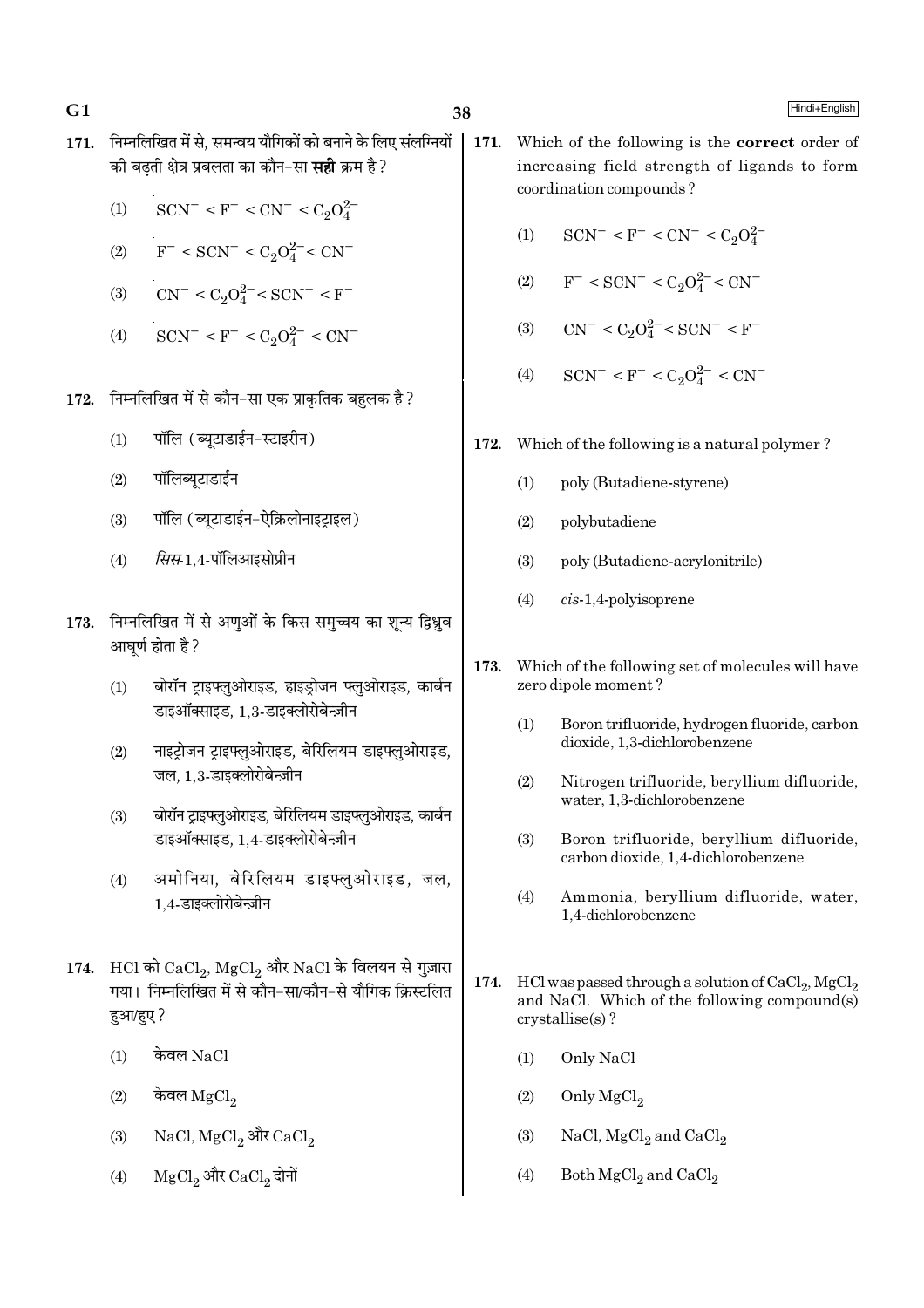## 39

- 175. निम्नलिखित में से कौन-सा कार्बन मोनोक्साइड के लिए सही नहीं है ?
	- यह रक्त की ऑक्सीजन वहन योग्यता को घटा देती है।  $(1)$
	- कार्बोक्सीहीमोग्लोबिन (CO से बंधित हीमोग्लोबिन).  $(2)$ ऑक्सीहीमोग्लोबिन से अस्थायी होता है।
	- यह अपूर्ण दहन के कारण उत्पन्न होती है।  $(3)$
	- यह कार्बोक्सीहीमोग्लोबिन बनाती है।  $(4)$
- 176. ऐनिसॉल HI के साथ विदलन द्वारा देता है:

 $(1)$  $+CH<sub>3</sub>OH$ 







- 175. Which of the following is **not** correct about carbon monoxide?
	- $(1)$ It reduces oxygen carrying ability of blood.
	- $(2)$ The carboxyhaemoglobin (haemoglobin bound to CO) is less stable than oxyhaemoglobin.
	- $(3)$ It is produced due to incomplete combustion.
	- $(4)$ It forms carboxyhaemoglobin.

176. Anisole on cleavage with HI gives:









## $G1$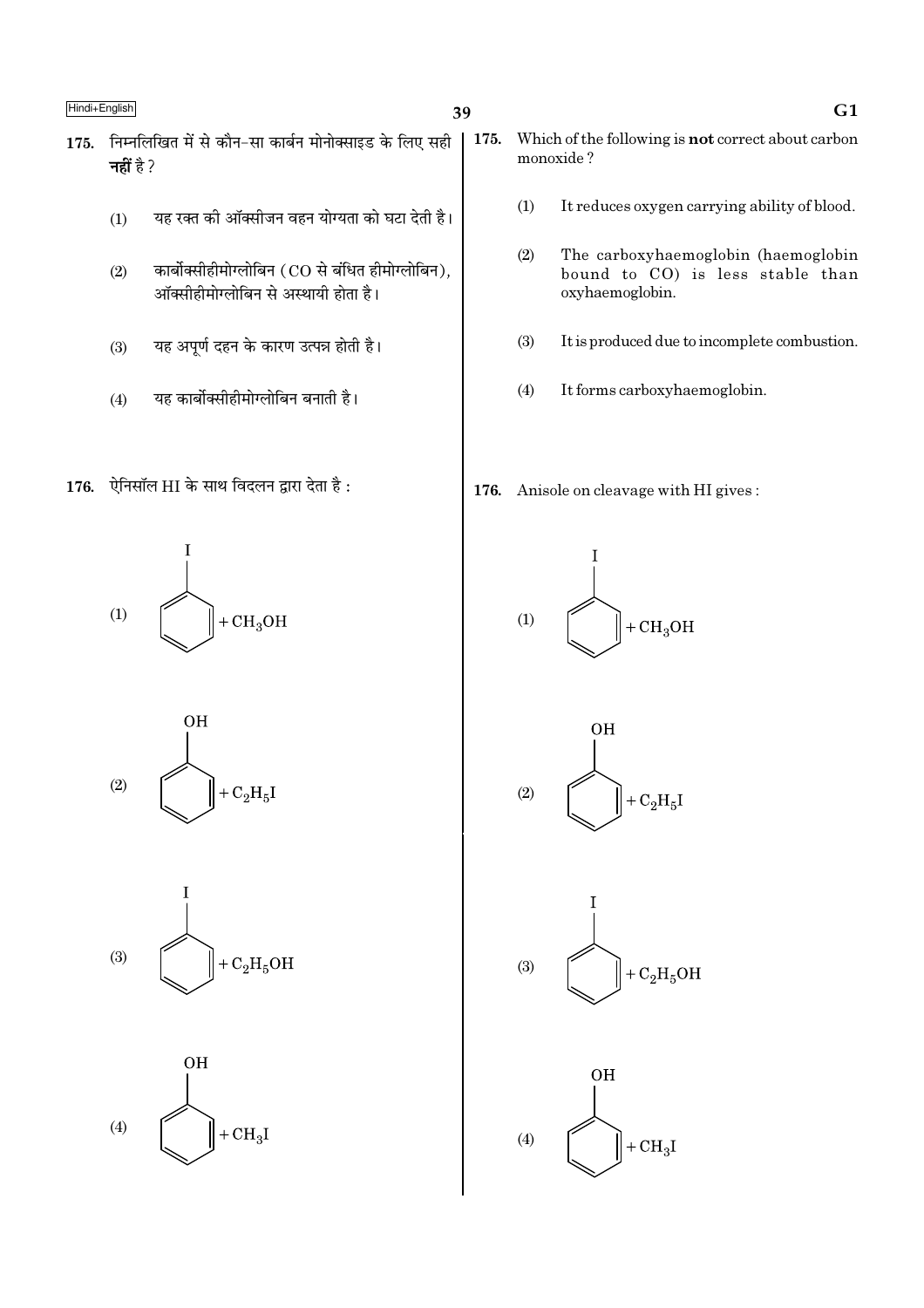177. निम्नलिखित में से कौन-सी ऐमीन कार्बिलऐमीन परीक्षण देगी ?







 $NH<sub>2</sub>$  $(4)$ 

- 178. ऐसीटोन और मेथिलमैग्नीशियम क्लोराइड की अभिक्रिया और तत्पश्चात् जल-अपघटन से प्राप्त होगा:
	- द्वितीयक ब्यूटिल ऐल्कोहॉल  $(1)$
	- $(2)$ तृतीयक ब्यूटिल ऐल्कोहॉल
	- आइसोब्यूटिल ऐल्कोहॉल  $(3)$
	- आइसोप्रोपिल ऐल्कोहॉल  $(4)$

177. Which of the following amine will give the carbylamine test?



- 178. Reaction between acetone and methylmagnesium chloride followed by hydrolysis will give:
	- $(1)$ Sec. butyl alcohol
	- $(2)$ Tert. butyl alcohol
	- Isobutyl alcohol  $(3)$
	- $(4)$ Isopropyl alcohol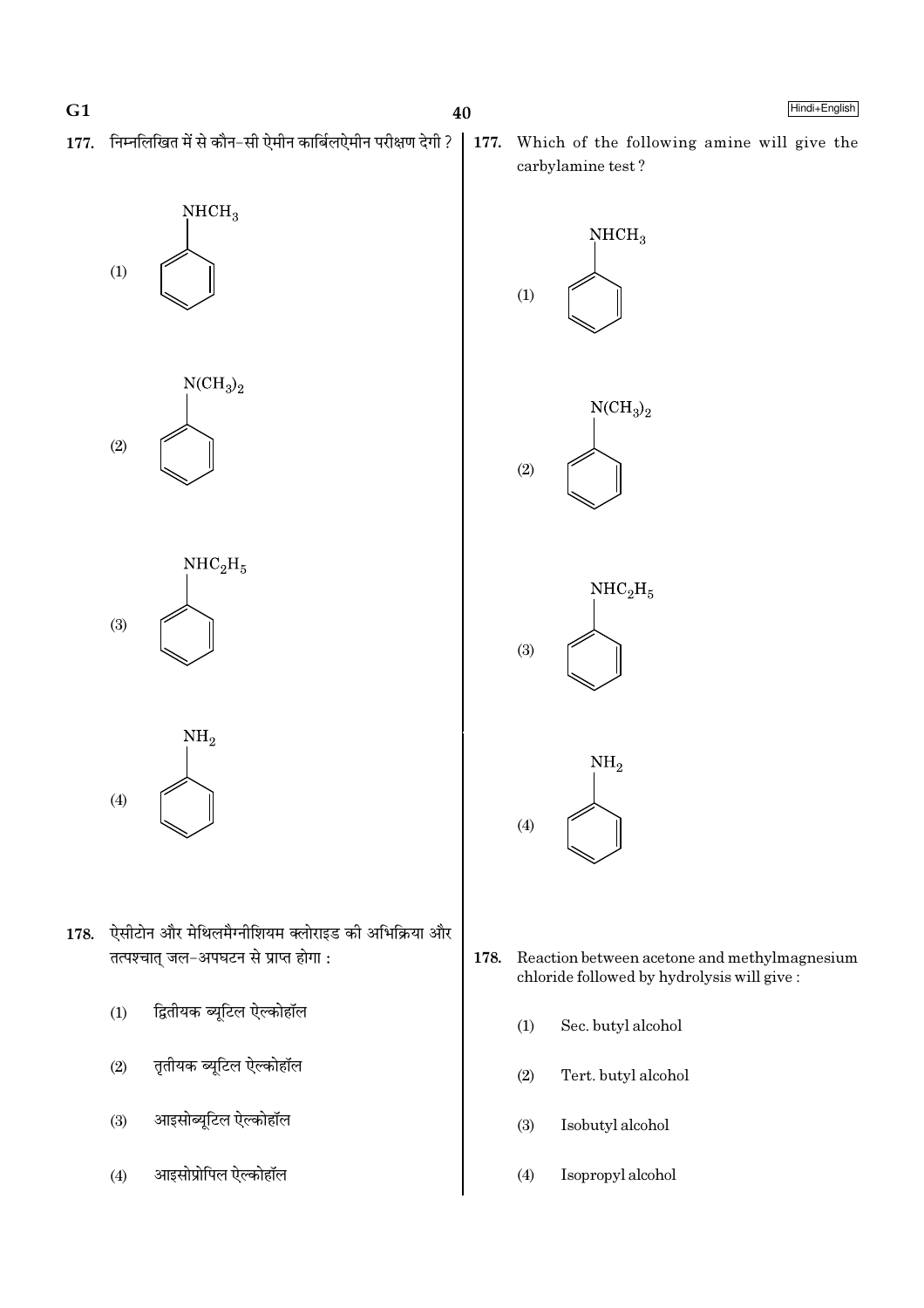## 41

- 179. प्लैटिनम (Pt) इलेक्ट्रोड का उपयोग करते हुए तनु सल्फ्युरिक अम्ल के वैद्युत अपघटन पर, ऐनोड पर प्राप्त उत्पाद होगा :
	- ऑक्सीजन गैस  $(1)$
	- $H_2S$  गैस  $(2)$
	- $SO_2$ गैस  $(3)$
	- हाइड्रोजन गैस  $(4)$
- 180. निम्नलिखित में से कौन-सा धनायनी अपमार्जक है?
	- सोडियम स्टिएरेट  $(1)$
	- <u>सेटिलट्राइमेथिल अमोनियम ब्रोमाइड</u>  $(2)$
	- सोडियम डोडेसिलबेन्ज़ीन सल्फोनेट  $(3)$
	- सोडियम लॉराइल सल्फेट  $(4)$

 $-0.00 -$ 

- On electrolysis of dil.sulphuric acid using  $\vert$  179. Platinum (Pt) electrode, the product obtained at anode will be:
	- $(1)$ Oxygen gas
	- $H_2S$  gas  $(2)$
	- $(3)$  $SO<sub>2</sub>$ gas
	- Hydrogen gas  $(4)$
- Which of the following is a cationic detergent? 180.
	- Sodium stearate  $(1)$
	- $(2)$ Cetyltrimethyl ammonium bromide
	- $(3)$ Sodium dodecylbenzene sulphonate
	- $(4)$ Sodium lauryl sulphate

 $-000 -$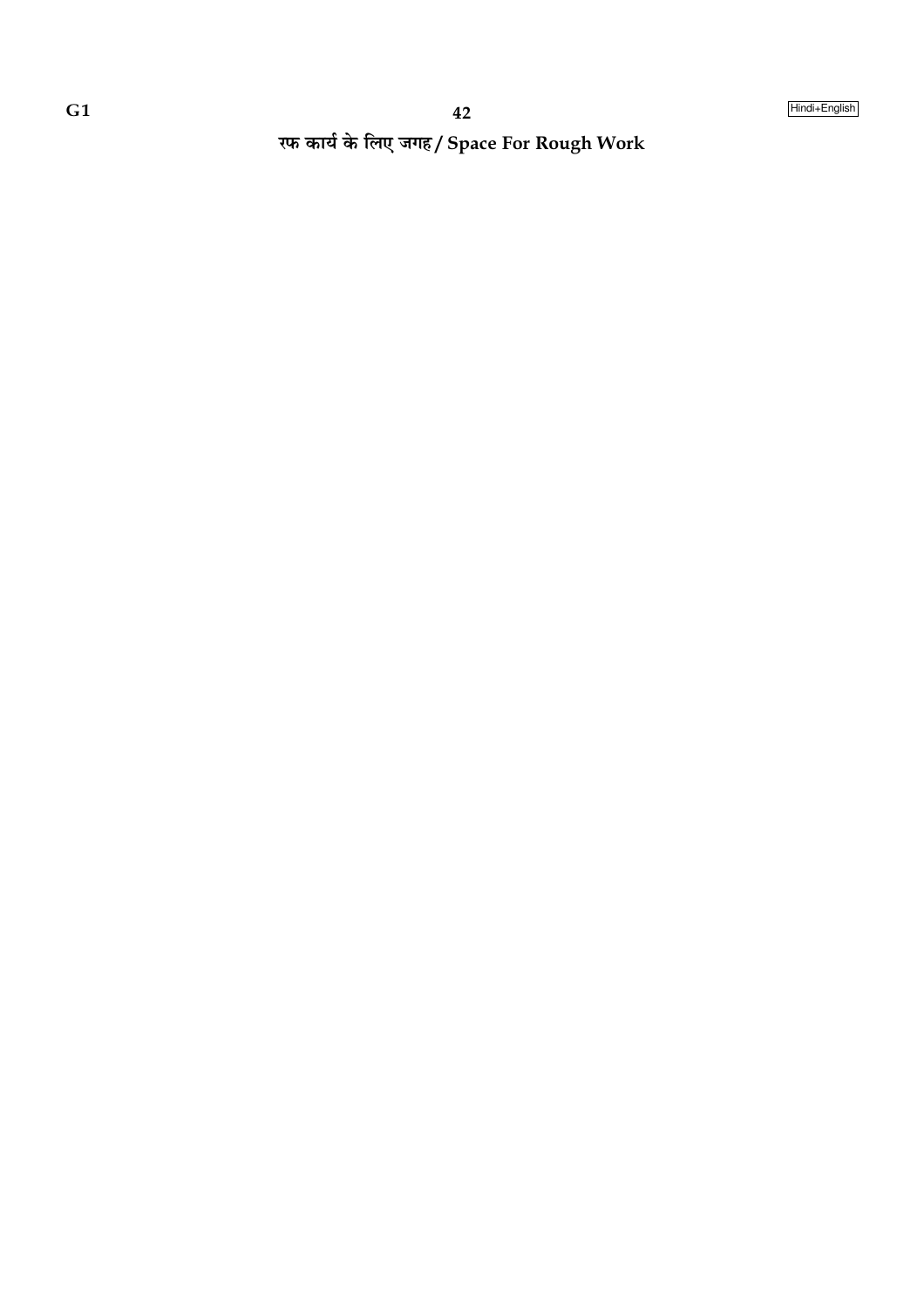रफ कार्य के लिए जगह/ Space For Rough Work